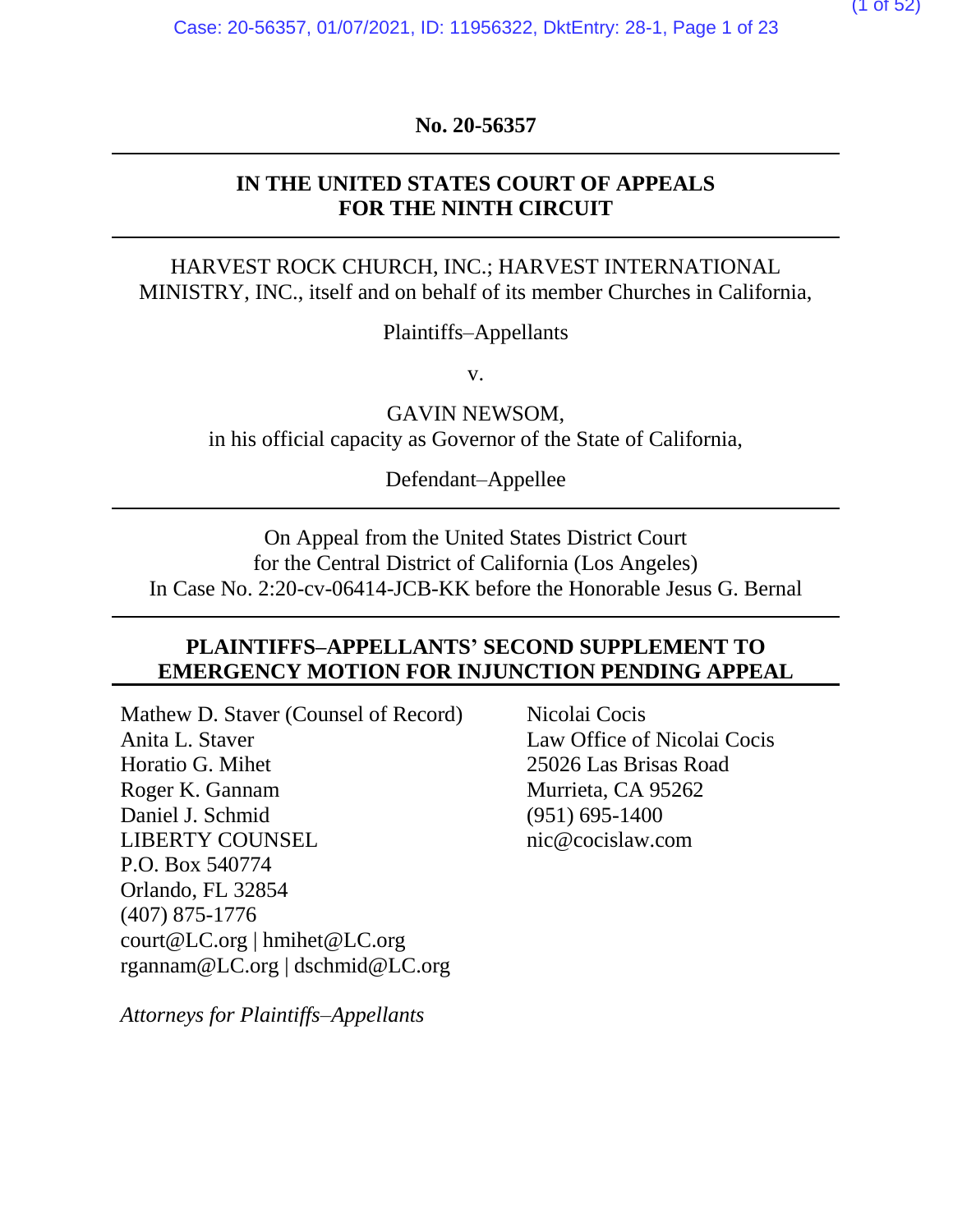### **DISCLOSURE STATEMENT**

Pursuant to Fed. R. App. P. 26.1(a), Plaintiffs–Appellants, Harvest Rock Church, Inc. and Harvest International Ministry, Inc., state they are domestic nonprofit corporations incorporated under the laws of the State of California, neither has a parent corporation, and neither issues stock.

Dated: January 7, 2020

/s/ Daniel J. Schmid Mathew D. Staver (Counsel of Record) Nicolai Cocis Anita L. Staver Law Office of Nicolai Cocis Horatio G. Mihet 25026 Las Brisas Road Roger K. Gannam Murrieta, CA 95262 Daniel J. Schmid (951) 695-1400 LIBERTY COUNSEL nic@cocislaw.com P.O. Box 540774 Orlando, FL 32854 (407) 875-1776 court@LC.org | hmihet@LC.org rgannam@LC.org | dschmid@LC.org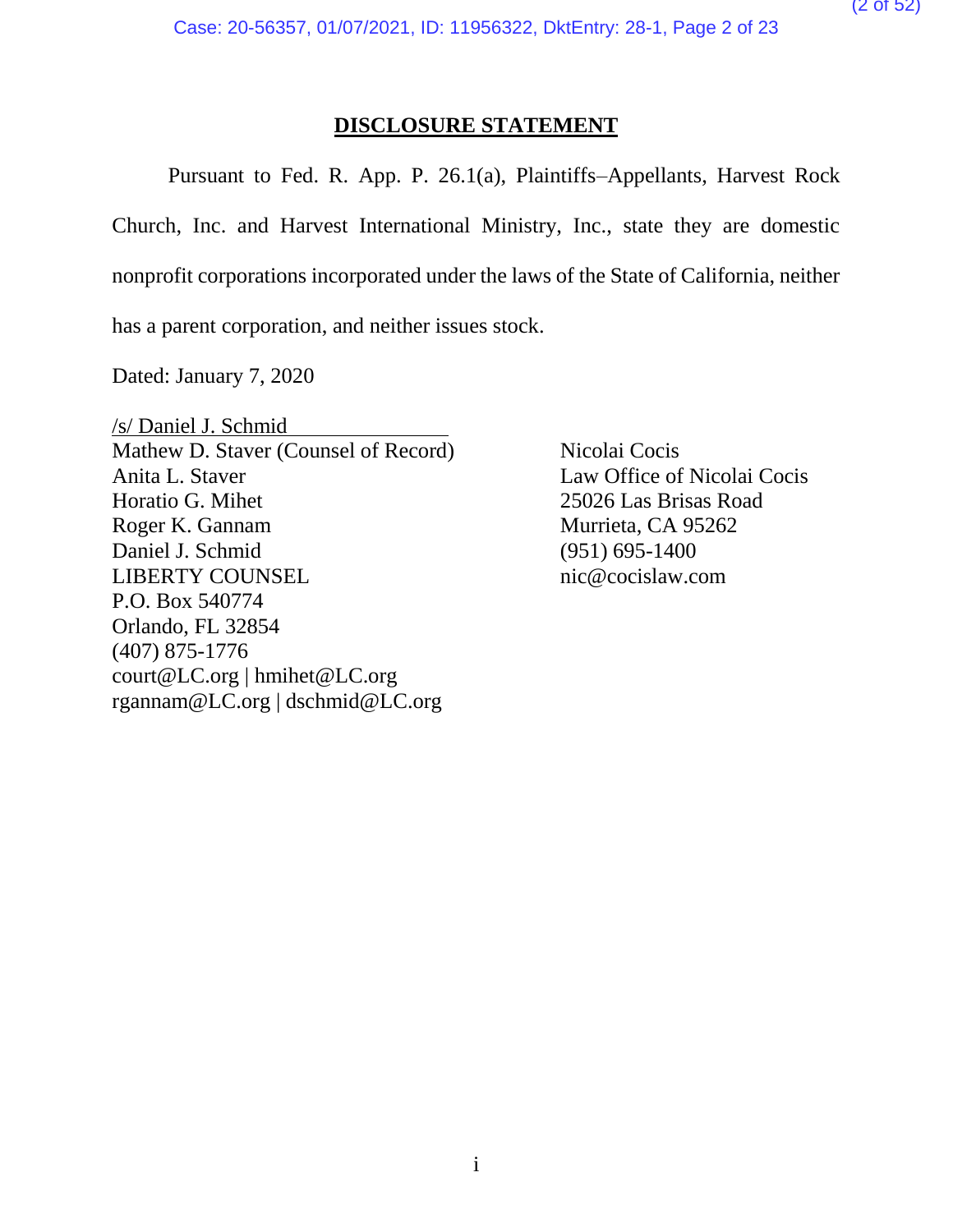### **TABLE OF CONTENTS**

| LIKE THE JULY 13 ORDER AND THE AUGUST 28 BLUEPRINT,<br>$\mathbf{I}$ .<br>THE REGIONAL STAY AT HOME ORDER IMPOSES A<br>DISCRIMINATORY TOTAL PROHIBITION ON RELIGIOUS<br>WORSHIP AND VIOLATES CATHOLIC DIOCESE AND CALVARY                                       |  |
|----------------------------------------------------------------------------------------------------------------------------------------------------------------------------------------------------------------------------------------------------------------|--|
| THE LESS FAVORABLE TREATMENT DISPARATELY<br>$\Pi$ .<br>IMPOSED ON RELIGIOUS WORSHIP SERVICES FOUND<br>UNCONSTITUTIONAL IN CATHOLIC DIOCESE, CALVARY<br>CHAPEL DAYTON VALLEY, AUGDATH ISRAEL, AND MONCLOVA<br>CHRISTIAN ARE ALL PRESENT IN THE REGIONAL STAY AT |  |
| THE REGIONAL STAY AT HOME ORDER CONTINUES TO<br>III.<br>THE DISCRIMINATORY INTERNAL<br><b>IMPOSE</b><br>DISCRIMINATION ON APPELLANTS' RELIGIOUS WORSHIP                                                                                                        |  |
| THE GOVERNOR'S "TEMPORARY" MEASURES THAT HAVE<br>IV.<br>BEEN IMPOSING IRREPARABLE HARM ON APPELLANTS FOR                                                                                                                                                       |  |
|                                                                                                                                                                                                                                                                |  |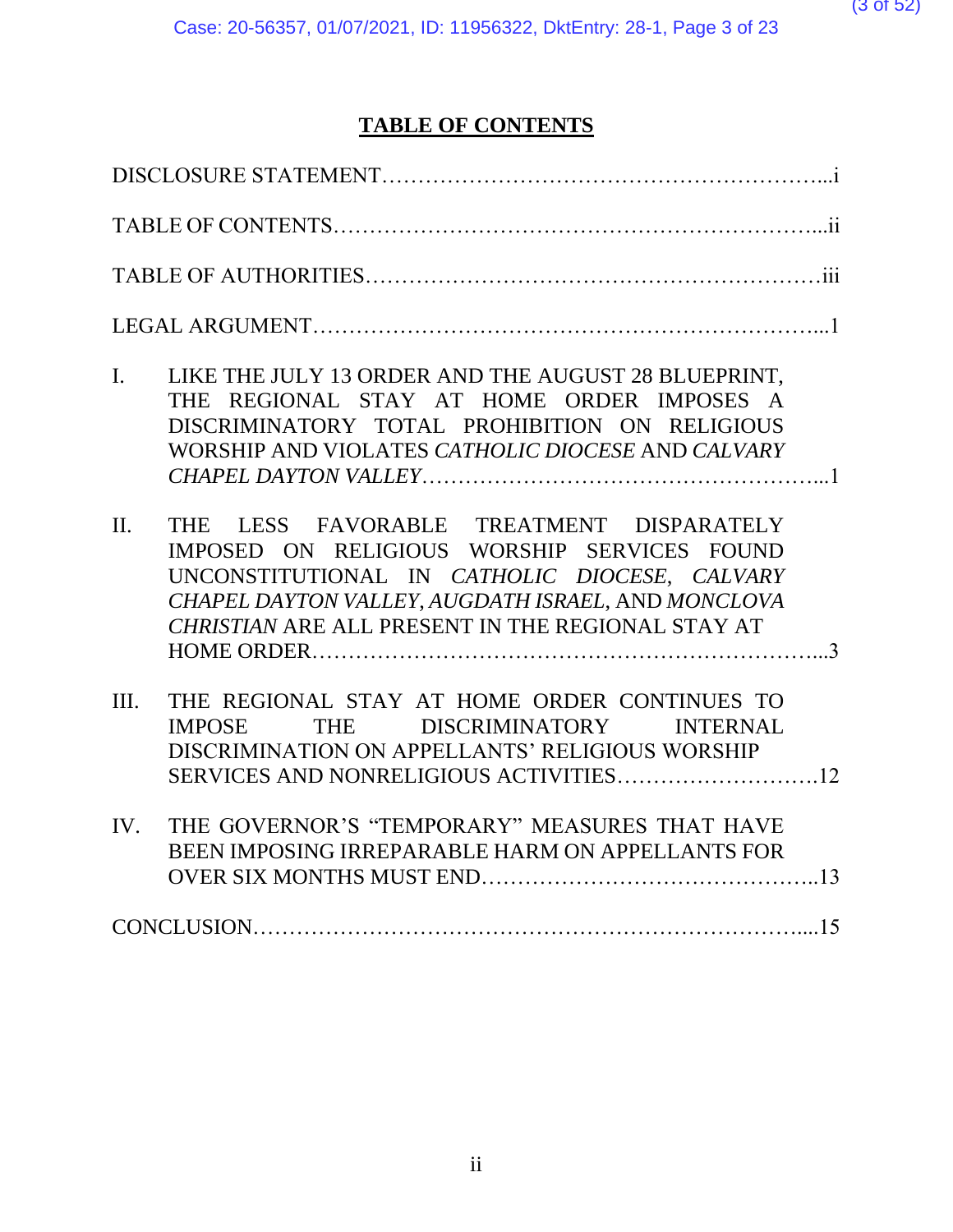### **TABLE OF AUTHORITIES**

### **CASES**

| Agudath Israel of Am. v. Cuomo, -- F.3d --,                  |  |
|--------------------------------------------------------------|--|
| Calvary Chapel Dayton Valley v. Sisolak,                     |  |
| Calvary Chapel Dayton Valley v. Sisolak,                     |  |
| Calvary Chapel Lone Mountain v. Sisolak,                     |  |
| Cnty. of Butler v. Wolf,                                     |  |
| Everson v. Bd. of Educ. of Ewing Tp.,                        |  |
|                                                              |  |
| Harvest Rock Church, Inc. v. Newsom,                         |  |
| Monclova Christian Acad. v. Tuledo-Lucas Cnty. Health Dep't, |  |
| On Fire Christian Ctr., Inc. v. Fischer,                     |  |
| Our Lady of Guadalupe Sch. v. Morrisey-Berru,                |  |
| Roman Catholic Diocese of Brooklyn v. Cuomo,                 |  |
|                                                              |  |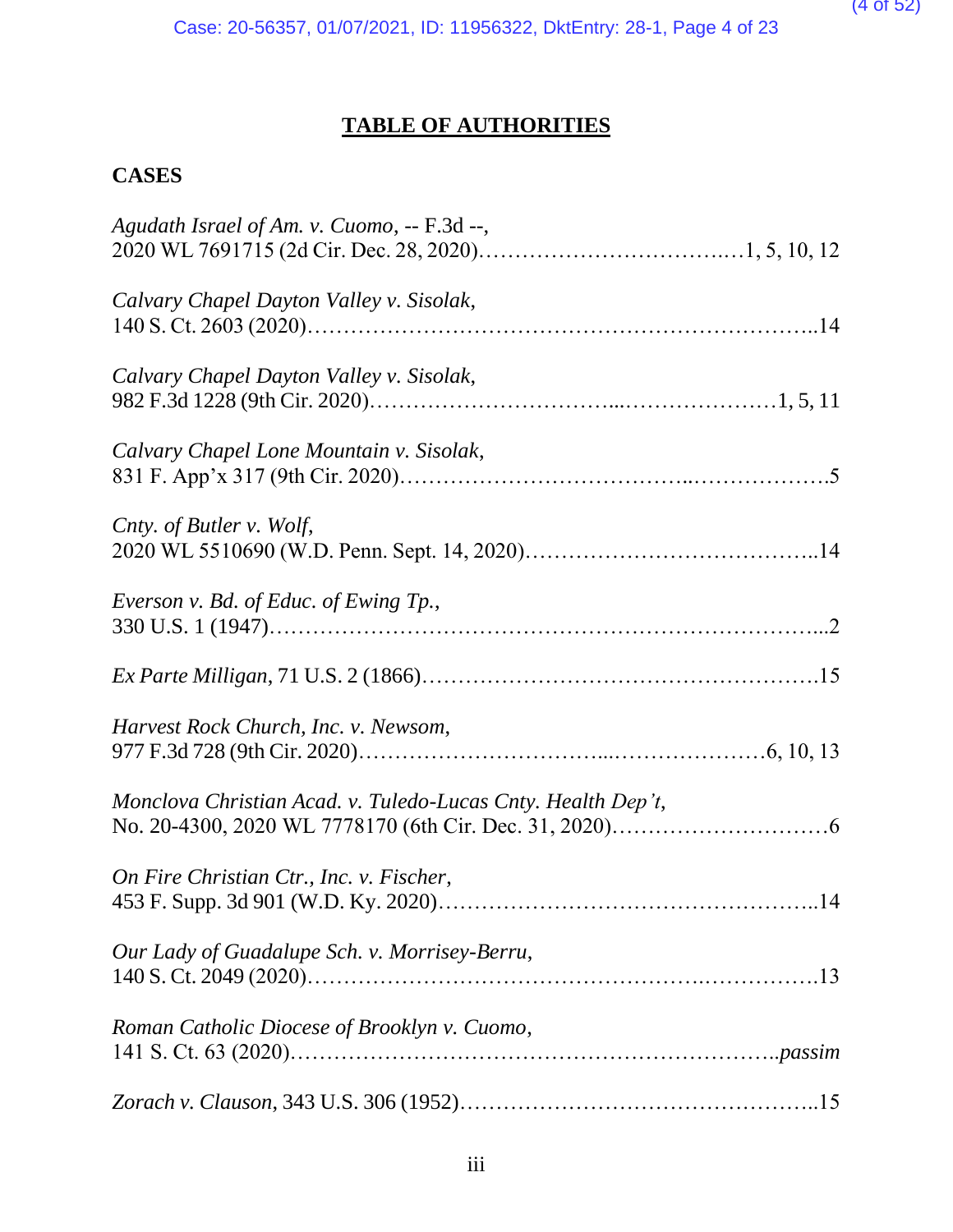### **STATUTES**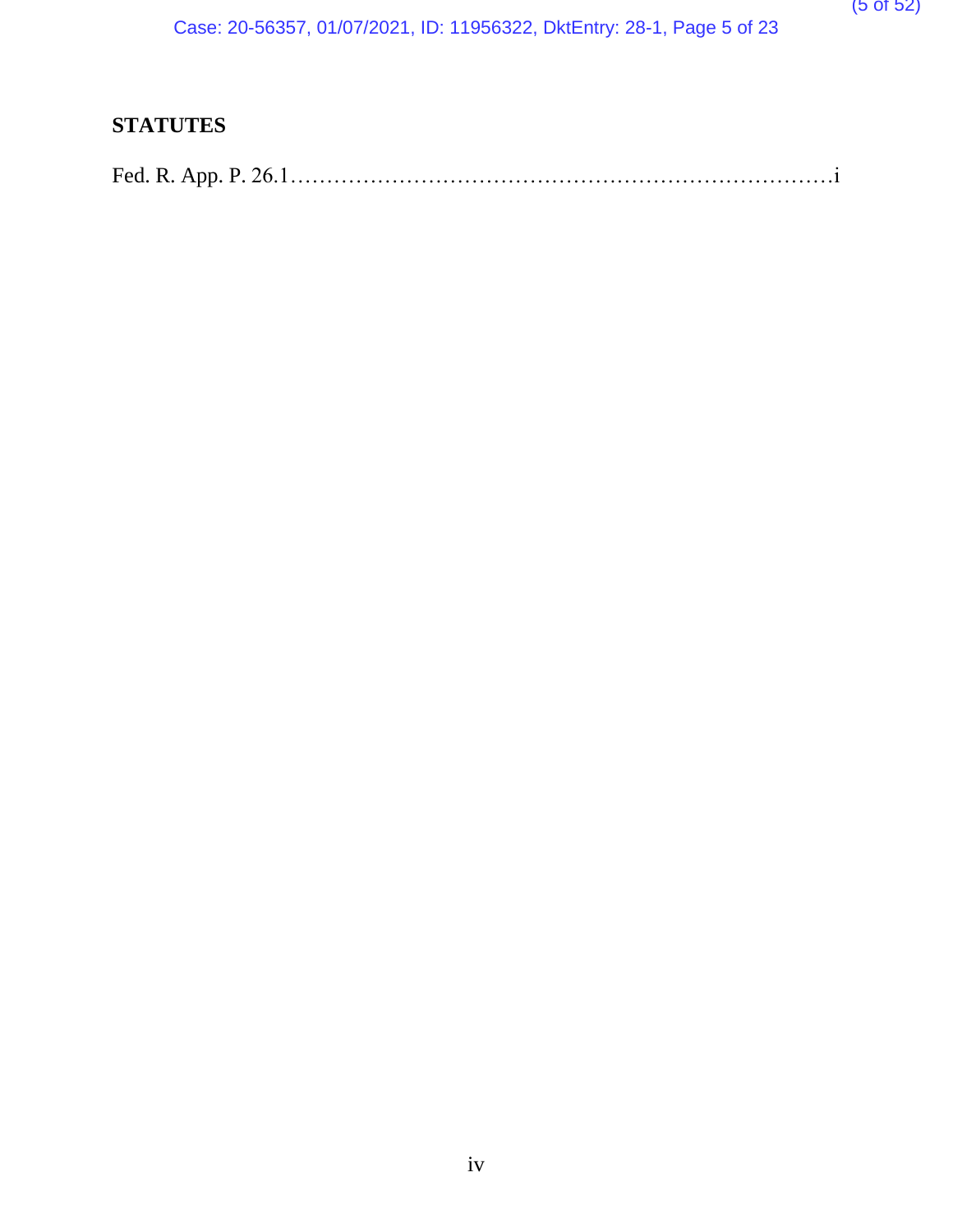### **LEGAL ARGUMENT**

### **I. LIKE THE JULY 13 ORDER AND THE AUGUST 28 BLUEPRINT, THE REGIONAL STAY AT HOME ORDER IMPOSES A DISCRIMINATORY TOTAL PROHIBITION ON RELIGIOUS WORSHIP AND VIOLATES** *CATHOLIC DIOCESE*  **AND** *CALVARY CHAPEL DAYTON VALLEY***.**

**Every day since July 13, the Governor has imposed a total prohibition on religious worship services while exempting myriad other secular activities**. (*See*  9th Cir. dkt. 3-5 at 185 (banning indoor religious worship services); Dist. Ct. dkt. 58-4 at 2, 15 (prohibiting all indoor worship services in Tier 1 of the Blueprint); Dist. Ct. dkt. 67 at 124 § 2.d (prohibiting all indoor religious worship services)). **As of the day this Supplement is filed, nearly all of Appellants' religious worship services have been completely prohibited in California for 178 days**.

In *Catholic Diocese*, this Court held that New York's capacity limitations of more than 10 or 25 people were "far more restrictive than any COVID-related regulations that have previously come before the Court." *Roman Catholic Diocese of Brooklyn v. Cuomo*, 141 S. Ct. 63, 67 (2020) [hereinafter *Catholic Diocese*]. *See also Agudath Israel of Am. v. Cuomo*, -- F.3d --, 2020 WL 7691715, at \*8 (2d Cir. Dec. 28, 2020) (enjoining same 10 or 25 person capacity limits as violative of the First Amendment and *Catholic Diocese*). And, in *Calvary Chapel Dayton Valley v. Sisolak*, 982 F.3d 1228 (9th Cir. 2020), the 50-person regulation struck down under *Catholic Diocese* was far less restrictive. 982 F.3d 1228 at 1233 ("**The Supreme**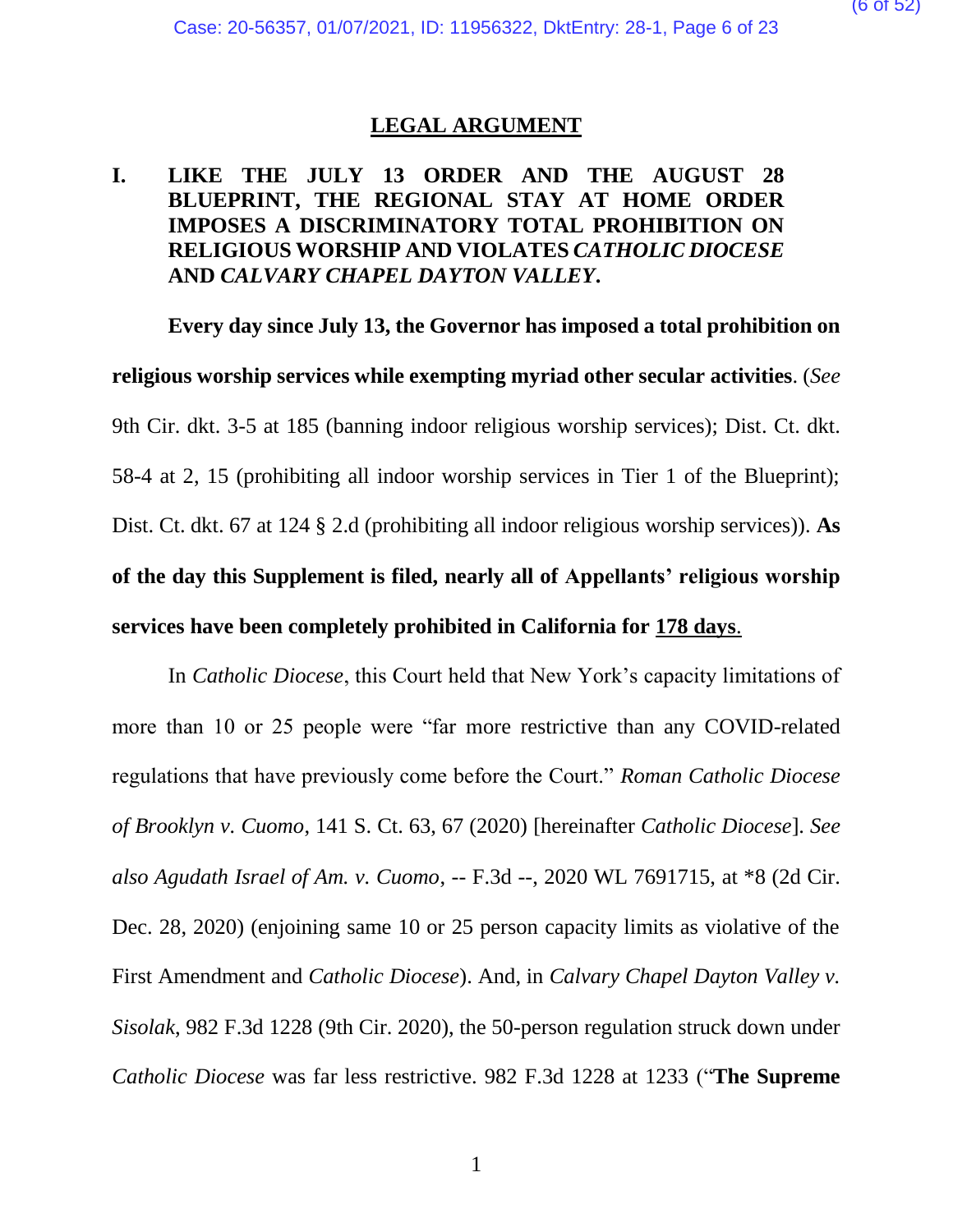# **Court's decision in** *Roman Catholic Diocese* **compels us to reverse the district court**." (emphasis added)).

Yet, the July 13 Order, Tier 1 of the Blueprint, and the Regional Stay at Home Order—which completely prohibit all indoor religious worship services for 99.9% of Californians—**are far more restrictive than those in** *Catholic Diocese*. There can be no more restrictive regulations than a total ban on indoor religious gatherings. Under the Regional Stay at Home Order and Tier 1 of the Blueprint, Appellants are prohibited from gathering for any religious service with any number of people. Astoundingly, the same prohibition applies to any religious gathering in the private homes of Appellants' congregants, regardless of the size of that small Bible study.

As the Supreme Court has held: "**Neither a state nor the Federal Government can set up a church. . . . Neither can force nor influence a person to go to or to remain away from church against his will . . . .**" *Everson v. Bd. of Educ. of Ewing Twp.*, 330 U.S. 1, 15 (1947) (emphasis added). Both the Regional Stay at Home Order and Tier 1 of Blueprint do what *Everson* said no state is permitted to do. The First Amendment plainly prohibits banning all religious worship services, regardless of the justification. In fact, even the Chief Justice's dissent in *Catholic Diocese* suggests that imposing a total prohibition on religious worship services is unconstitutional. *Catholic Diocese*, 141 S. Ct. at 75 (Roberts, C.J., dissenting) ("Numerical capacity limits of 10 and 25 people, depending on the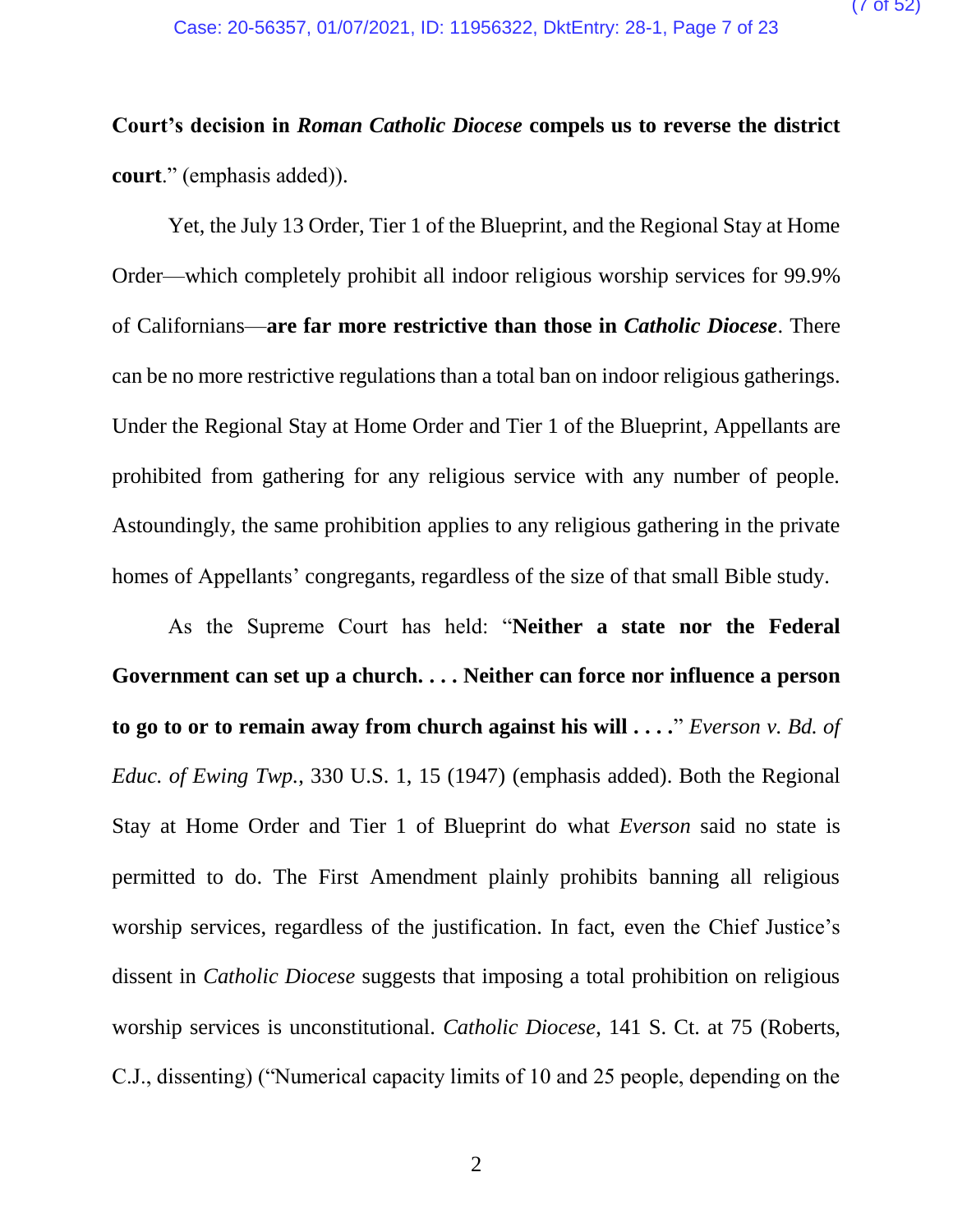applicable zone, do seem unduly restrictive. **And it may well be that such restrictions violate the Free Exercise Clause**." (emphasis added)); *id.* ("the challenged restrictions raise serious concerns under the Constitution."). The IPA should issue as to the Blueprint and the Regional Stay at Home Order, and it should issue today.

### **II. THE LESS FAVORABLE TREATMENT DISPARATELY IMPOSED ON RELIGIOUS WORSHIP SERVICES, FOUND UNCONSTITUTIONAL IN** *CATHOLIC DIOCESE***,** *CALVARY CHAPEL DAYTON VALLEY***,** *AUGDATH ISRAEL***, AND**  *MONCLOVA CHRISTIAN***, ARE ALL PRESENT IN THE REGIONAL STAY AT HOME ORDER.**

In *Catholic Diocese*, the Supreme Court noted that the treatment afforded to

other nonreligious gatherings or so-called "essential" businesses mandated the

application of strict scrutiny. The Court explicitly mentioned numerous examples of

disparate treatment that are equally present here:

In a red zone, while a synagogue or church may not admit more than 10 persons, businesses categorized as "essential" may admit as many people as they wish. And the list of "essential" businesses includes things such as acupuncture facilities, camp grounds, garages, as well as many whose services are not limited to those that can be regarded as essential, such as all **plants manufacturing chemicals and microelectronics and all transportation facilities**.

*Catholic Diocese*, 141 S. Ct. at 66 (emphasis added). Moreover, "[t]he disparate treatment is even more striking in an orange zone. While attendance at houses of worship is limited to 25 persons, even non-essential businesses may decide for themselves how many persons to admit." *Id.* Much like here, "a large store in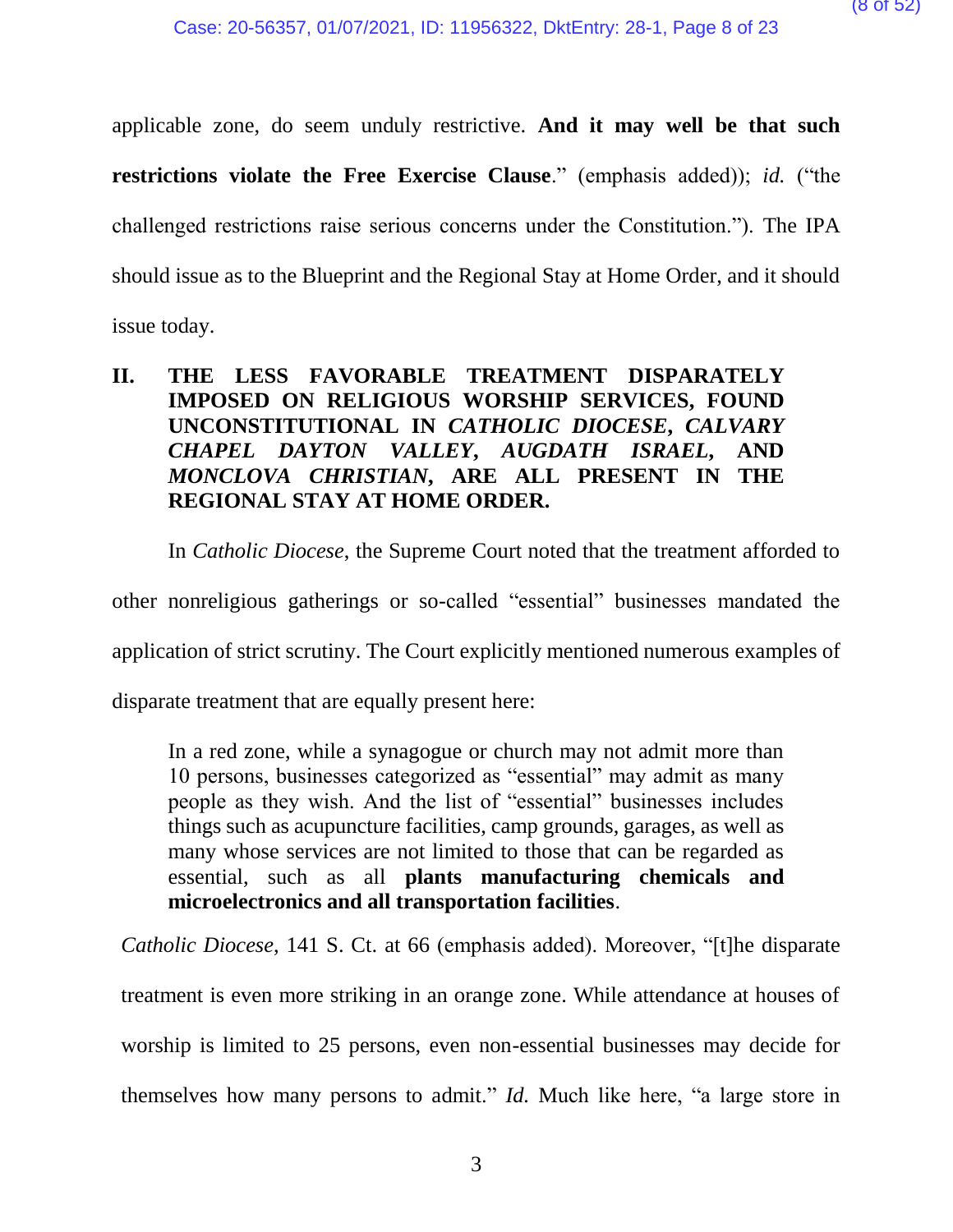Brooklyn . . . could literally have hundreds of people shopping there on any given

day. Yet a nearby church or synagogue would be prohibited from allowing more

than 10 or 25 people inside for a worship service." *Id.* (cleaned up).

Justice Gorsuch elaborated further, explaining that while churches were limited to 10 or 25 people,

the Governor has chosen to impose *no* capacity restrictions on certain businesses he considers "essential." And it turns out the businesses the Governor considers essential include **hardware stores, acupuncturists, and liquor stores. Bicycle repair shops, certain signage companies, accountants, lawyers, and insurance agents are all essential too**. So, at least according to the Governor, it may be unsafe to go to church, but it is always fine to pick up another bottle of wine, shop for a new bike, or spend the afternoon exploring your distal points and meridians.

*Id.* at 69 (emphasis added) (Gorsuch, J., concurring). Indeed, in New York,

"People may gather inside for extended periods in bus stations and airports, in

laundromats and banks, in hardware stores and liquor shops." *Id.* 

Justice Kavanaugh similarly noted New York's disparate treatment of

worship, which is equally present here:

New York's restrictions on houses of worship not only are severe, but also are discriminatory. In red and orange zones, houses of worship must adhere to numerical caps of 10 and 25 people, respectively, but those caps do not apply to some secular buildings in the same neighborhoods. **In a red zone, for example, a church or synagogue must adhere to a 10-person attendance cap, while a grocery store, pet store, or big-box store down the street does not face the same restriction. In an orange zone, the discrimination against religion is even starker: Essential businesses and many non-essential businesses are subject to no attendance caps at all**.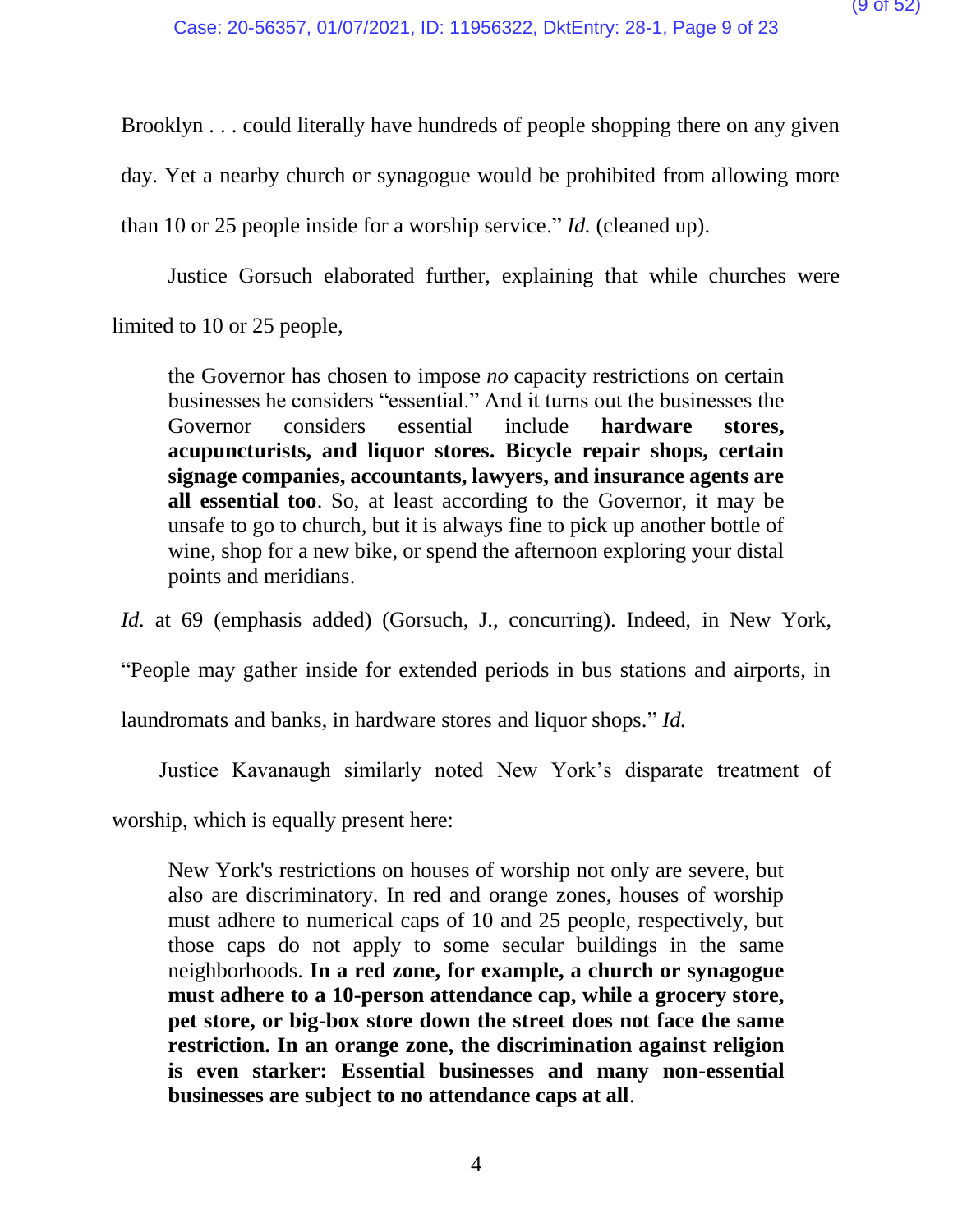*Id.* at 73 (emphasis added) (Kavanaugh, J., concurring).

The Ninth Circuit, too, was faced with many of the identical discriminatory restrictions at issue here, and found them to mandate strict scrutiny. "Casinos, bowling alleys, retail businesses, restaurants, arcades, and other similar secular entities are limited to 50% of fire-code capacity, yet houses of worship are limited to fifty people regardless of their fire-code capacities." *Calvary Chapel Dayton Valley*, 982 F.3d at1233; *Calvary Chapel Lone Mountain v. Sisolak*, 831 F. App'x 317, 317 (9th Cir. 2020) (same).

As Justice Gorsuch noted, "[i]n recent months, certain other Governors have issued similar edicts. At the flick of a pen, they have asserted the right to privilege restaurants, marijuana dispensaries, and casinos over churches, mosques, and temples." *Catholic Diocese*, 141 S. Ct. at 70 (Gorsuch, J., concurring). Justice Kavanaugh opined that caps on places of worship "do not apply to some secular buildings in the same neighborhoods," *id.* at 73 (Kavanaugh, J., concurring), like "a grocery store, pet store, or big-box store down the street." *Id.*

In *Agudath Israel*, the Second Circuit similarly noted that while worship services were restricted to 10 or 25 people, other so-called "essential businesses" were permitted without similar restrictions, including grocery stores, hospitals, liquor stores, pet shops, financial institutions, news media, certain retail stores, and construction. 2020 WL 7691715, at \*2, 7.

5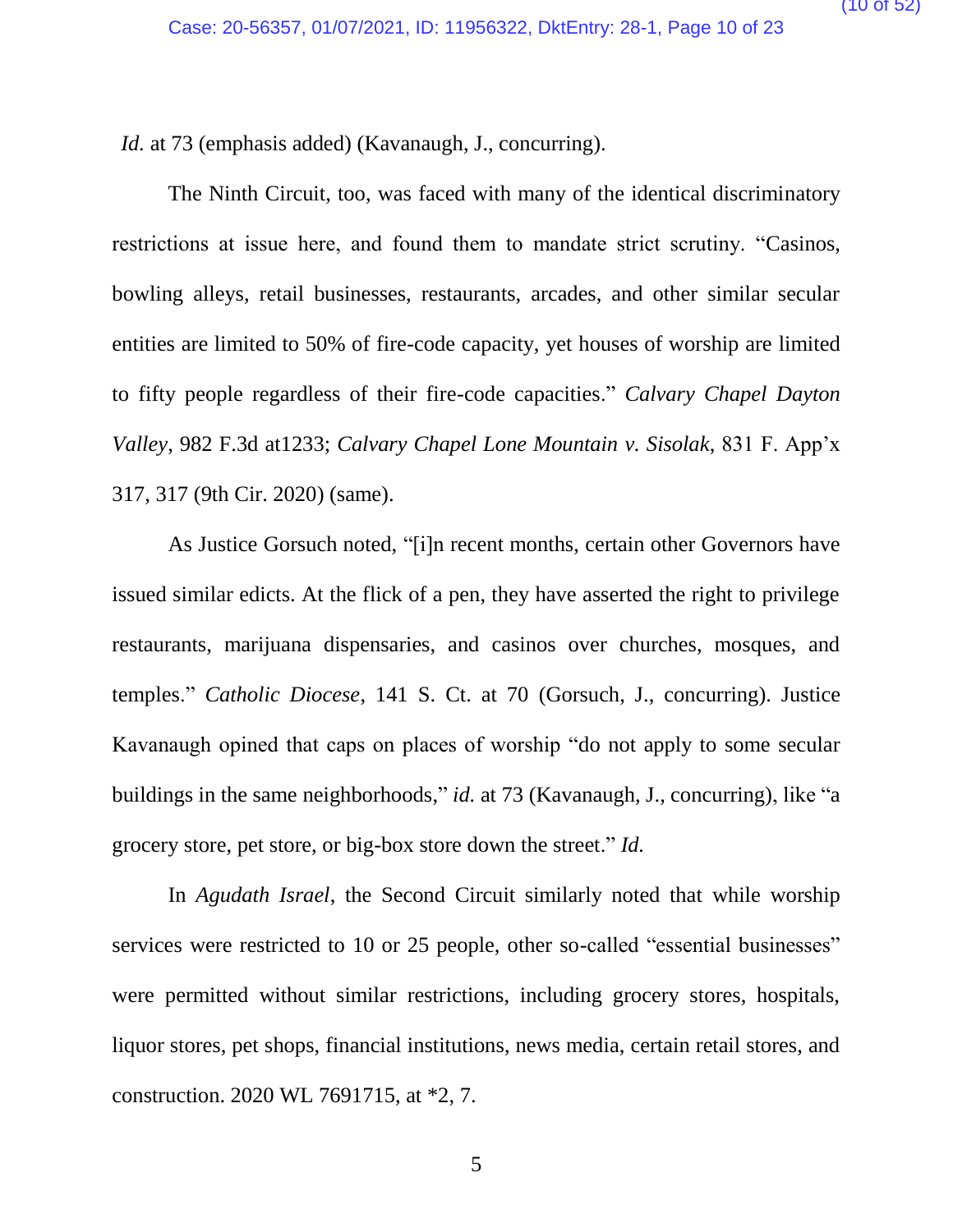In *Monclova Christian Acad. v. Tuledo-Lucas Cnty. Health Dep't*, the Sixth Circuit also noted that certain religious schools were prohibited from gathering for in-person instruction while other nonreligious gatherings were not so restricted, including "gyms, tanning salons, office buildings, and the Hollywood Casino." No. 20-4300, 2020 WL 7778170, at \*3 (6th Cir. Dec. 31, 2020).

And, Judge O'Scannlain, too, observed in the previous appeal:

[I]ndoor religious worship services are completely prohibited. . . . Yet, in these same counties, the State still allows people to go indoors to: spend a day shopping in the mall, have their hair styled, get a manicure or pedicure, attend college classes, produce a television show or movie, participate in professional sports, wash their clothes at a laundromat, and even work in a meatpacking plant.

*Harvest Rock Church, Inc. v. Newsom*, 977 F.3d 728, 731 (9th Cir. 2020) (O'Scannlain, J., dissenting) (footnote omitted).

Under the Regional Stay at Home Order (Dist. Ct. dkt. 67, Ex. 12), the Governor imposes a total prohibition on religious worship services that is not imposed on so-called "critical infrastructure" sectors. (*Compare* Dist. Ct. dkt. 67 at 124 § 2.c ("Worship and political expression are permitted outdoors"), *with* Dist. Ct. dkt. 67 at 124 § 2.d ("Critical infrastructure sectors may operate" provided certain distancing and masking are followed)). And, the list of exempt activities under the Regional Stay at Home Order contains **29 pages exempting 13 sectors and hundreds of subsectors of gatherings that are not subject to the total prohibition imposed on religious worship services**. (*See* Essential Critical Infrastructure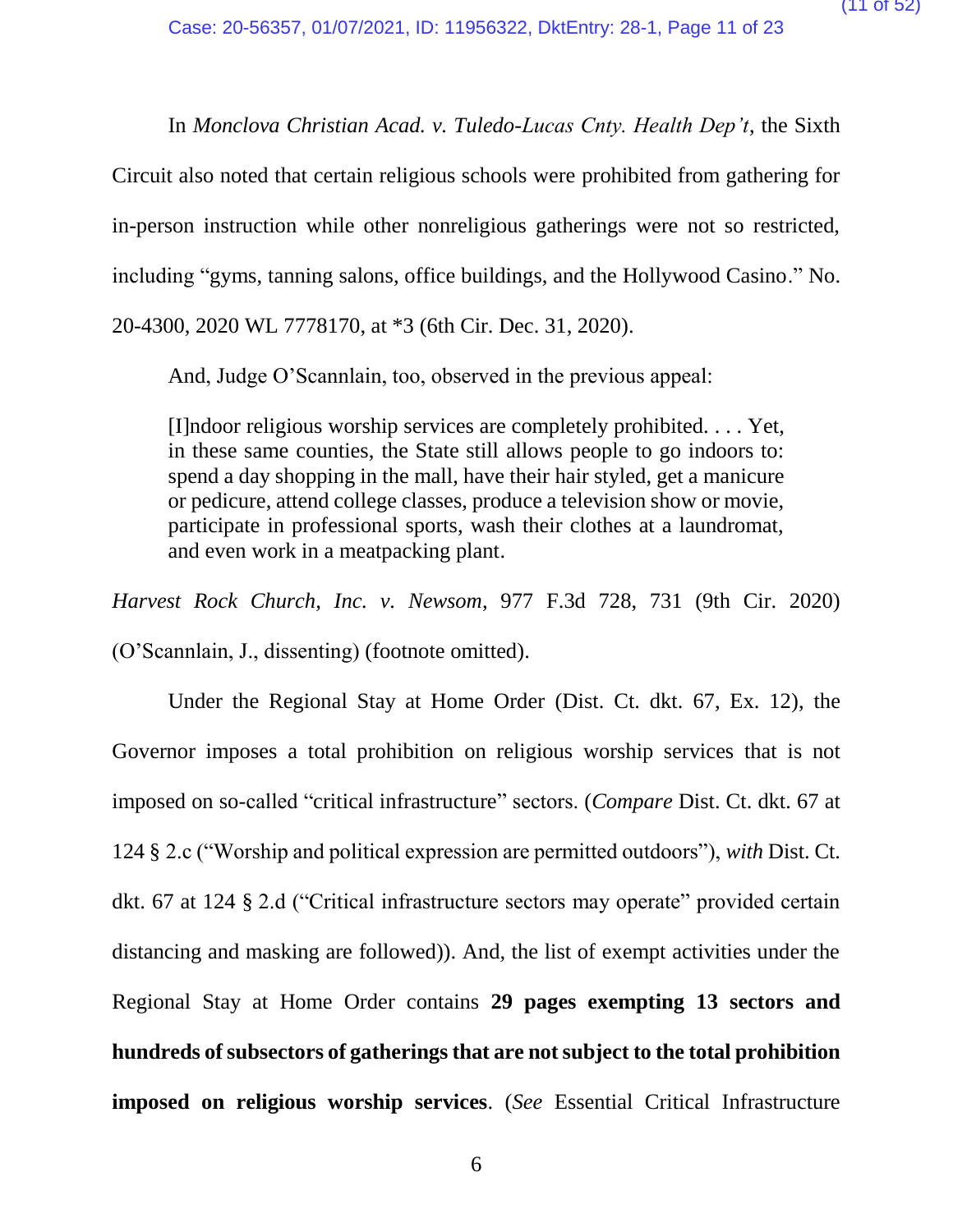Workers Sector Index (incorporated by reference in the Regional Stay at Home Order at n.1), attached hereto as Exhibit A, at 1–2). While Appellants' religious worship services are banned if they include 1 person, the following sectors are not subject to any numerical restrictions whatsoever:

(1) **Health Care/Public Health:** healthcare providers and caregivers, physicians, dentists, psychologists, mid-level practitioners, nurses, assistants and aid, infection control . . . pharmacists, physical, respiratory, speech, and occupational therapists and assistants, social workers, . . . chiropractors **and 21 other categories of exempt health workers** (Ex. A at 2-4);

(2) **Emergency Services:** city police departments and fire stations, county sheriffs' offices, Department of Defense police and fire sector resources, private security organizations and 8 other categories of businesses (Ex. A at 5-6);

(3) **Food and Agriculture: groceries, pharmacies, convenience stores, and other retail that sells food and beverage products** (i.e., liquor stores) and animal/pet food, retail customer support service, information technology support staff, . . . **restaurants, food packaging and processing**, . . . livestock, poultry, seafood slaughter facilities . . . beverage production facilities, . . . sawmills and **18 other categories of other exempt Food and Agriculture workers** (Ex. A at 7-9);

(4) **Energy:** workers supporting the energy sector . . . support workers, customer service operations, call centers, and emergency response and customer emergency operations . . . emergency environmental remediation and monitoring . . . gas stations and truck stops and numerous other categories (Ex. A at 9-10);

(5) **Water and Wastewater:** Operational staff at water authorities, Operational staff at community water systems, Operational staff at wastewater treatment facilities, Workers repairing water and wastewater conveyances and performing required sampling and monitoring, operation staff for water distribution and testing, Operational staff at wastewater collection facilities, Operational staff and technical support for SCADA control systems, Chemical disinfectant suppliers for water and wastewater and personnel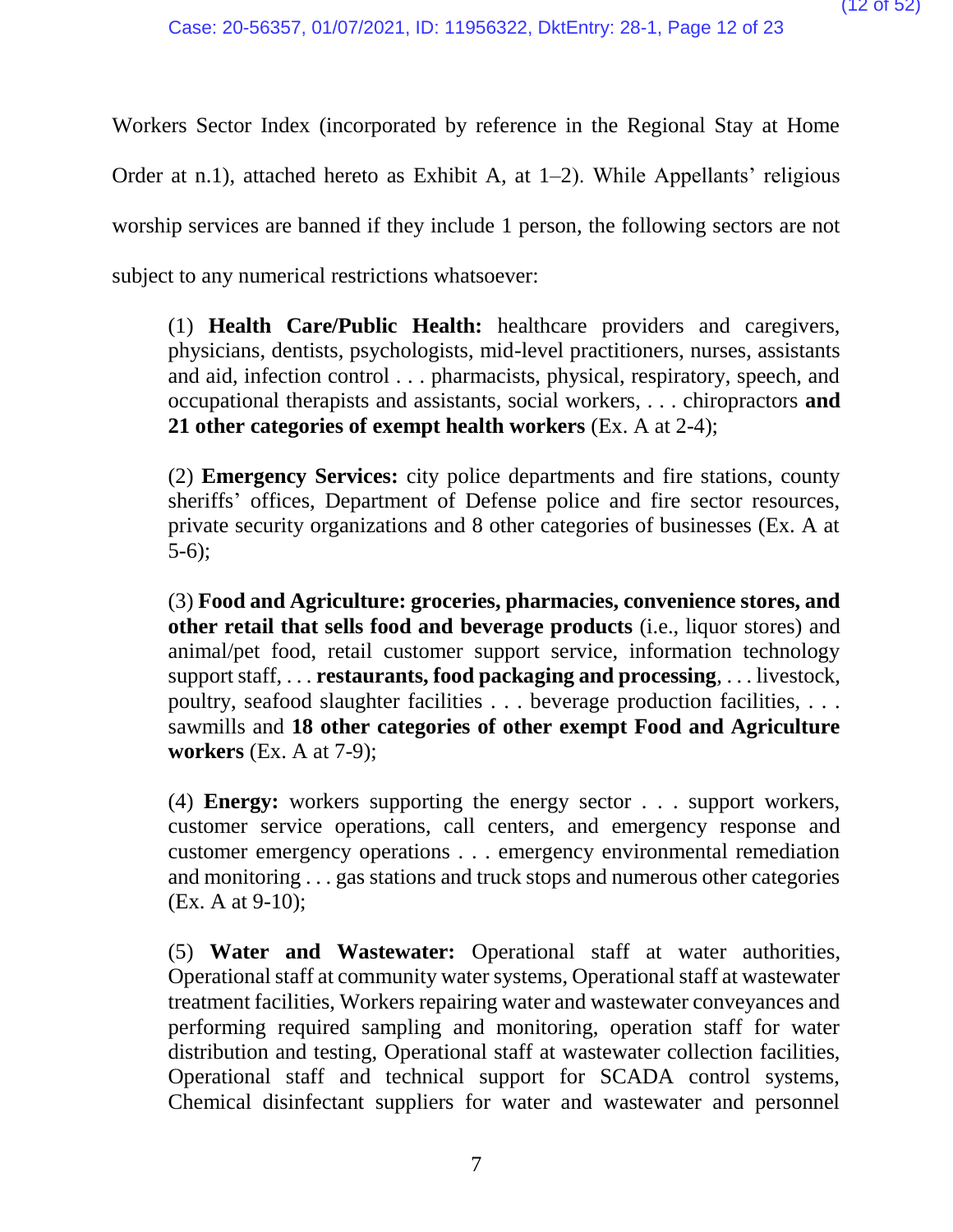protection, and Workers that maintain digital systems infrastructure supporting water and wastewater operations (Ex. at 11);

(6) **Transportation and Logistics: airports, heliports, and landing strips . . . Mass Transit and Passenger Rail** include[ing] terminals, operational systems, and supporting infrastructure for passenger services by transit buses, trolleybuses, monorail, heavy rail—also known as subways or metros—light rail, passenger rail, and vanpool/rideshare, and **20 other categories of exempt Transportation and Logistics workers** (Ex. at 11-15);

(7) **Communications and Information Technology: workers who support radio, television, and media services**, including but not limited to front line news reporters, studio, and technicians for newsgathering, reporting, and publishing news and **20 other categories of exempt Communications and Information Technology workers** (Ex. A at 15-18);

(8) **Government Operations and other community-based essential functions:** County workers responsible for determining eligibility for safety net benefits, Workers who support administration and delivery of unemployment insurance programs, income maintenance, employment service, disaster assistance, workers' compensation insurance and benefits programs . . . **real estate services and transactions**, and **18 other categories of exempt workers** (Ex. A at 18-20);

(9) **Critical Manufacturing:** Workers necessary for manufacturing of metals, industrial minerals, semiconductors, materials and products needed for supply chains of the critical infrastructure sectors, workers engaged in the manufacture and maintenance of equipment and other infrastructure for mining production and distribution, and **5 other categories of exempt Critical Manufacturing workers** (Ex. A at 20-21);

(10) **Financial Services:** Workers who are needed to process and maintain systems for processing financial transactions and services, including payment, clearing, and settlement; wholesale funding; insurance services; and capital markets activities, Workers who are needed to maintain orderly market operations to ensure the continuity of financial transactions and services, **Workers who are needed to provide business, commercial, and consumer access to banking and non-bank financial and lending services**, including ATMs, lending money transmission, and to move currency, checks, securities,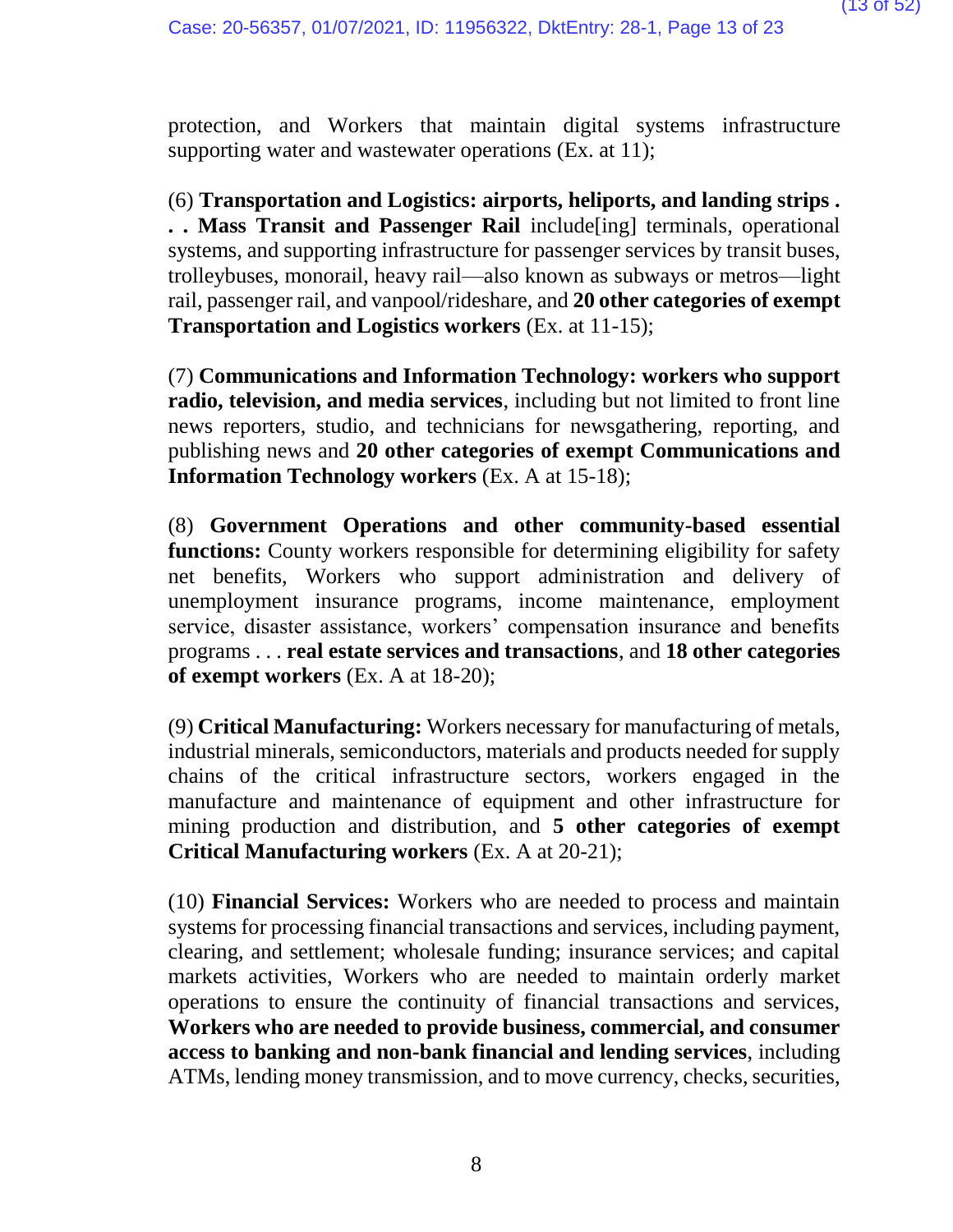and payments, and **4 other categories of exempt Financial Services workers**  (Ex. A at 21-22);

(11) **Chemical and Hazardous Materials:** Workers supporting the chemical and industrial gas supply chains, including **workers at chemical manufacturing plants,** workers in laboratories, workers at distribution facilities, workers who transport basic raw chemical materials to the producers of industrial and consumer goods, including hand sanitizers, food and food additives, pharmaceuticals, textiles, building materials, plumbing, electrical and paper products and **9 other categories of exempt Chemical and Hazardous Materials workers** (Ex. A at 22-23);

(12) **Defense Industrial Base:** Workers who support the essential services required to meet national security commitments . . . including but are not limited to, space and aerospace workers, nuclear matters workers, mechanical and software engineers (various disciplines), manufacturing and production workers, IT support, security staff, security personnel, intelligence support, aircraft and weapons systems mechanics and maintainers, and sanitary workers . . . Personnel working for companies, and their subcontractors, who perform under a contract or subcontract to the Department of Defense and **numerous other exempts Defense Industrial Base workers** (Ex. A at 24-  $25$ );

(13) **Industrial, Commercial, Residential, and Sheltering Facilities and Services:** Construction workers who support the construction, operation, inspection, and maintenance of construction sites and construction projects (including housing, commercial, and mixed-use construction); and workers who support the supply chain of building materials from production through application/installation, including cabinetry, fixtures, doors, cement, hardware, plumbing, electrical, heating/cooling, refrigeration, appliances, paint/coatings, and employees who provide services that enable repair materials and equipment for essential functions, Workers such as plumbers, electricians, exterminators, and other service providers . . . Workers who support the supply chain of building materials . . . **Workers in hardware and building materials stores (i.e., "big-box" stores)**, consumer electronics, technology and appliances retail . . . Residential and commercial real estate workers . . . **Professional services such as legal or accounting services** . . . Workers supporting the entertainment industries, studios, or other related establishments (provided only that they follow social distancing), Workers who support food, shelter, and social services and other necessities of life,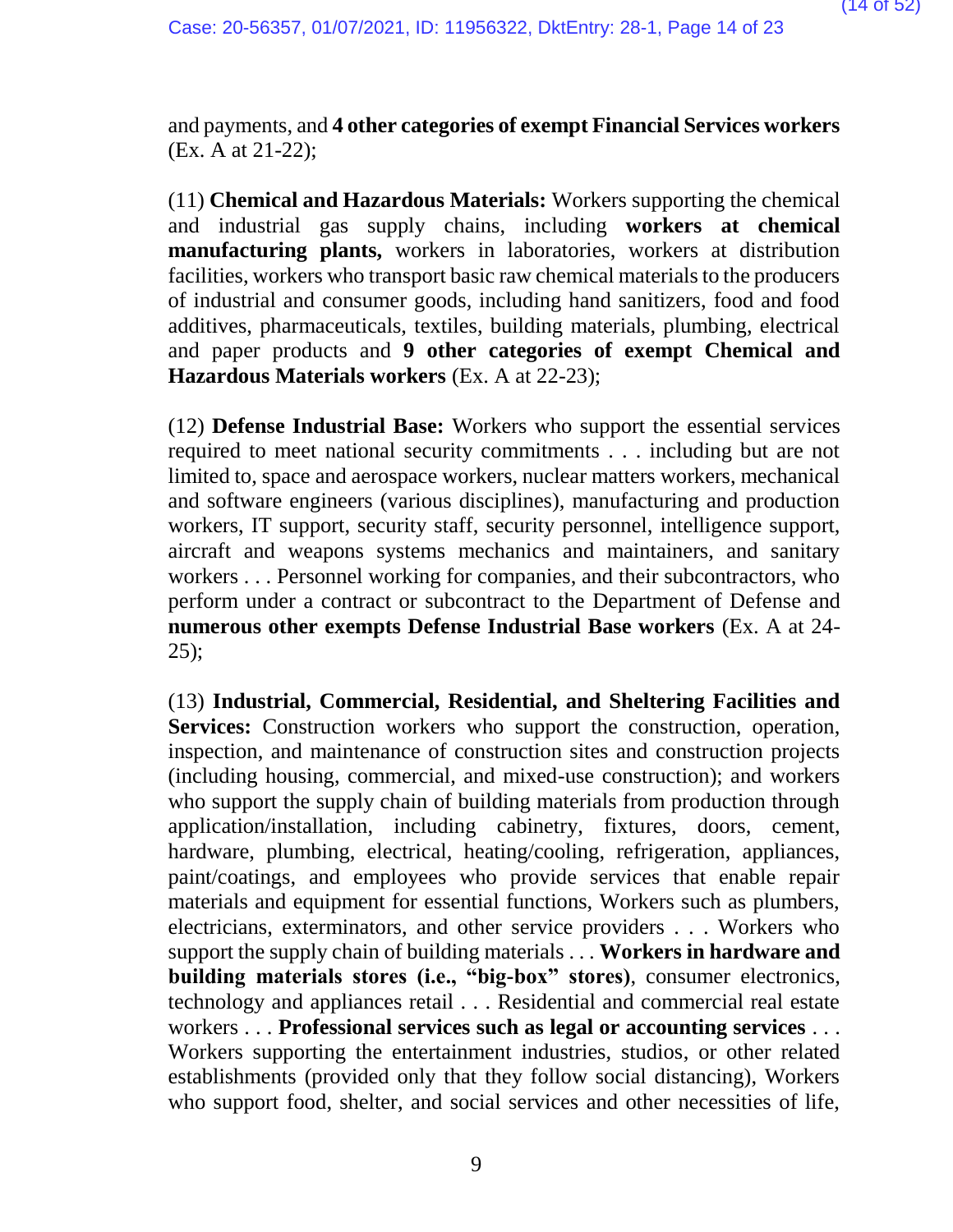Workers in laundromats,<sup>1</sup> laundry services, and dry cleaners and 24 **categories of exempt Industrial, Commercial, Residential, and Sheltering Facilities workers** (Ex. A at 25-28).

The Regional Stay at Home Order, like Tier 1 of the Blueprint and the July 13 Order, continues to ban all indoor religious worship no matter the size of the facility while exempting similar congregate secular gatherings—many of which were specifically mentioned as comparables in *Catholic Diocese* and the decisions from this Court and the Second Circuit. Examples include: food packaging and processing, laundromats, warehouses, grocery stores, liquor stores, retail stores, malls, transportation facilities, bus stations, train stations, airports, gambling centers, acupuncture facilities, garages, plants manufacturing chemicals and microelectronics, hardware stores, repair shops, signage companies, accountants, lawyers, insurance agents, pet stores, film production facilities, and more. *See, e.g., Catholic Diocese*, 141 S. Ct. at 66; *id*. at 69 (Gorsuch, J., concurring); *id*. (Kavanaugh, J., concurring); *Calvary Chapel*, 2020 WL 7350247, at \*4; *Agudath Israel*, 2020 WL 7691715, at \*2; *Harvest Rock*, 977 F.3d at 731 (O'Scannlain, J., dissenting).

The litany of exemptions for special treatment compared against the total ban or religious assemblies "cannot be viewed as neutral because they single out houses

 $\overline{\phantom{a}}$ 

 $<sup>1</sup>$  At the January 4 oral argument, the Governor contended that laundromats were not</sup> exempted. But, the Regional Stay at Home Order proves otherwise. (Ex. A at 25– 28.)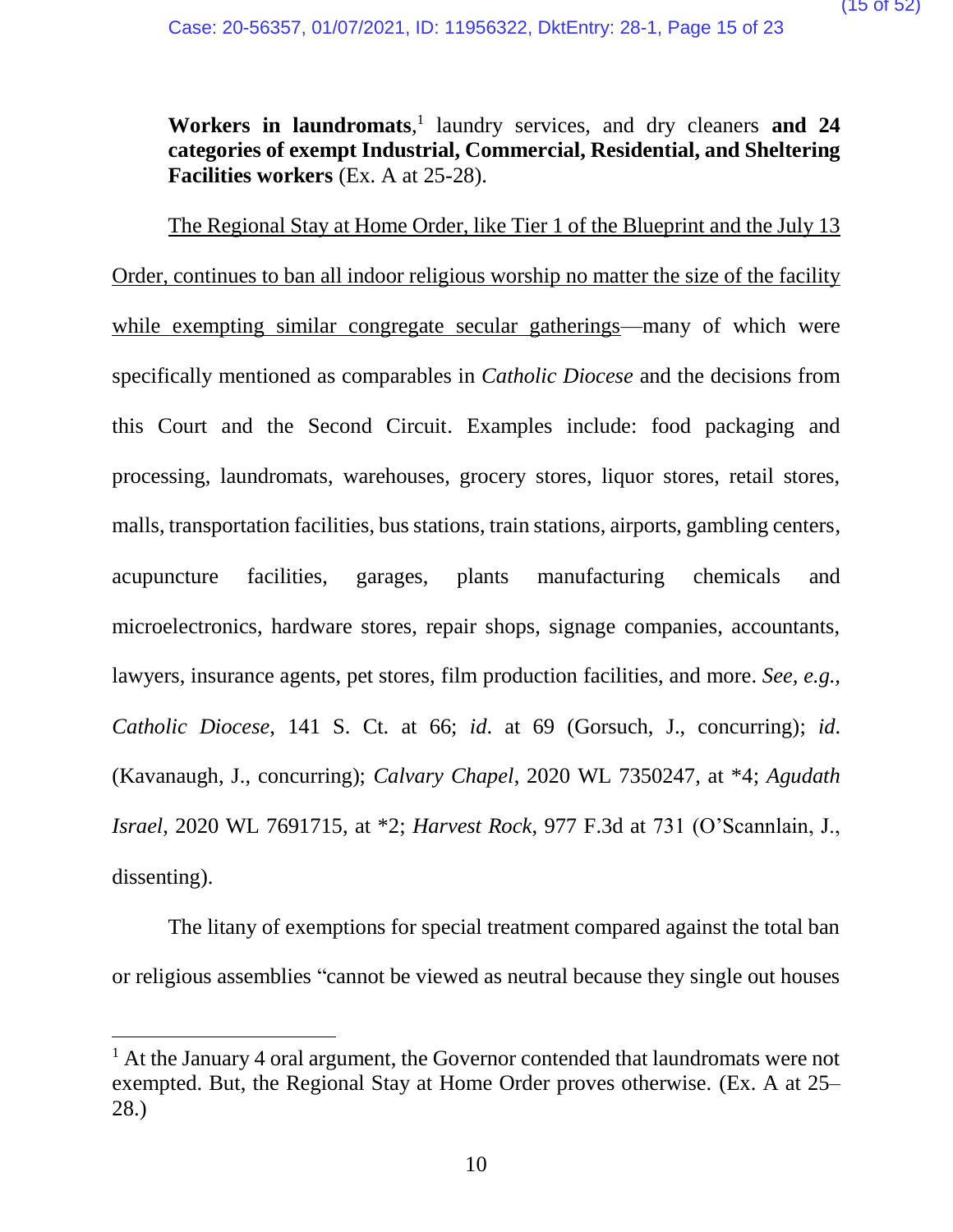of worship for especially harsh treatment." *Catholic Diocese,* 141 S. Ct. at 66. When compared with the restrictions of 10 or 25 people at issue in *Catholic Diocese*, the Regional Stay at Home Order violates the First Amendment because a total prohibition is

far more restrictive than any COVID-related regulations that have previously come before the Court, much tighter than those adopted by many other jurisdictions hard hit by the pandemic, and far more severe than has been shown to be required to prevent the spread of the virus at the applicant's services.

*Id.* at 67; *Calvary Chapel Dayton Valley*, 2020 WL 7350247, at \*4 (same).

The Regional Stay at Home Order includes a minor capacity reduction for retailers, down to 20 percent from 25 percent under Blueprint Tier 1. The fact remains that retailers can operate, but places of worship cannot. "**[U]nder this Court's precedents, it does not suffice for a State to point out that, as compared to houses of worship,** *some* **secular businesses are subject to similarly severe or even more severe restrictions**." *Catholic Diocese*, 141 S. Ct. at 73 (Kavanaugh, J., concurring) (emphasis added)). "Rather, once a State has created a favored class of businesses"—which the Regional Stay at Home Order and the Blueprint both do— "the State must justify why houses of worship are excluded from the favored class."

*Id.* 

And, there is no world in which 29 pages of exempt business sectors creating hundreds of subcategories of exempt secular activities and facilities—all of which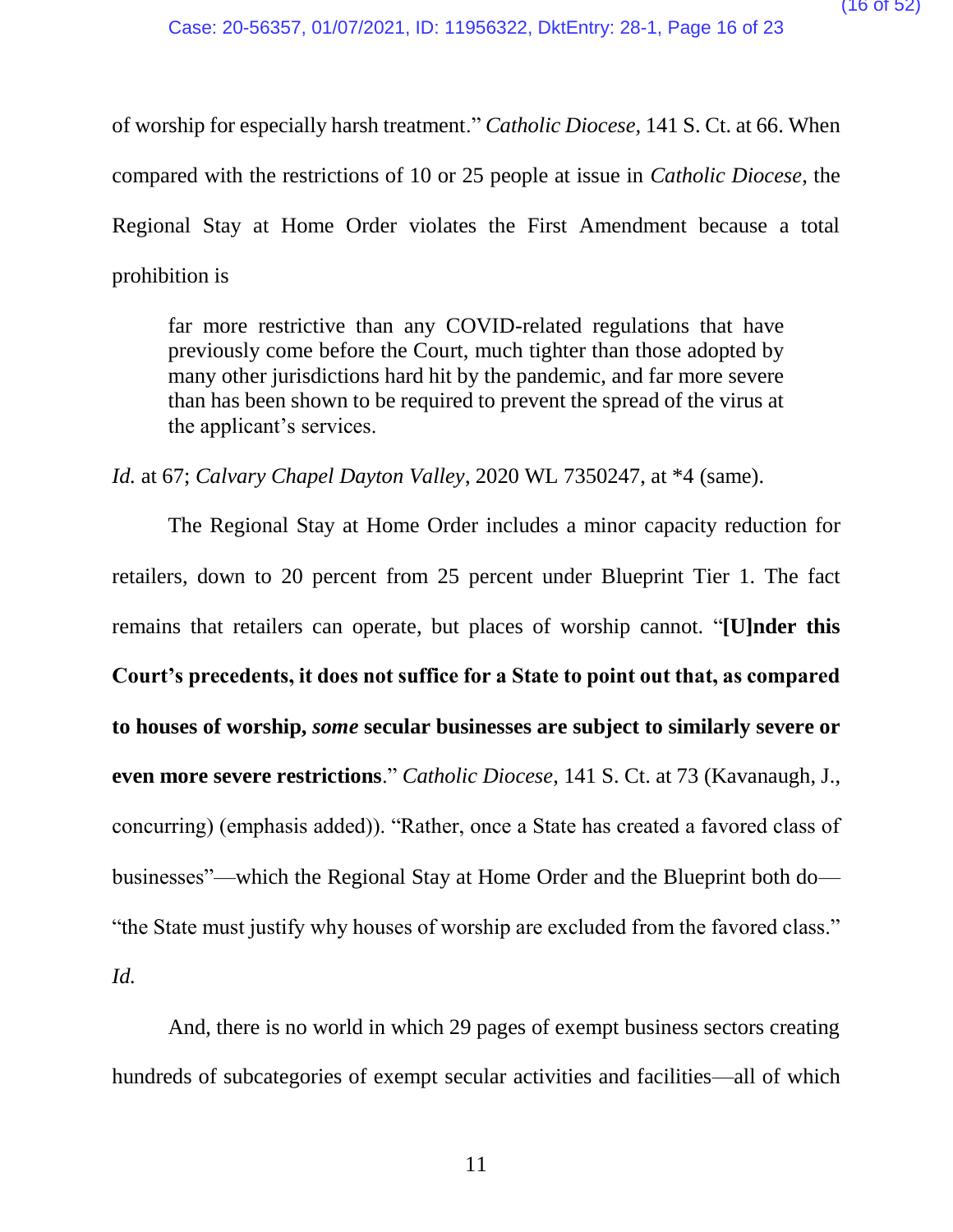were present in *Catholic Diocese*, *Calvary Chapel Dayton Valley*, *Agudath Israel*, and *Monclova Christian*—can be the least restrictive means available. "**[T]here is no world in which the Constitution tolerates color-coded executive edicts that open liquor stores and bike shops [and hundreds of other essential businesses] but shutter churches, synagogues, and mosques**." 141 S. Ct. at 72 (Gorsuch, J., concurring) (emphasis added).

### **III. THE REGIONAL STAY AT HOME ORDER CONTINUES TO IMPOSE DISCRIMINATORY INTERNAL DISCRIMINATION ON APPELLANTS' RELIGIOUS WORSHIP SERVICES AND NONRELIGIOUS ACTIVITIES.**

While Appellants' churches may not gather with even 1 person for indoor religious worship services (*supra* Sections I and II), they may gather in their same buildings with an unlimited number of people to provide social services or "necessities of life" to feed, shelter, or counsel people. (Dist. Ct. dkt. 67 at 124 § 2d and n.1; *see also* Exhibit A at 27 (exempting from the Regional Stay at Home Order all "[w]orkers who support food, shelter, and social services, and other necessities of life for economically disadvantaged or otherwise needy individuals")). This internal discrimination has been present since the original Stay at Home Order of March 19, 2020. (9th Cir. dkt. 3-5 at 85.) It became worse on July 13 when all indoor worship was banned, and the same internal discrimination continues through the August 28 Blueprint, and the December 3 Regional Stay at Home Order. As Judge O'Scannlain pointed out previously, "even non-worship activities conducted by or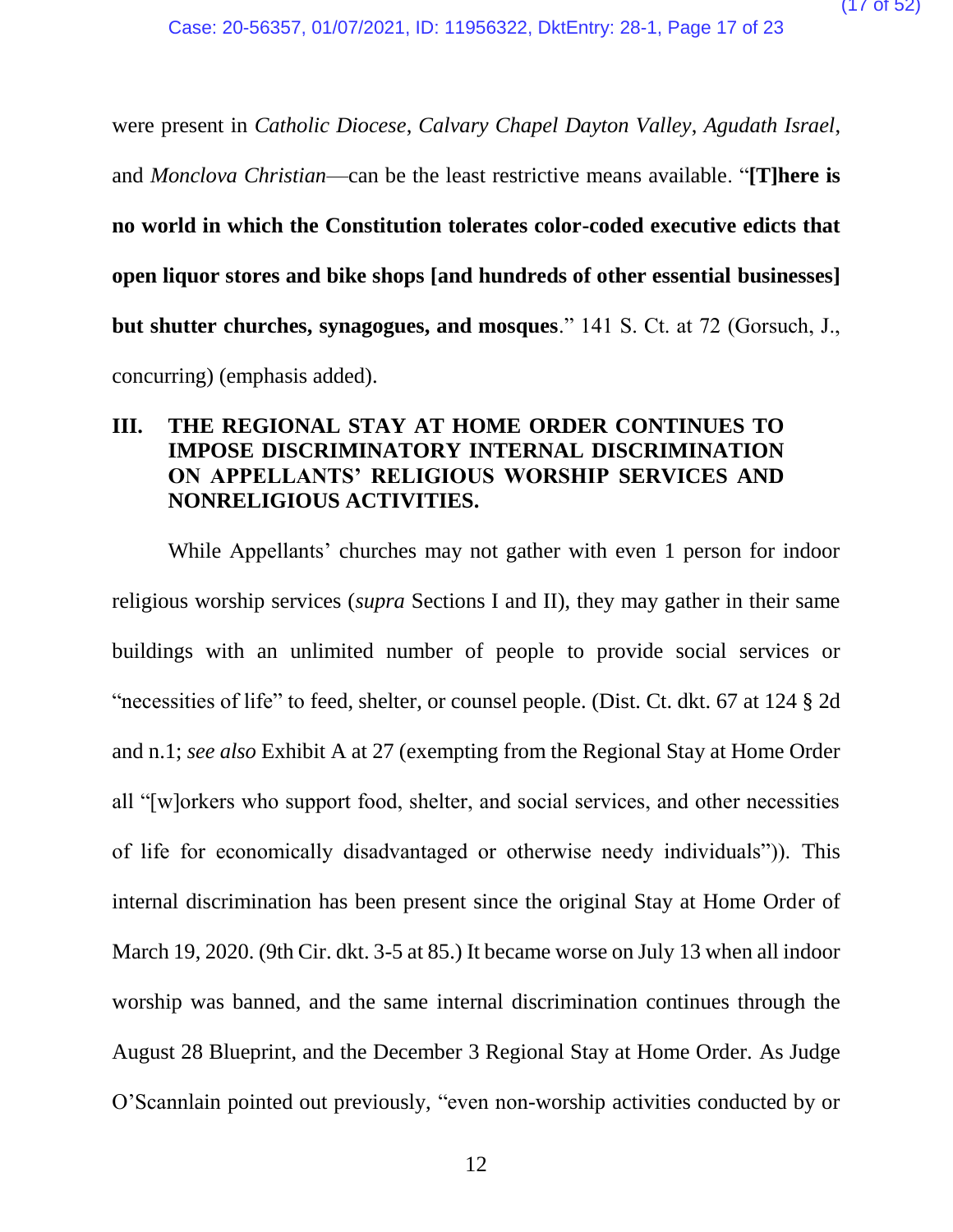within a place of worship are not subject to the attendance parameters" otherwise applicable to places of worship. *Harvest Rock*, 977 F.3d at 734 (O'Scannlain, J., dissenting). Such internal micromanagement of the affairs of Appellants' religious activities is plainly unconstitutional. *See Our Lady of Guadalupe Sch. v. Morrisey-Berru*, 140 S. Ct. 2049, 2055 (2020) ("**State interference in that sphere would obviously violate the free exercise of religion, and any attempt by government to dictate or even to influence such matters would constitute one of the central attributes of an establishment of religion. The First Amendment outlaws such intrusion**." (emphasis added)).

### **IV. THE GOVERNOR'S "TEMPORARY" MEASURES THAT HAVE BEEN IMPOSING IRREPARABLE HARM ON APPELLANTS FOR OVER SIX MONTHS MUST END.**

Appellants have now been forced to endure restrictions on their religious rights for 178 days, including the Holy Days of Good Friday, Easter, Pentecost, and Christmas. The Governor has argued that some restrictions in the Blueprint were relaxed. (9th Cir. dkt. 7-2 at 6, 9.) While he is not specific, what is clear is places of worship continued to be totally banned in Tier 1. Now the Governor argues, as he has from the beginning, that more restrictions need to be imposed due to circumstances. But the fact remains that no order can be more restrictive than the total ban on worship beginning on July 13, in Tier 1 of the Blueprint, and continuing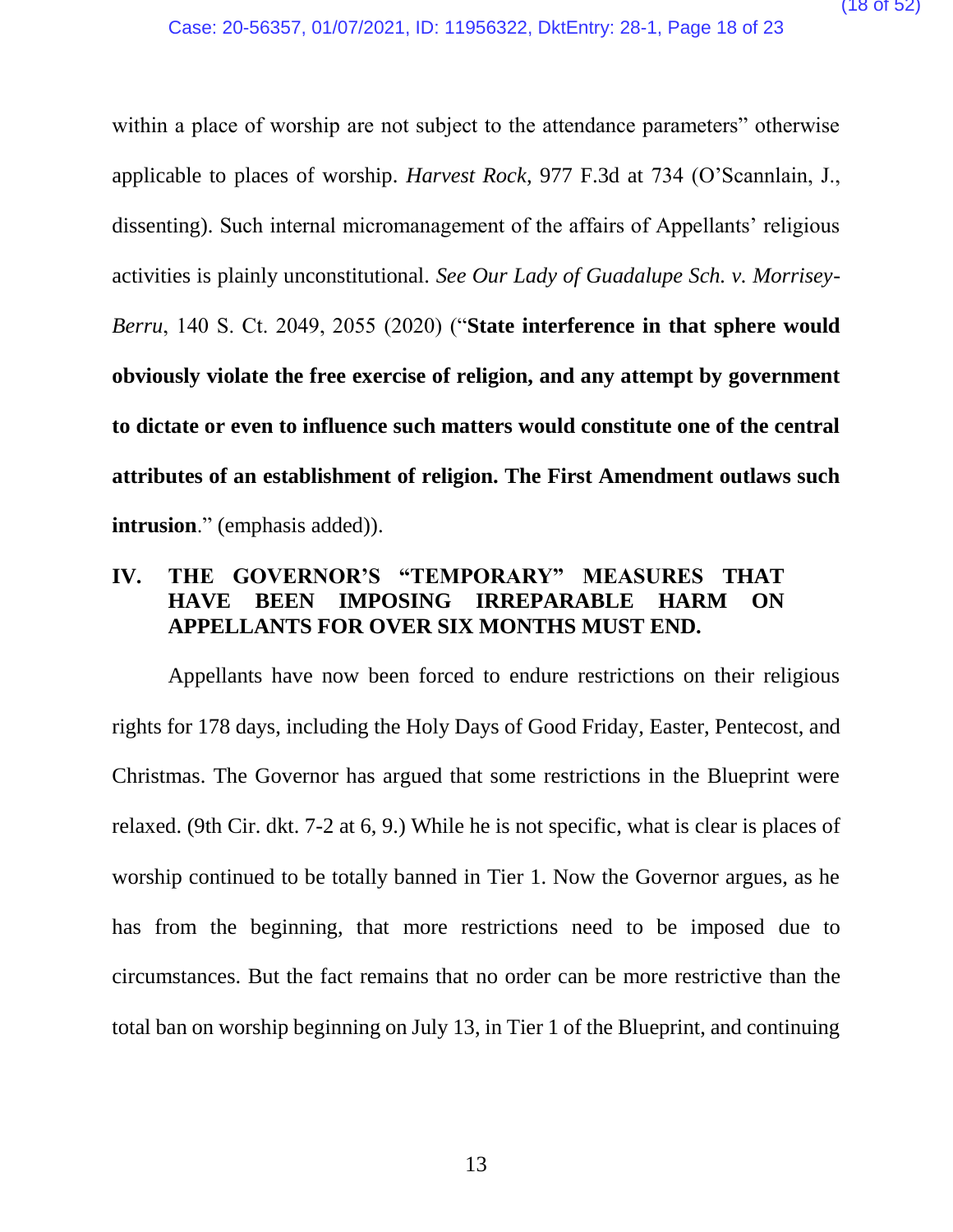in the Regional Stay at Home Order. How long must Appellants endure this this discriminatory treatment?

As Justice Alito noted, "a public health emergency does not give Governors and other public officials *carte blanche* to disregard the Constitution for as long as the medical problem persists." *Calvary Chapel Dayton Valley v. Sisolak*, 140 S. Ct. 2603, 2605 (2020) (Alito, J., dissenting). Indeed, "deference cannot go on forever. It is no longer March. It is now [January 2021] and the record makes clear that Defendants have no anticipated end-date to their emergency interventions." *Cnty. of Butler v. Wolf*, 2020 WL 5510690, \*9 (W.D. Penn. Sept. 14, 2020). "Faced with ongoing interventions of indeterminate length, 'suspension' of normal constitutional levels of scrutiny **may ultimately lead to the suspension of constitutional liberties themselves**." *Id.* (emphasis added). The Governor's 10-month-old, "temporary"<sup>2</sup> measures have gone on too long.

"For Christians, there is nothing minimal about celebrating Easter, the holiest day in the Christian Calendar." *On Fire Christian Ctr., Inc. v. Fischer*, 453 F. Supp. 3d 901, 914 (W.D. Ky. 2020). Yet, under the Regional Stay at Home Order and the

 $\overline{\phantom{a}}$ 

<sup>&</sup>lt;sup>2</sup> Though 10 months hardly seems "temporary," what is clear is that even when (and if) the Regional Stay at Home Order is removed for a County, then the unconstitutional regime of Blueprint Tiers 1–4 automatically becomes the governing standard. (Dkt. 3-1, Emergency Motion for IPA at 6-21; Addendum Chart at 1-4.)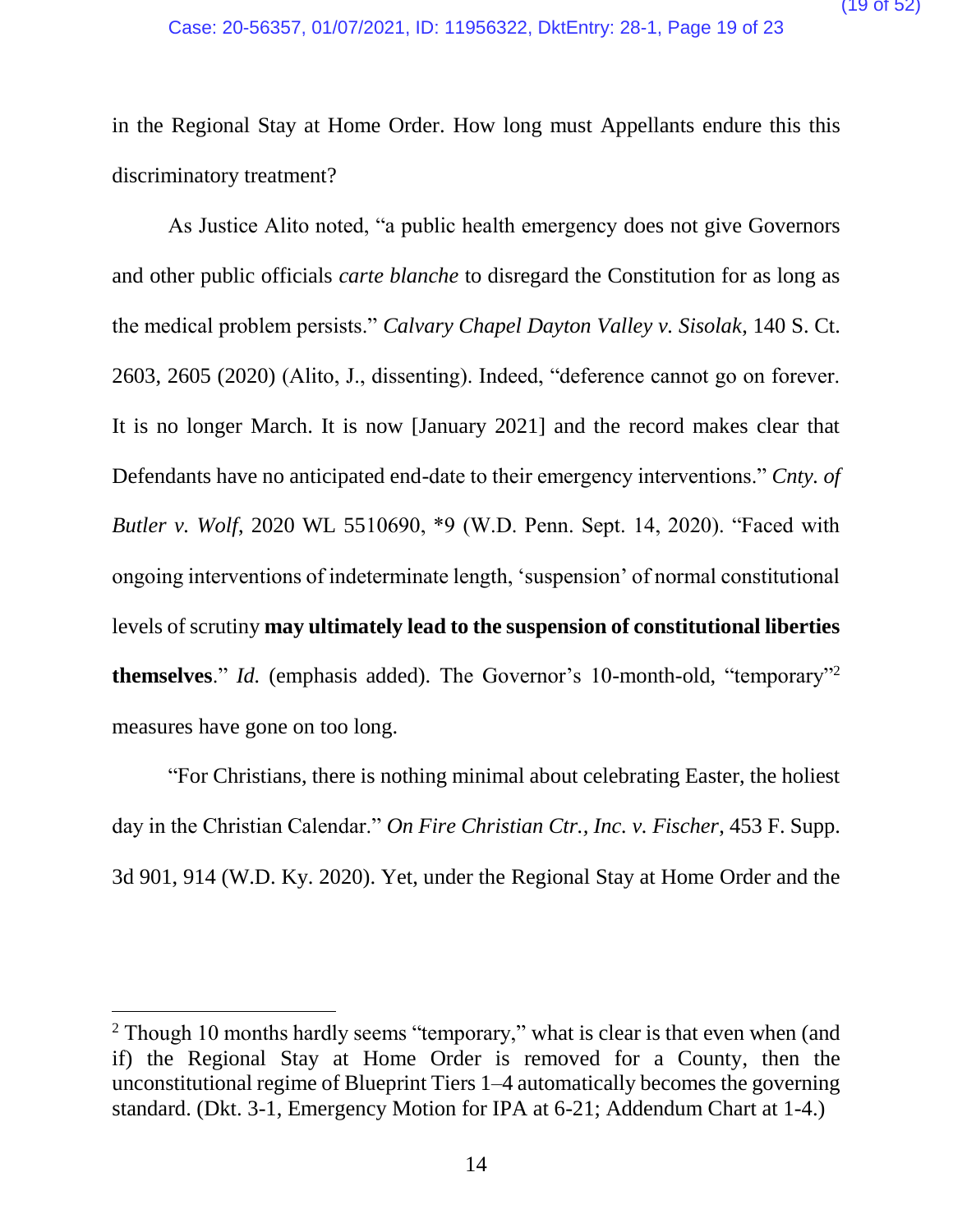Blueprint, Appellants have faced criminal sanctions for attending services every day,

including Good Friday, Easter, Pentecost, and Christmas.

As the Supreme Court has held, "**[w]e are a religious people whose institutions presuppose a Supreme Being. We guarantee the freedom to worship as one chooses**." *Zorach v. Clauson*, 343 U.S. 306, 313 (1952) (emphasis added). No person in America should be forced to choose between worship and jail, as is the case for Appellants' pastors, staff, and parishioners. Indeed,

The Constitution of the United States is a law for rulers and people, equally in war and peace, and covers with the shield of its protection all classes of men, **at all times, and under all circumstances**. No doctrine, involving more pernicious consequences, was ever invented by the wit of man than that any of its provisions can be suspended during any of the great exigencies of government. Such a doctrine leads to directly to anarchy or despotism.

*Ex Parte Milligan*, 71 U.S. 2, 120–21 (1866) (emphasis added).

The exigencies are no excuse for discarding the First Amendment.

[I]f society is disturbed by civil commotion—if the passions of men are aroused and the restraints of law weakened, if not disregarded—these safeguards need, and should receive, the watchful care of those intrusted with the guardianship of the Constitution and laws. In no other way can we transmit to posterity unimpaired the blessings of liberty, consecrated by the sacrifices of the Revolution.

*Id.* at 124. "[A] country, preserved at the sacrifice of all the cardinal principles of

liberty, is not worth the cost of preservation." *Id.* at 126.

### **CONCLUSION**

For the foregoing reasons, the IPA should issue.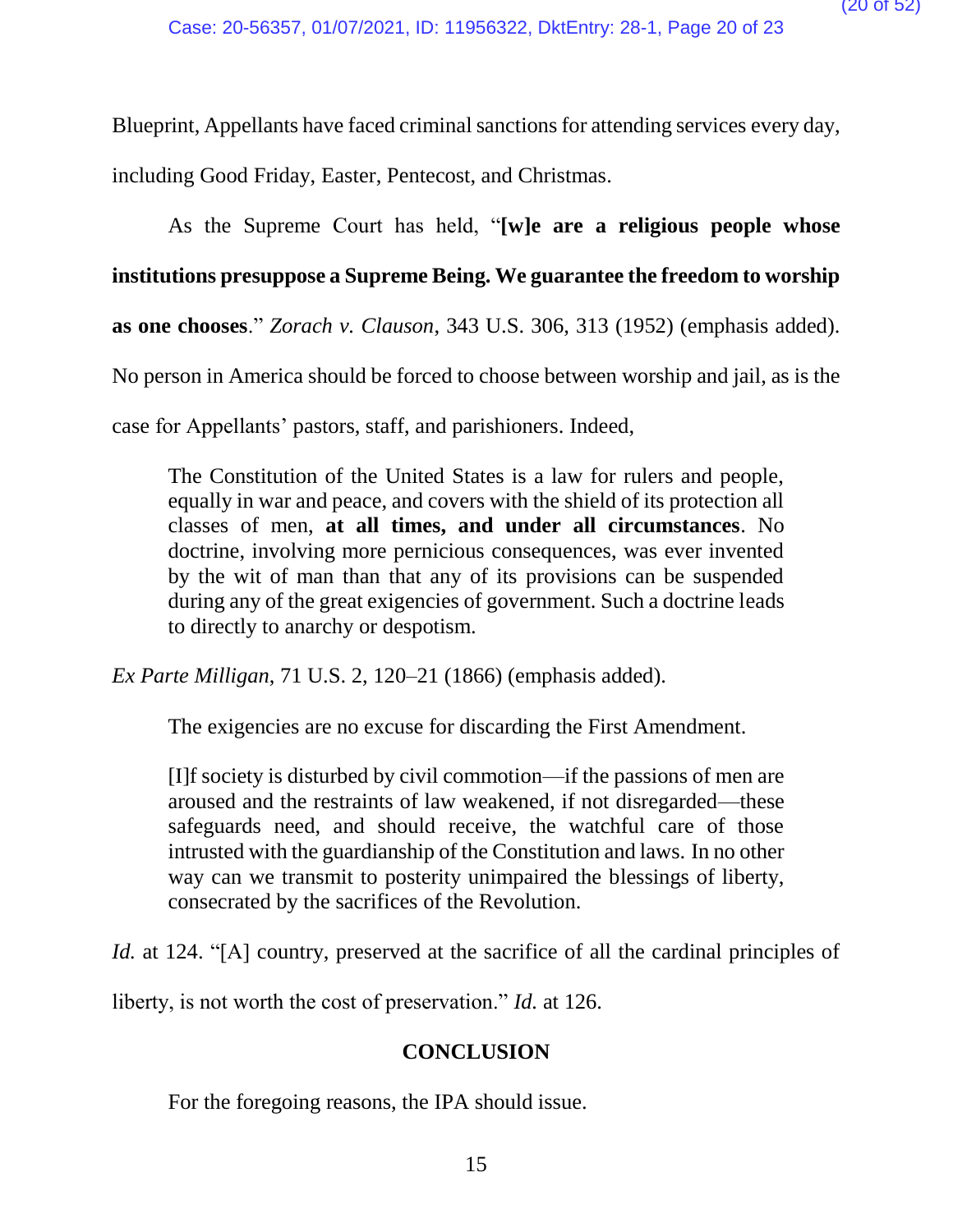### Respectfully submitted,

Dated: January 7, 2020

/s/ Daniel J. Schmid Mathew D. Staver (Counsel of Record) Nicolai Cocis Anita L. Staver Law Office of Nicolai Cocis Horatio G. Mihet 25026 Las Brisas Road Roger K. Gannam Murrieta, CA 95262 Daniel J. Schmid (951) 695-1400 LIBERTY COUNSEL nic@cocislaw.com P.O. Box 540774 Orlando, FL 32854 (407) 875-1776 court@LC.org | hmihet@LC.org rgannam@LC.org | dschmid@LC.org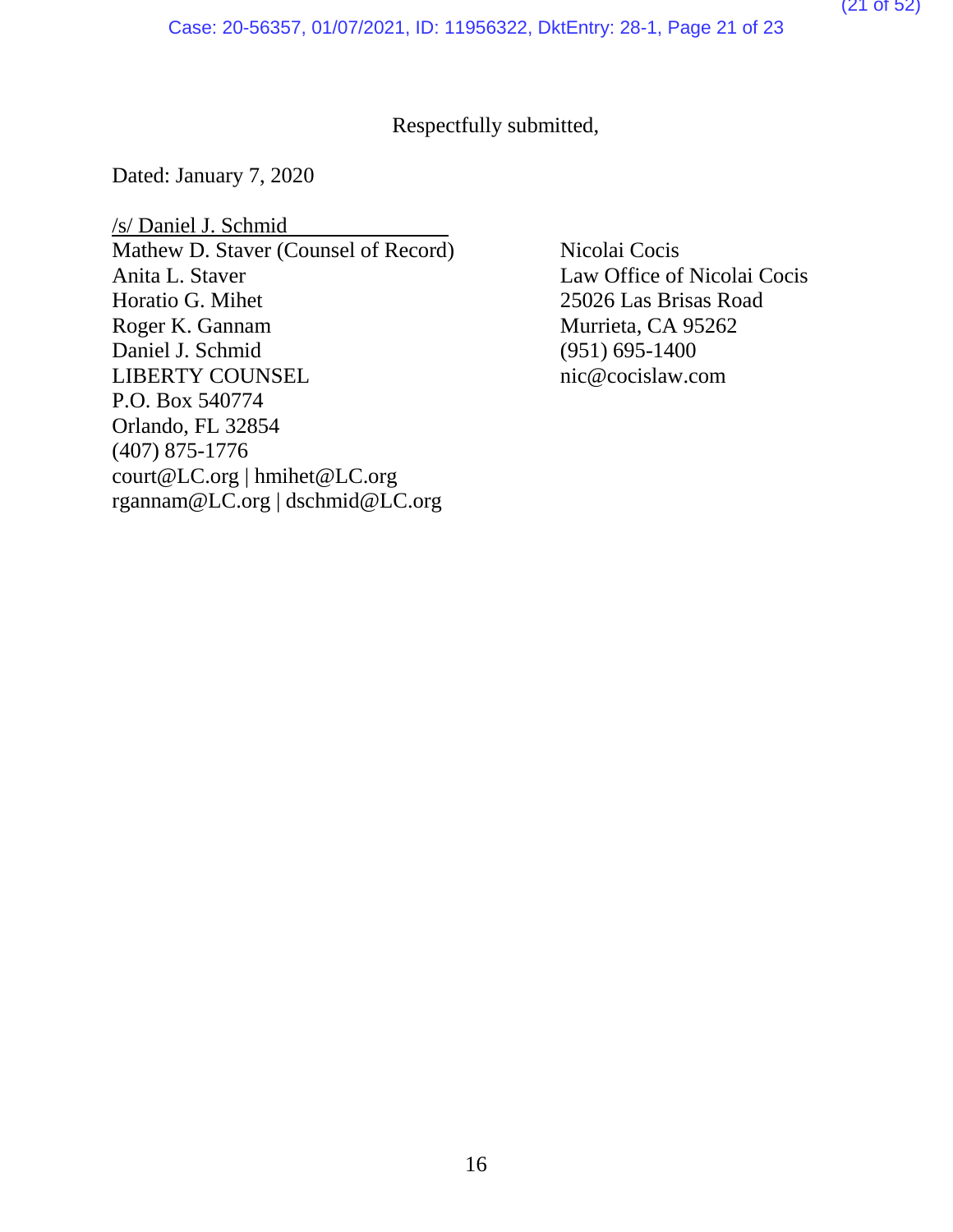### **CERTIFICATE OF COMPLIANCE WITH TYPE-VOLUME LIMIT, TYPE-FACE REQUIREMENTS, AND TYPE-STYLE REQUIREMENTS**

1. This document complies with the type-volume limitation of Fed. R. App. P. 27(d)(2) and 9th Cir. Rule 27-1(d). This document is proportionally spaced and, not counting the items excluded from the length by Fed. R. App. P. 32(f), contains 15 pages, as limited by this Court' Order requesting supplemental briefs. (9th Cir. dkt. 25.)

2. This document complies with the typeface requirements of Fed. R. App. P.  $32(a)(5)$  and the type-style requirements of Fed. R. App. P.  $32(a)(6)$ . This document has been prepared using Microsoft Word in 14-point Times New Roman font.

> /s/ Daniel J. Schmid Daniel J. Schmid *Attorney for Plaintiffs–Appellants*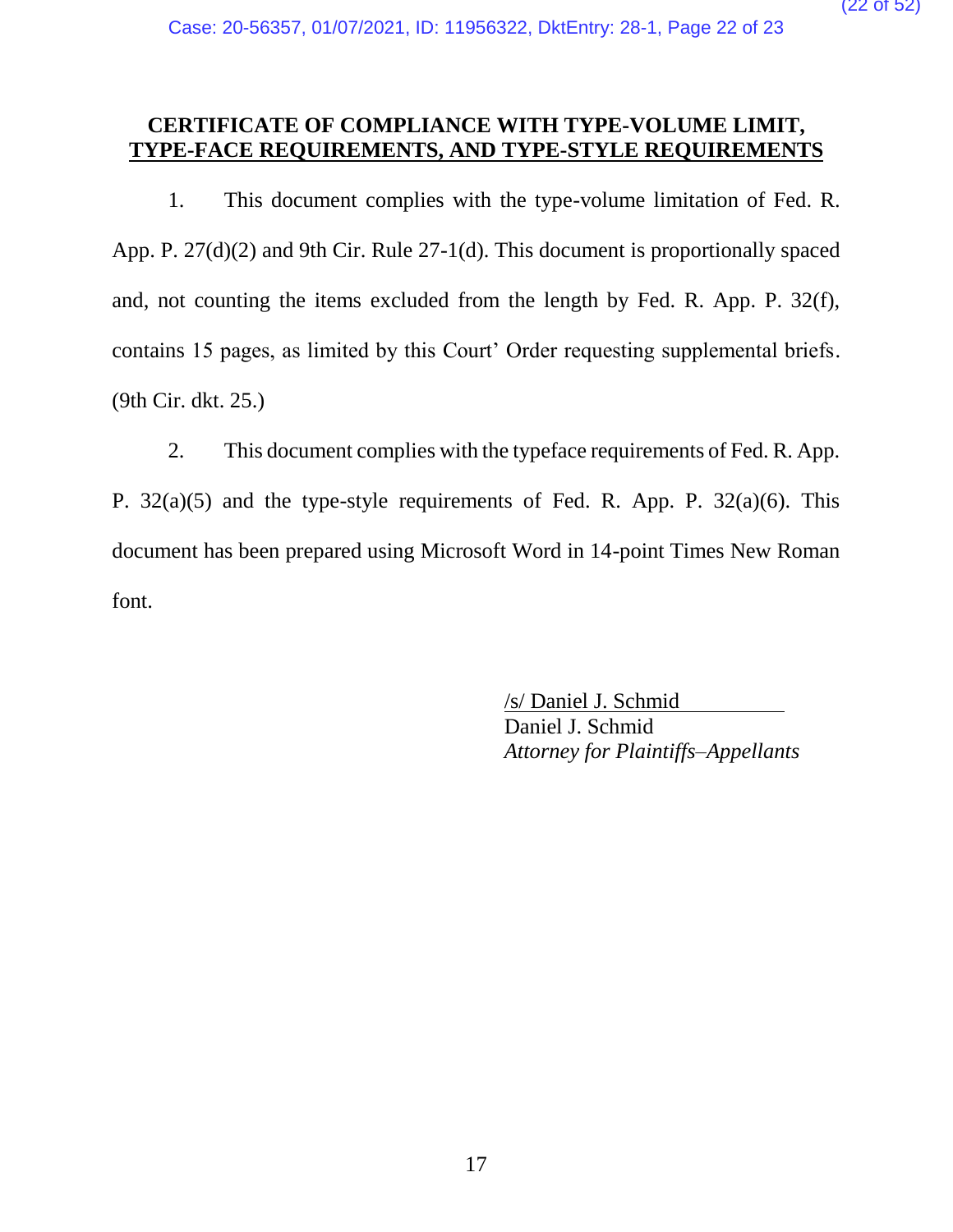### **CERTIFICATE OF SERVICE**

I hereby certify that a true and correct copy of the foregoing was filed via the Court's ECF filing system and therefore service will be effectuated by the Court's electronic notification system upon all counsel or parties of record.

> /s/ Daniel J. Schmid Daniel J. Schmid *Attorney for Plaintiffs–Appellants*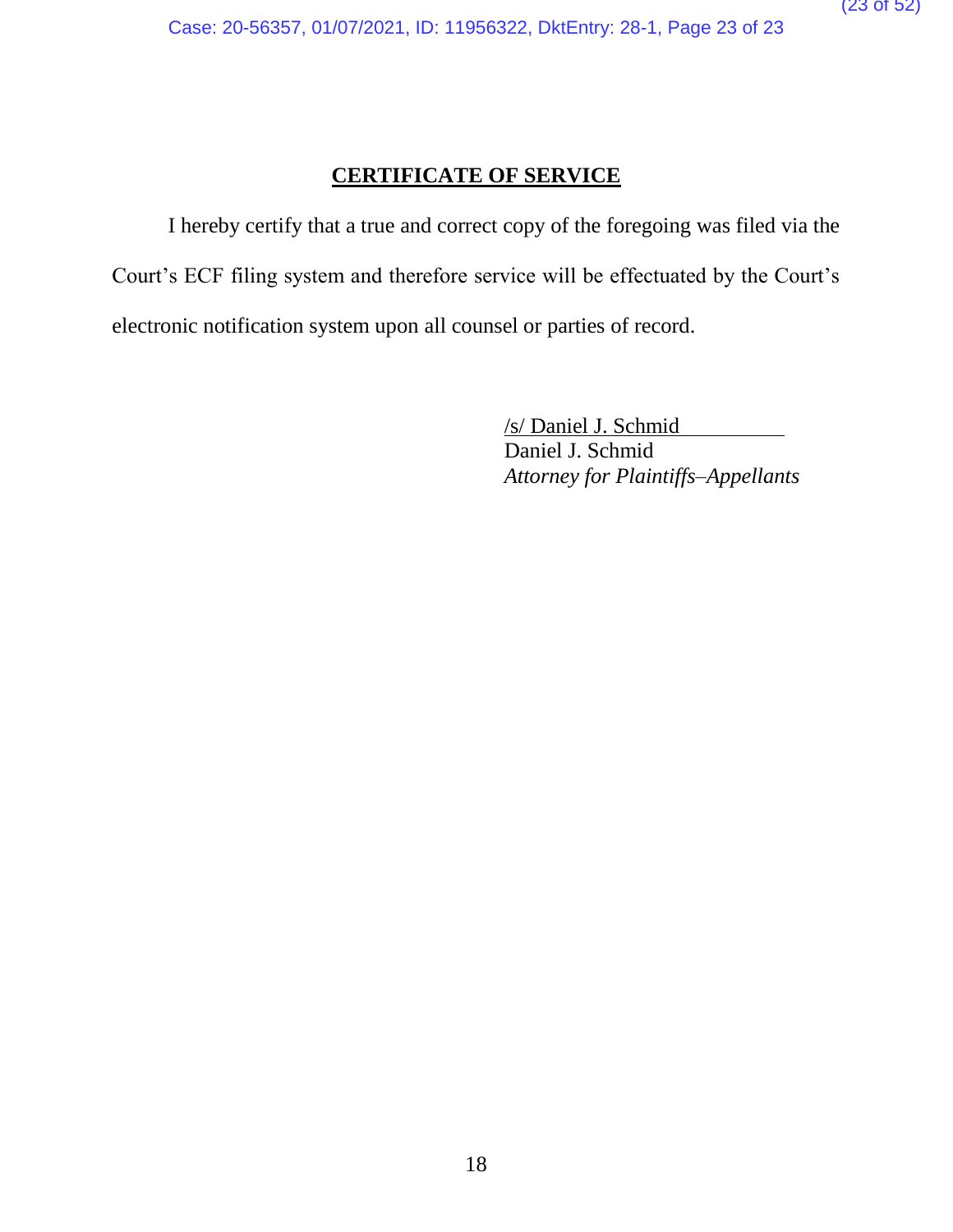Language  $\vee$ 

**Search** 

**Menu** 



**COVID19.CA.GOV Your Actions Save Lives** 

# **Essential workforce**

Last updated December 3, 2020 at 11:15 AM

On March 19, 2020, Governor Newsom issued Executive Order N-33-20 directing all residents immediately to heed current State public health directives to stay home, except as needed to maintain continuity of operations of essential critical infrastructure sectors and additional sectors as the State Public Health Officer may designate as critical to protect health and well-being of all Californians.

In accordance with this order, the State Public Health Officer has designated the following list of **Essential Critical Infrastructure Workers** to help state, local, tribal, and industry partners as they work to protect communities, while ensuring continuity of functions critical to public health and safety, as well as economic and national security.

# **Sector index**

# 1. Health Care / Public Health

### **Sector profile**

The Health Care and Public Health (HPH) Sector is large, diverse, and open, spanning both the public and private sectors. It includes publicly accessible healthcare facilities, research centers, suppliers, manufacturers, and other physical assets and vast, complex public-private information technology systems required for care delivery and to support the rapid, secure transmission and storage of large amounts of HPH data

### Essential workforce, if remote working is not practical: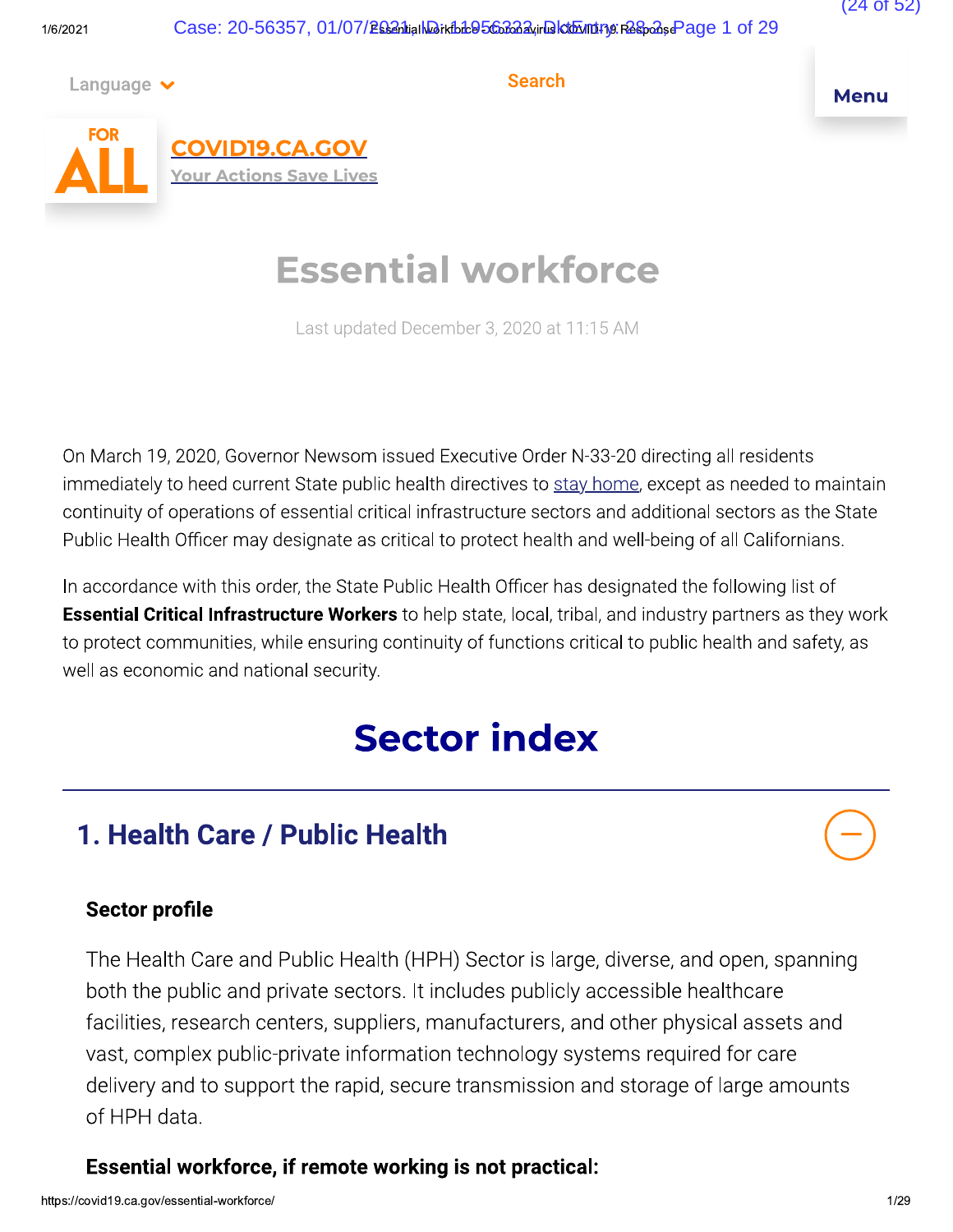- (25 of 52)
- 1. Health care providers and caregivers (including physicians, dentists, psychologists, mid-level practitioners, nurses, assistants, and aids; infection control and quality assurance personnel; pharmacists; physical, respiratory, speech and occupational therapists and assistants; social workers and providers serving individuals with disabilities including developmental disabilities; optometrists; speech pathologists; chiropractors; diagnostic and therapeutic technicians; and radiology technologists).
- 2. Workers required for effective clinical, command, infrastructure, support service, administrative, security and intelligence operations across the direct patient care and full healthcare and public health spectrum, including accounting, administrative, admitting and discharge, engineering, accrediting, certification, licensing, credentialing, epidemiological, source plasma and blood donation, food service, environmental services, housekeeping, medical records, information technology and operational technology, nutritionists, sanitarians; emergency medical services workers; prehospital workers including but not limited to urgent care workers; inpatient and hospital workers; outpatient care workers; home care workers; workers at long-term care facilities, residential and community-based providers; workplace safety workers).
- 3. Workers needed to support transportation to and from healthcare facilities and provider appointments.
- 4. Workers needed to provide laundry services, food services, reprocessing of medical equipment, and waste management.
- 5. Vendors and suppliers (including imaging, pharmacy, oxygen services, durable medical equipment)
- 6. Workers who perform critical clinical research, development, and testing needed for COVID-19 response.
- 7. Workers in other medical and life science facilities (including Ambulatory Health and Surgical, Blood Banks, Clinics, Community Mental Health, Comprehensive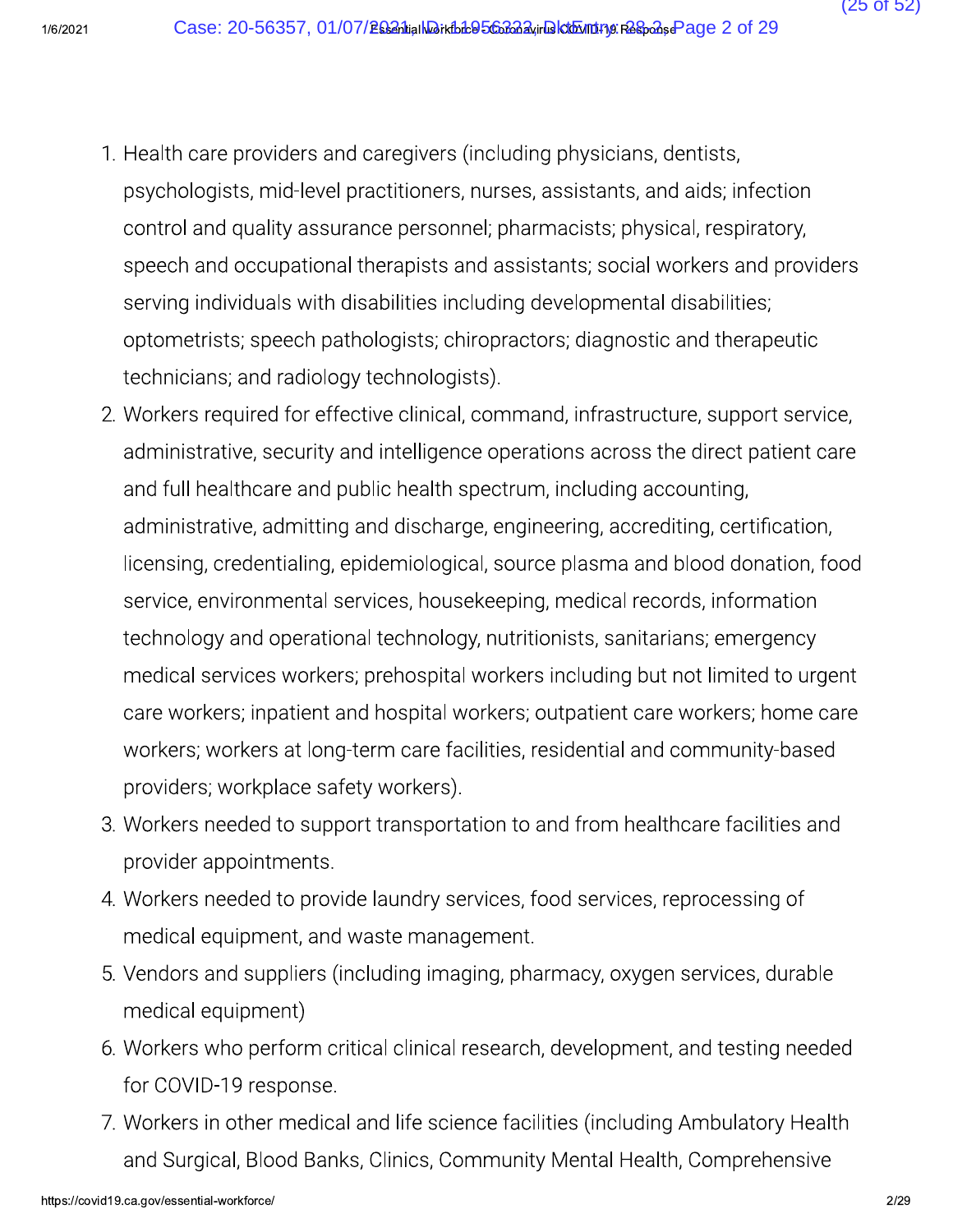Case: 20-56357, 01/07/2684 hial Workforke 56364 Avir Bld Engines Response Page 3 of 29 Outpatient rehabilitation, End Stage Renal Disease, Health Departments, Home Health care, Hospices, Hospitals, Long Term Care, Organ Pharmacies,

Procurement Organizations, Psychiatric, Residential, Rural Health Clinics and Federally Qualified Health Centers, and retail facilities specializing in medical goods and supplies, including cannabis).

- 8. Workers for health manufacturing (including life science companies, and companies that have shifted production to medical supplies), materials and parts suppliers, technicians, logistics and warehouse operators, printers, packagers, and distributors of medical equipment (including those who test and repair), personal protective equipment (PPE), isolation barriers, medical gases, pharmaceuticals (including materials used in radioactive drugs, and cannabis products), dietary supplements, blood and blood products, vaccines, testing materials, laboratory supplies, cleaning, sanitizing, disinfecting or sterilization supplies, personal hygiene products, and tissue and paper towel products.
- 9. Public health / community health workers, including those who compile, model, analyze and communicate public health information.
- 10. Behavioral and mental health workers responsible for coordination, outreach, engagement, and treatment to individuals in need of mental health and/or behavioral services.
- 11. Donors of blood bone marrow, blood stem cell, or plasma and the workers of the organizations that operate and manage related activities.
- 12. Workers that manage health plans, billing, and health information.
- 13. Workers who conduct community-based public health functions, conducting epidemiologic surveillance, compiling, analyzing and communicating public health information.
- 14. Workers performing IT and cybersecurity functions at healthcare and public health facilities.
- 15. Workers performing security, incident management, and emergency operations functions at or on behalf of healthcare entities including healthcare coalitions.
- 16. Pharmacy employees, including workers necessary to maintain uninterrupted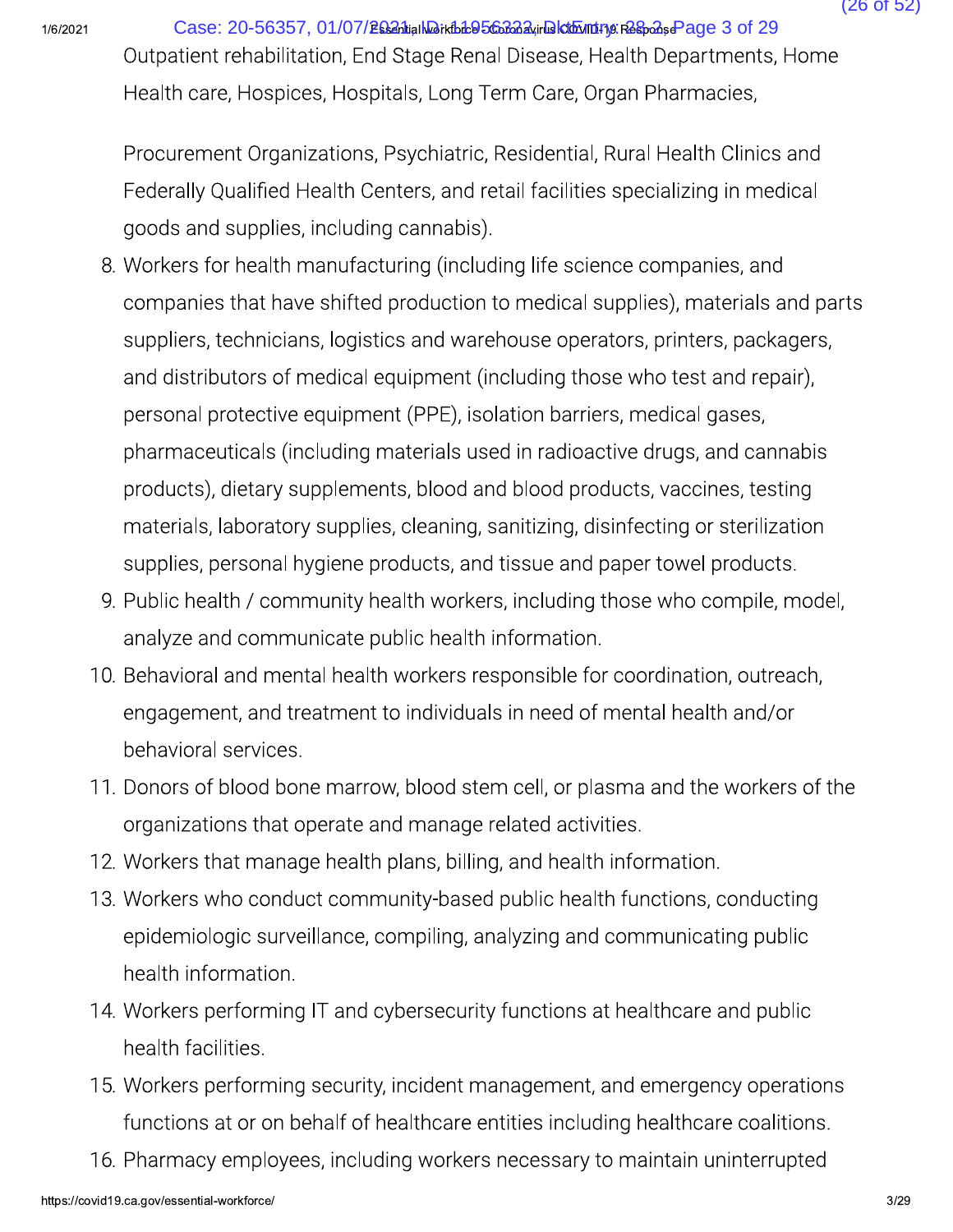Case: 20-56357, 01/07/2684 filal Work for the 56368 wir Dalot man a Response Page 4 of 29 prescription filling.

- 17. Workers in retail facilities specializing in medical goods and supplies.
- 18. Public health and environmental health workers, including workers specializing in environmental health that focus on implementing environmental controls, sanitary and infection control interventions, healthcare facility safety and emergency preparedness planning, engineered work practices, and developing quidance and protocols for appropriate PPE to prevent COVID-19 disease transmission; Public health/ community health workers (including call center workers) who conduct community- based public health functions, conducting epidemiologic surveillance and compiling, analyzing, and communicating public health information.
- 19. Mortuary services providers, including workers performing mortuary, funeral, cremation burial, cemetery, and related services, including funeral homes, crematoriums, cemetery workers and coffin makers.
- 20. Workers who coordinate with other organizations to ensure the proper recovery, handling, identification, transportation, tracking, storage, and disposal of human remains and personal effects; certify cause of death; and facilitate access to behavioral and mental health services to the family members, responders, and survivors of an incident.
- 21. Workers supporting veterinary hospitals and clinics.
- 22. Workers supporting operations of outdoor recreational facilities for the purpose of facilitating physically distanced personal health and wellness through outdoor exercise.

### **Relevant sector guidance:**

- All Facility Letters for health care facilities, including long-term care facilities
- Health care facilities, Skilled Nursing Facilities
- Individuals with Access and Functional Needs
- Medical Waste Management Interim Guidelines
- Outpatient Healthcare Facility Infection Control Recommendations for Suspect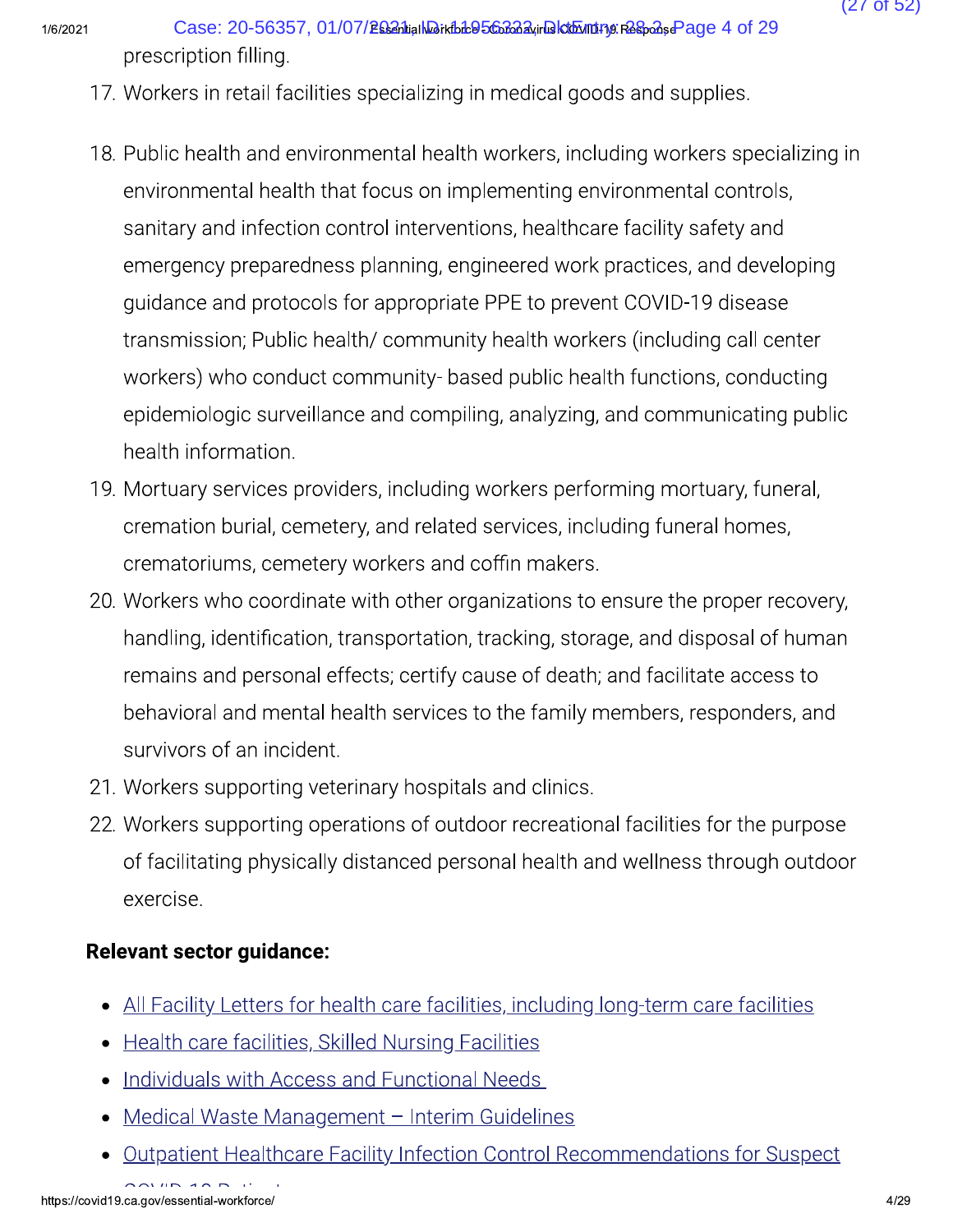$1/6/2$ 

 
  Case: 20-56357, 01/07/2021, ID: 11956322, DktEntry: 28-2, Page 5 of 29 1/6/2021 Case: 20-56357, 01/1<br>
COVID-19 Patients<br>
• Prioritization of Patients<br>
• Veterinary Professionals<br>
• Regional Centers:<br>
• Visits to Licensed Re Case: 20-56357, 01/07/26821.<br>COVID-19 Patients<br>Prioritization of Patients for Laboratory Testing for COVID-19<br>Prioritization of Patients for Laboratory Testing for COVID-19<br>Veterinary Professionals and Premises<br>Regional Ce

- 
- Veterinary Professionals and Premises
- Regional Centers:
	- o Visits to Licensed Residential Facilities
	- o Risk Mitigation Strategies for ARFPSHN, ICF/DD-CN
- Adult and Senior Care Facilities
	- o Cuidado a los Adultos Mayores
- Community care facilities, including assisted living facilities and child care ○ Risk Mitigation Strategies for ARFPSHN, ICF/DD-CN<br>Adult and Senior Care Facilities<br>○ Cuidado a los Adultos Mayores<br>Community care facilities, including assisted living facilities and child care<br>Medi-Cal Managed Care Hea
- 
- 

# 2. Emergency Services

### Sector profile

<ul>\n<li>Adult and Senior Care Facilities</li>\n<li>Cuidado a los Adultos Mayor</li>\n<li>Community care facilities, included</li>\n<li>Medi-Cal Managed Care Health P</li>\n<li>Coverage Options Fact Sheet</li>\n</ul>\n<p><b>2. Emergency Services</b></p>\n<p><b>Sectione</b></p>\n<p>The Energy Services Sector (ESS)</p> The Emergency Services Sector (ESS) is a community of highly-skilled, trained personnel, along with the physical and cyber resources, that provide a wide range of prevention, preparedness, response, and recovery services during both day-to-day operations and incident response. The ESS includes geographically distributed facilities and equipment in both paid and volunteer capacities organized primarily at the federal, state, local, tribal, and territorial levels of government, such as city police departments and fire stations, county sheriff's offices, Department of Defense police and fire departments, and town public works departments. The ESS also includes private sector resources, such as industrial fire departments, private security organizations, and private emergency medical services providers.

### Essential workforce, if remote working is not practical:

1. Public, private, and voluntary personnel (front line and management) in emergency management, law enforcement, fire and rescue services, emergency medical services, corrections, rehabilitation and reentry, search and rescue,

https://covid19.ca.gov/essential-workforce/  $5/2$ hazardous material response, and technicians supporting maritime and aviation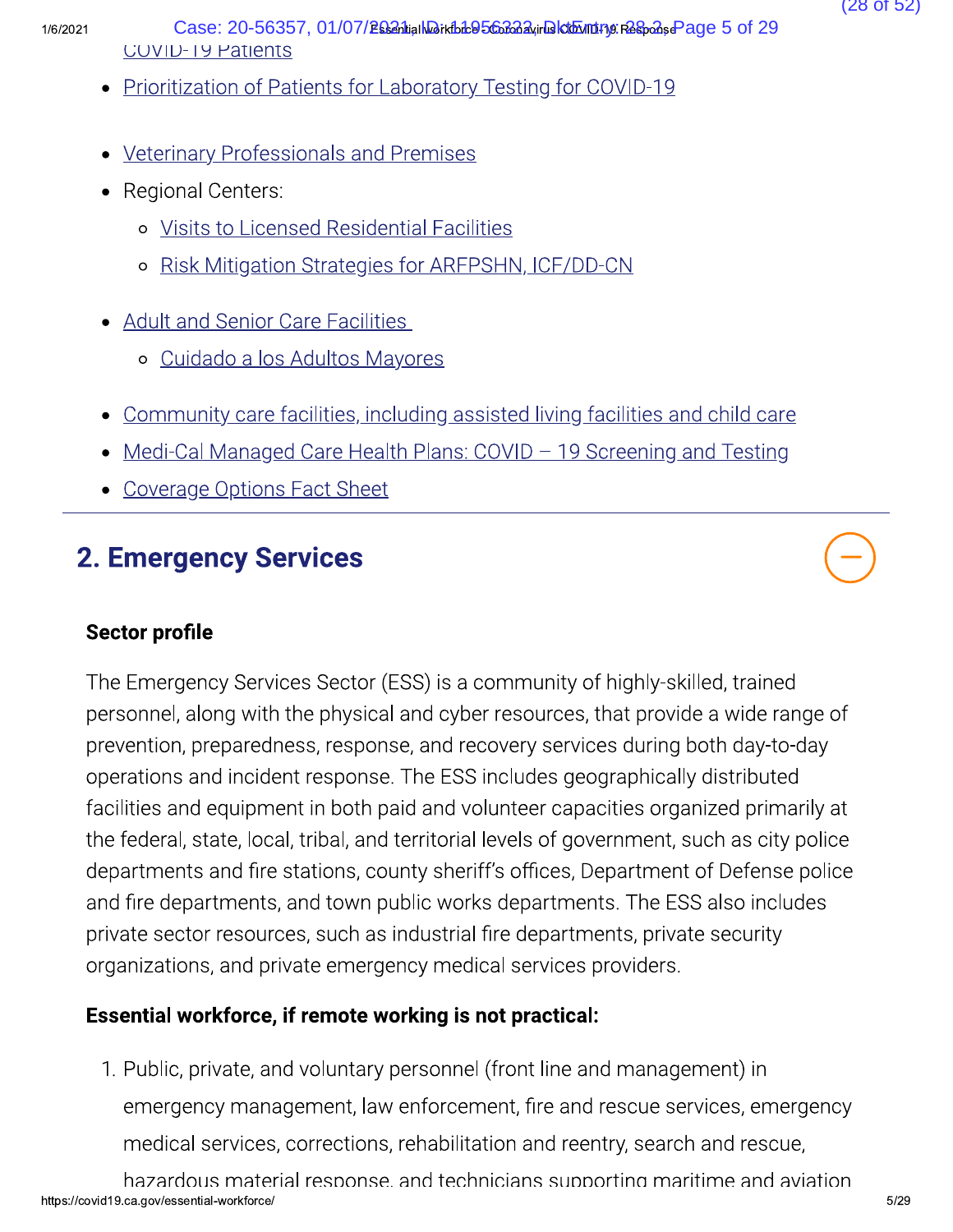emergency response.

- 2. Public Safety Answering Points and 911 call center employees; personnel involved in access to emergency services including the emergency alert system and wireless emergency alerts.
- 3. Fusion Center employees
- 4. Workers who support weather disaster / natural hazard monitoring, response, mitigation, and prevention, including personnel conducting, supporting, or facilitating wildfire mitigation activities
- 5. Workers including contracted vendors who maintain, manufacture, or supply equipment and services supporting law enforcement, fire, EMS, and and emergency service response operations (including safety equipment, electronic security, and uniforms)
- 6. Workers responding to abuse and neglect of children, elders and dependent adults.
- 7. Animal control officers and humane officers
- 8. Security staff to maintain building access control and physical security measures
- 9. Workers and contracted vendors who maintain and provide services and supplies to public safety facilities, including emergency communication center, public safety answering points, public safety communications centers, emergency operation centers, fire and emergency medical services stations, police and law enforcement stations and facilities.

### **Relevant sector guidance:**

- Public Health Guidance about COVID-19 for California State Prisons
- First responders including paramedics and FMTs

# **3. Food and Agriculture**

### **Sector profile**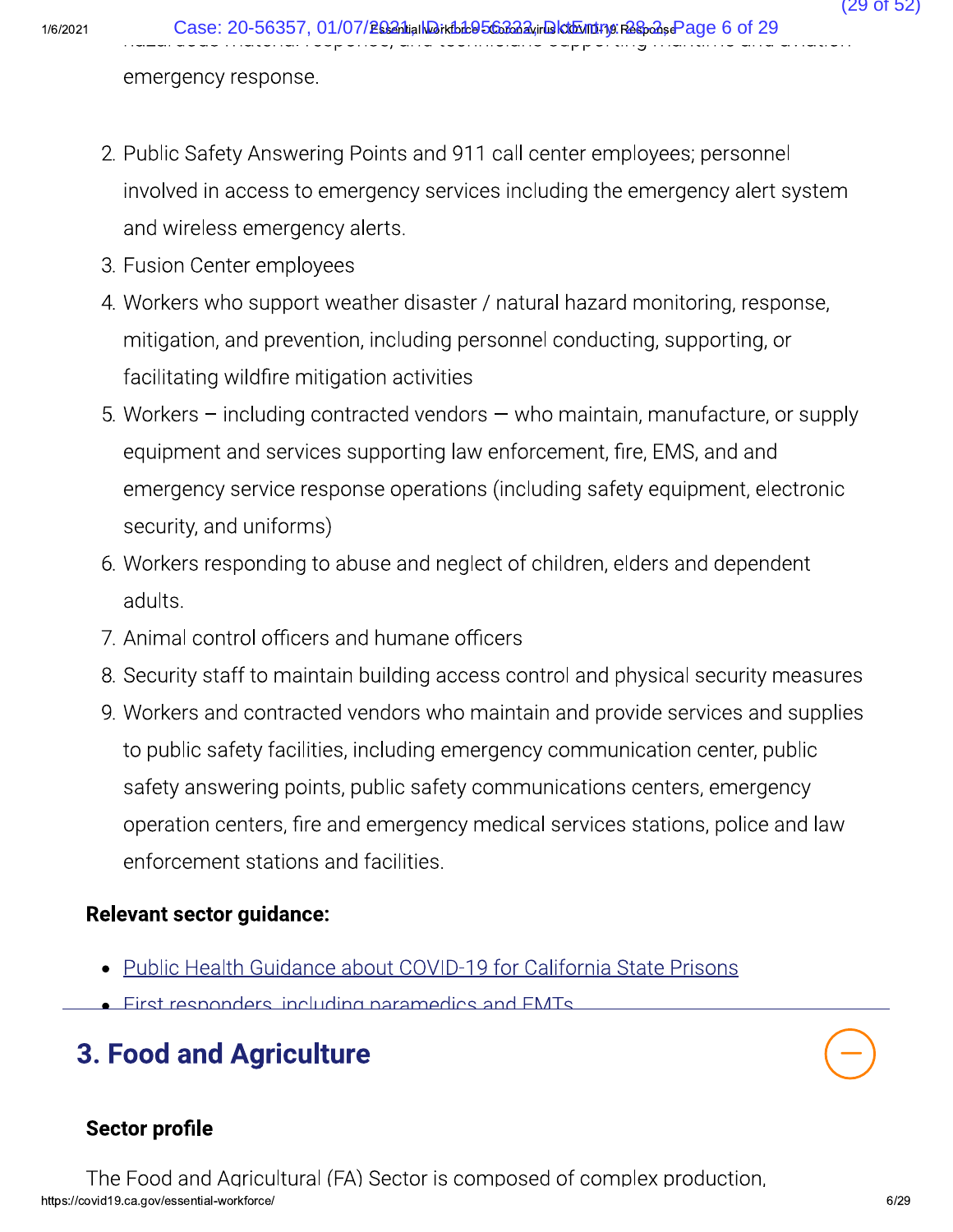Case: 20-56357, 01/07/268antialNoirkfofc@56anadayirDaktonTurnarRespansePage 7 of 29

processing, and delivery systems and has the capacity to feed people and animals both within and beyond the boundaries of the United States. Beyond domestic food

production, the FA Sector also imports many ingredients and finished products, leading to a complex web of growers, processors, suppliers, transporters, distributors, and consumers. This sector is critical to maintaining and securing our food supply.

### Essential workforce, if remote working is not practical:

- 1. Workers supporting groceries, pharmacies, convenience stores, and other retail that sells food or beverage products, and animal/pet food, retail customer support service, information technology support staff, for online orders, pickup/takeout or delivery.
- 2. Workers supporting restaurant carry-out and quick serve food operations, including food preparation, carry-out and delivery food employees.
- 3. Food manufacturer employees and their supplier employees to include those employed in food ingredient production and processing facilities; aquaculture and seafood harvesting facilities; livestock, poultry, seafood slaughter facilities; pet and animal feed processing facilities; human food facilities producing byproducts for animal food; beverage production facilities; and the production of food packaging, including recycling operations and processing.
- 4. Farmers, farm and ranch workers, and agribusiness support services to include those employed in auction and sales; grain and oilseed handling, storage, processing and distribution; animal food, feed, and ingredient production, packaging, and distribution; manufacturing, packaging, and distribution of veterinary drugs; truck delivery and transport.
- 5. Farmers, farm and ranch workers, support service workers and their supplier employees producing food supply domestically and for export to include those engaged in raising, cultivating, harvesting, packing, storing, or delivering to storage or to market or to a carrier for transportation to market any agricultural or horticultural commodity for human consumption; those engaged in producing and harvesting field crops; cannabis growers; agricultural and commodity inspection; fuel ethanol facilities; storage facilities; biodiesel and renewable diesel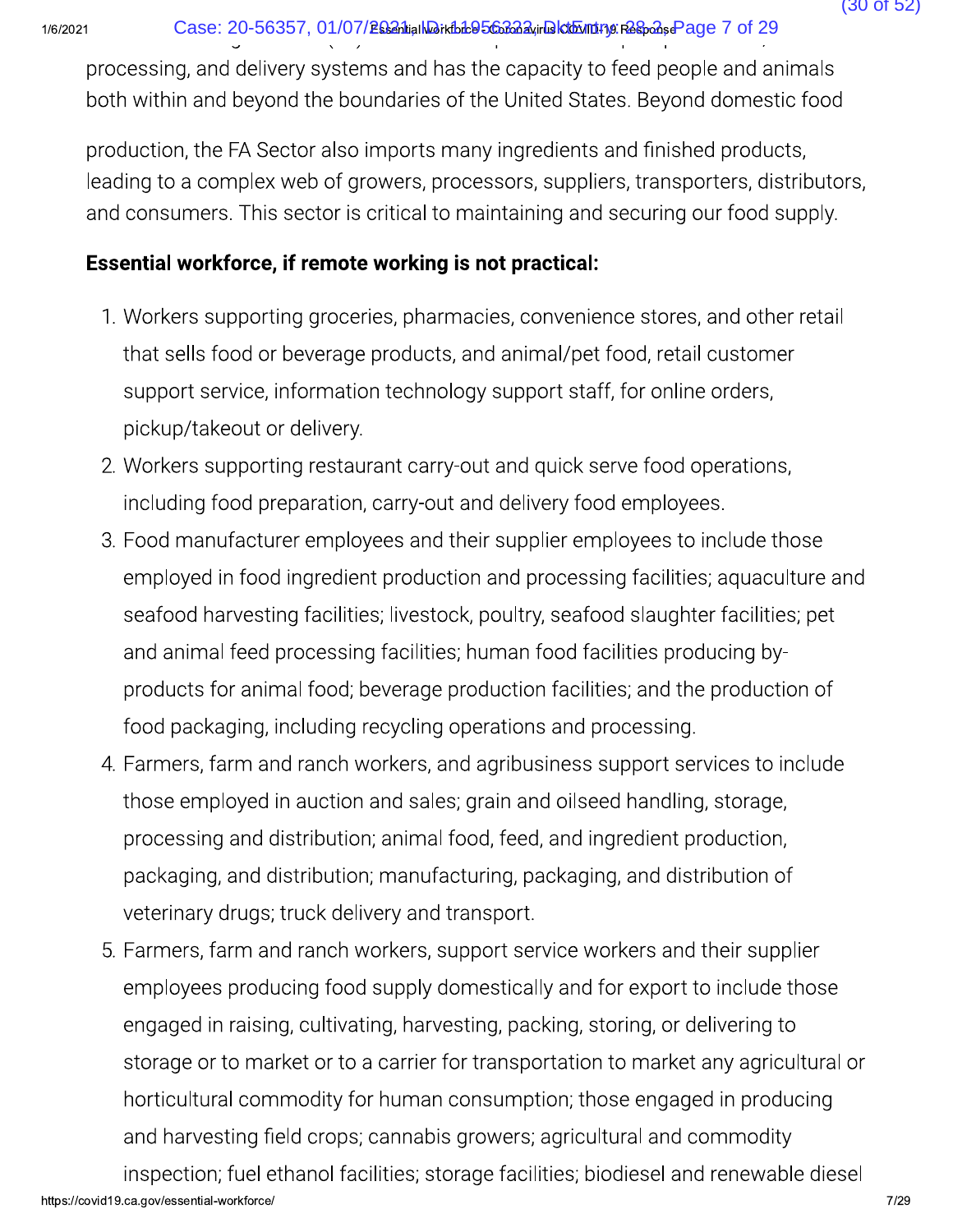facilities; and other agricultural inputs

- 6. Employees and firms supporting food, feed, and beverage distribution and ingredients used in these products including warehouse workers, vendormanaged inventory controllers, and blockchain managers.
- 7. Workers supporting the sanitation of all food manufacturing processes and operations from wholesale to retail.
- 8. Workers supporting the growth and distribution of plants and associated products for home gardens.
- 9. Workers in cafeterias used to feed workers, particularly worker populations sheltered against COVID-19
- 10. Workers in animal diagnostic and food testing laboratories
- 11. Workers essential for assistance programs and government payments
- 12. Government, private, and non-governmental organizations' workers essential for food assistance programs (including school lunch programs) and government payments.
- 13. Employees of companies engaged in the production, storage, transport, and distribution of chemicals; medicines, including cannabis; vaccines; and other substances used by the food and agriculture industry, including seeds, pesticides, herbicides, fertilizers, minerals, enrichments, and other agricultural production aids.
- 14. Animal agriculture workers to include those employed in veterinary health (including those involved in supporting emergency veterinary or livestock services); raising of animals for food; animal production operations; livestock markets; slaughter and packing plants, manufacturers, renderers, and associated regulatory and government workforce.
- 15. Transportation supporting animal agricultural industries, including movement of animal medical and reproductive supplies and material, animal vaccines, animal drugs, feed ingredients, feed, and bedding, live animals, animal medical materials; transportation of deceased animals for disposal; and associated regulatory and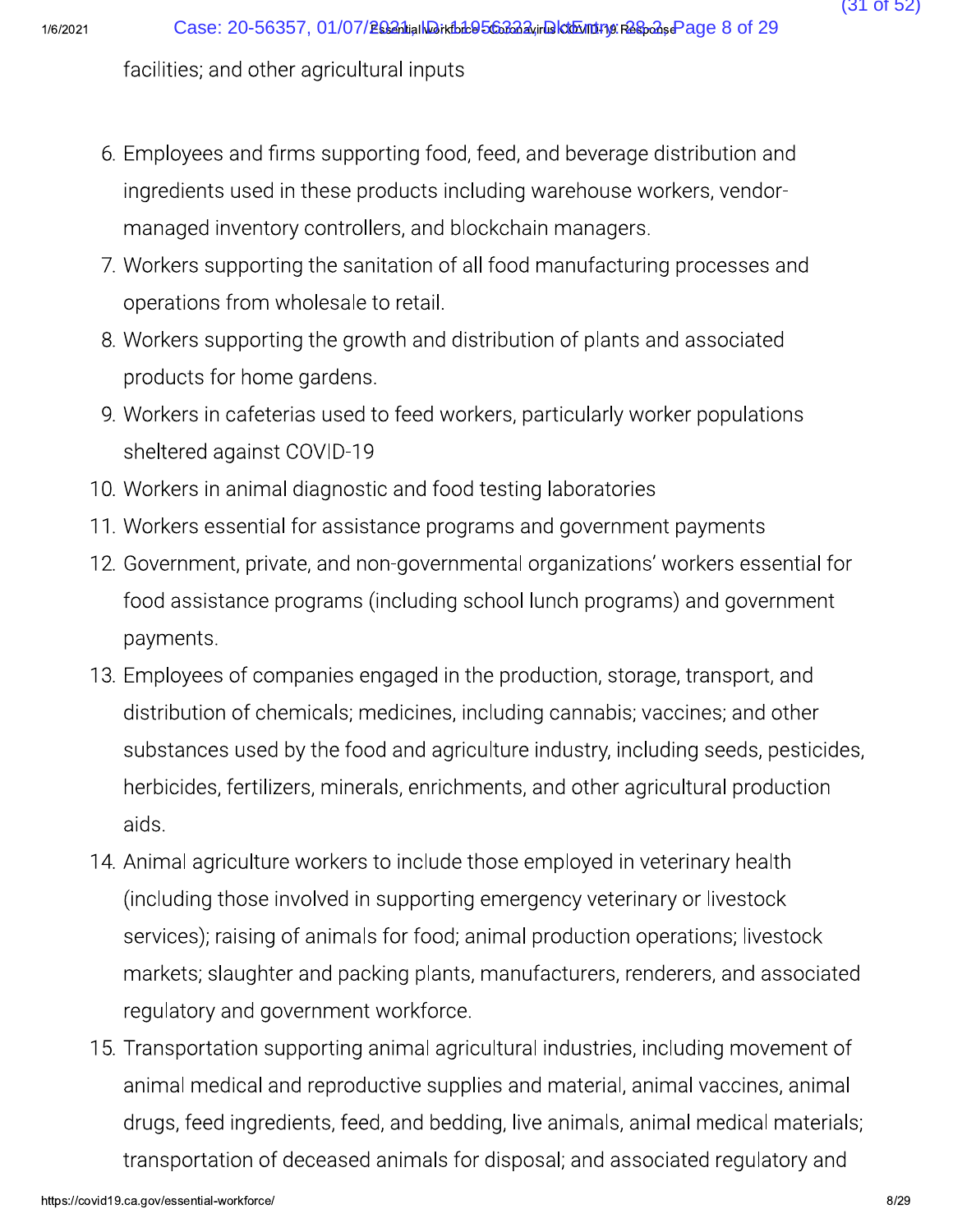- 16. Workers who support sawmills and the manufacture and distribution of fiber and forest products, including, but not limited to timber, paper, and other wood and fiber products
- 17. Employees engaged in the manufacture and maintenance of equipment and other infrastructure necessary to agricultural production and distribution
- 18. Workers at animal care facilities that provide food, shelter, veterinary and/or routine care and other necessities of life for animals.

### **Relevant sector guidance:**

• Food, Beverage, Other Services

# 4. Energy

### **Sector profile**

The Energy Sector consists of widely diverse and geographically dispersed critical assets and systems that are often interdependent of one another. This critical infrastructure is divided into three interrelated segments or subsectors-electricity, oil, and natural gas-to include the production, refining, storage, and distribution of oil, gas, and electric power. The Energy Sector supplies fuels to the transportation industry, electricity to households and businesses, and other sources of energy that are integral to growth and production across the Nation. In turn, it depends on the Nation's transportation, information technology, communications, finance, water, and government infrastructures.

### Essential workforce, if remote working is not possible:

Workers supporting the energy sector, regardless of the energy source, segment of the system, or infrastructure the worker is involved in, or who are needed to monitor, operate, engineer, and maintain the reliability, safety, environmental health, physical and cyber security of the energy system, including power generation, transmission and distribution.

 $(32 \text{ of } 52)$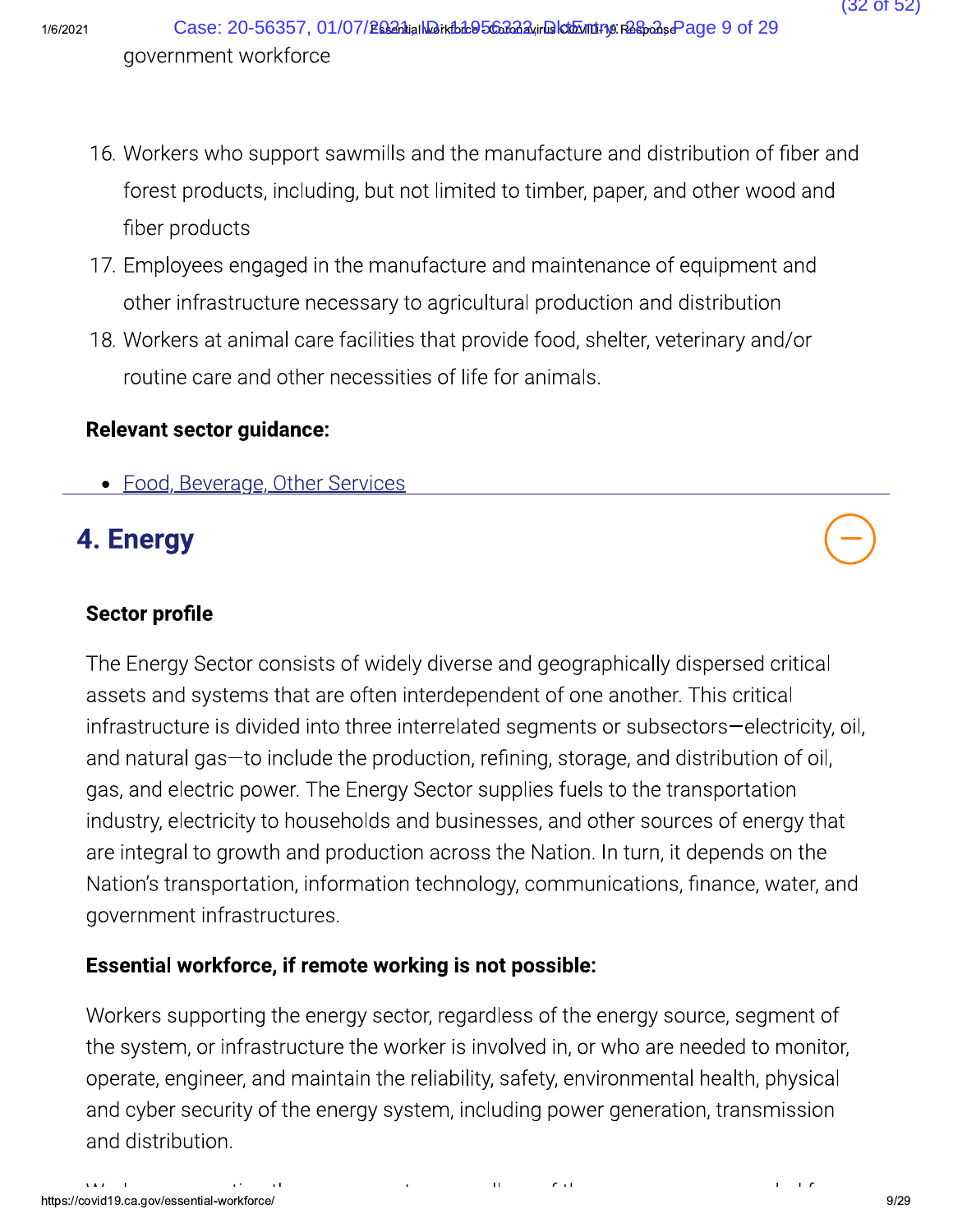Case: 20-56357, 01/07/28364<sub>Nd</sub>DorkdcB5&2624<sub>W</sub>DktBouty19 R&<sub>6</sub>G<sub>08</sub>Page 10 of 29<br>
Workers supporting the energy sector, regardless of the energy source, needed for<br>
construction, manufacturing, transportation and logistic Case: 20-56357, 01/07/26224 Made to 29<br>
Workers supporting the energy sector, regardless of the energy source, neede<br>
construction, manufacturing, transportation and logistics, maintenance, and<br>
permitting.<br>
IT and OT tech 1/6/2021 **Case: 20-56357, C**<br>
WOrkers supporting the e<br>
construction, manufactur<br>
permitting.<br>
IT and OT technology for<br>
workers, customer service<br>
customer emergency ope<br>
Supervisory Control and I<br>
data centers; cybersecu Case: 20-56357, 01/07/2024 May dia be a compared and to of 29<br>Workers supporting the energy sector, regardies of the energy source, needed for<br>construction, manufacturing, transportation and logistics, maintenance, and<br>per Case: 20-56357, 01/07/2024-balla-da-da-back-baby a Ba-da-Ba-da-Ba-da-Ba-da-Ba-da-Ba-da-Ba-da-Ba-da-Ba-da-Ba-da-Ba-da-Ba-da-Ba-da-Ba-da-Ba-da-Ba-da-Ba-da-Ba-da-Ba-da-Ba-da-Ba-da-Ba-da-Ba-da-Ba-da-Ba-da-Ba-da-Ba-da-Ba-da-Ba-Case: 20-56357, 01/07/2024, Data-de Bonde Article of the energy source, needed to the workers supporting the energy sector, regardiess of the energy source, needed for construction, manufacturing, transportation and logist workers supporting the energy sector, regardiess of the energy source, needed for<br>construction, manufacturing, transportation and logistics, maintenance, and<br>permitting.<br>IT and OT technology for essential energy sector ope construction, manufacturing, transportation and logistics, maintenance, and<br>permitting.<br>IT and OT technology for essential energy sector operations including support<br>workers, customer service operations, call centers, and IT and OT technology for essential energy sector operations including support<br>workers, customer service operations, call centers, and emergency response a<br>customer emergency operations; energy management systems, control s

workers, customer service operations, call centers, and emergency response and<br>workers, customer service operations; call centers, and emergency response and<br>customer emergency operations; energy management systems, contro Customer emergency operations; energy management systems, control systems, customer emergency operations; energy management systems, control systems, Supervisory Control and Data Acquisition SCADA systems, and energy secto supervisory Control and Data Acquisition SCADA systems, and energy sector entity<br>Supervisory Control and Data Acquisition SCADA systems, and energy sector entity<br>data centers; cybersecurity engineers; and cybersecurity ris state centers; cybersecurity engineers; and cybersecurity risk management.<br>Workers providing services related to energy sector fuels and supply chains,<br>supporting the procurement, mining, drilling, processing, refining, ma Workers providing services related to energy sector fuels and supply chains,<br>supporting the procurement, mining, drilling, processing, refining, manufacturing,<br>refueling, construction, logistics, transportation (including supporting the procurement, mining, drilling, processing, refining, manufacturing,<br>refueling, construction, logistics, transportation (including marine transport,<br>terminals, rail and vehicle transport), permitting operatio

refueling, construction, logistics, transportation (including marine transport,<br>terminals, rail and vehicle transport), permitting operation and maintenance, security,<br>waste disposal, storage, and monitoring of support for terminals, rail and vehicle transport), permitting operation and maintenance, security,<br>waste disposal, storage, and monitoring of support for resources;<br>Workers supporting environmental remediation and monitoring.<br>Workers

Workers supporting environmental remediation and monitoring.<br>Workers supporting manufacturing and distribution of equipment, supplies, and parts<br>necessary to maintain production, maintenance, restoration, and service at en Workers supporting environmental remediation and monitoring.<br>
Workers supporting manufacturing and distribution of equipment, supplies, and parts<br>
necessary to maintain production, maintenance, restoration, and service at Workers supporting manuf<br>necessary to maintain proc<br>sector facilities across all e<br>Workers at Independent Sy<br>and Network Operations st<br>operate facilities.<br>Workers at Reliability Coorc<br>Control Centers, including l<br>transmiss necessary to maintain production, maintenance, restoration, and service at energy<br>sector facilities across all energy sectors, and regardless of the energy source.<br>Workers at Independent System Operators and Regional Trans sector facilities across all energy sectors, and regardless of the energy source.<br>Workers at Independent System Operators and Regional Transmission Organizations,<br>and Network Operations staff, engineers and technicians to Workers at Independent System Operators and Regional Transmission Organizations,<br>and Network Operations staff, engineers and technicians to manage the network or<br>operate facilities.<br>Workers at Reliability Coordinator, Bala France at intepertactic system operator of the and Network Operations staff, engine<br>operate facilities.<br>Workers at Reliability Coordinator, Ba<br>Control Centers, including but not lim<br>transmission organizations, and balar<br>co operate facilities.<br>
Workers at Reliability Coordinator, Balancing Authorities, and primary and backup<br>
Control Centers, including but not limited to independent system operators, regional<br>
transmission organizations, and Workers at Reliability Coordina<br>
Control Centers, including but<br>
transmission organizations, ar<br>
commodity trading and sched<br>
Mutual assistance personnel,<br>
local jurisdiction<br>
Retail fuel centers such as gas<br>
that support Control Centers, including but not limited to independent system operators, regional<br>transmission organizations, and balancing authorities; and workers involved in energy<br>commodity trading and scheduling.<br>Mutual assistance



(33 of 52)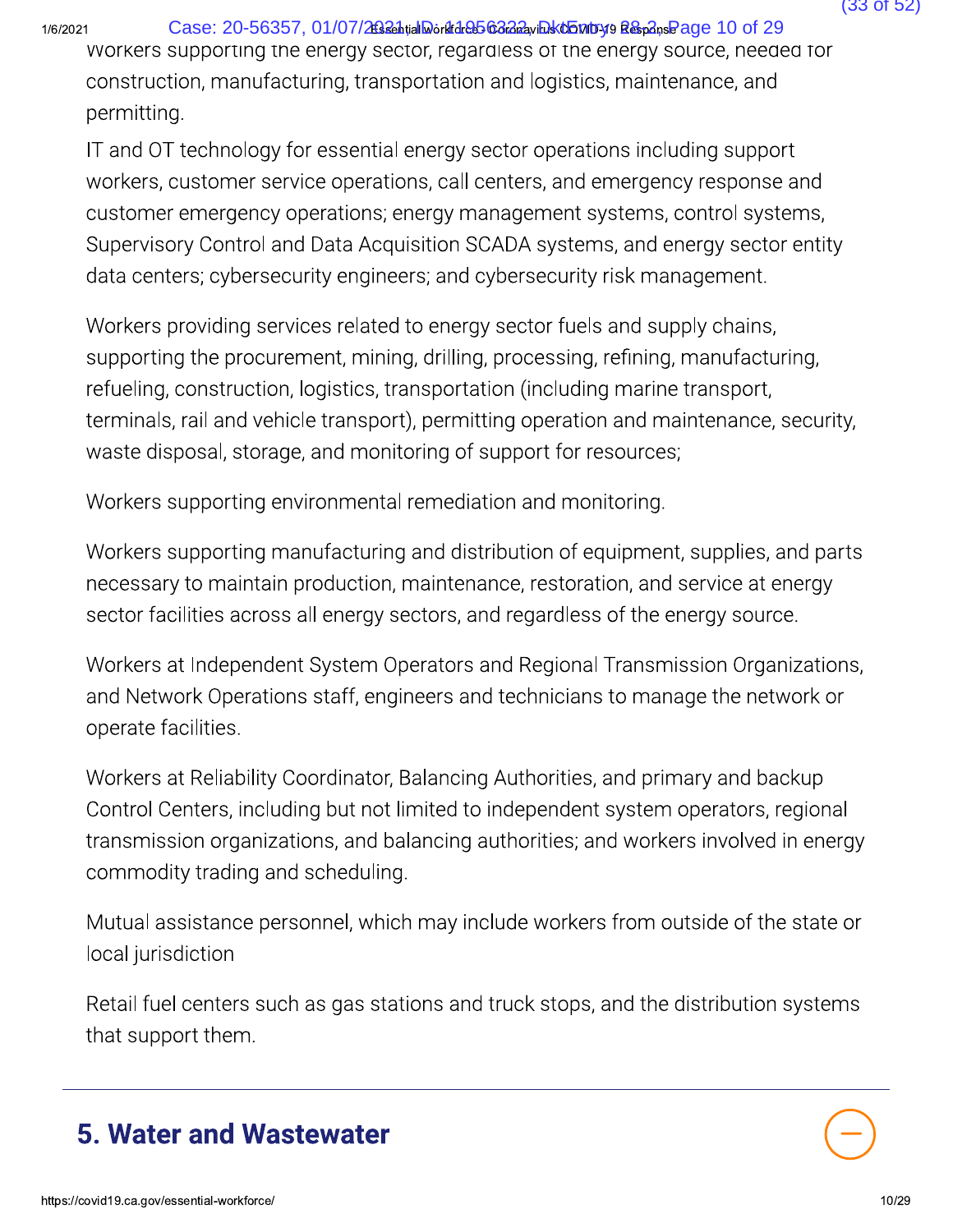### Sector profile

The Water and Wastewater Sector is a complex sector composed of drinking water and wastewater infrastructure of varying sizes and ownership types. Multiple governing authorities pertaining to the Water and Wastewater Sector provide for public health, environmental protection, and security measures, among others.

### Essential workforce, if remote working is not practical:

Employees needed to operate and maintain drinking water and wastewater/drainage infrastructure, including:

- 1. Operational staff at water authorities
- 2. Operational staff at community water systems
- 3. Operational staff at wastewater treatment facilities
- 4. Workers repairing water and wastewater conveyances and performing required sampling or monitoring
- 5. Operational staff for water distribution and testing
- 6. Operational staff at wastewater collection facilities
- 7. Operational staff and technical support for SCADA Control systems
- 8. Chemical disinfectant suppliers for water and wastewater and personnel protection
- 9. Workers that maintain digital systems infrastructure supporting water and wastewater operations

# **6. Transportation and Logistics**

### **Sector profile**

The Transportation Systems Sector consists of seven key subsectors, or modes:

• Aviation includes aircraft, air traffic control systems, and airports, heliports, and landing strips. Commercial aviation services at civil and joint-use military airports, heliports, and sea plane bases. In addition, the aviation mode includes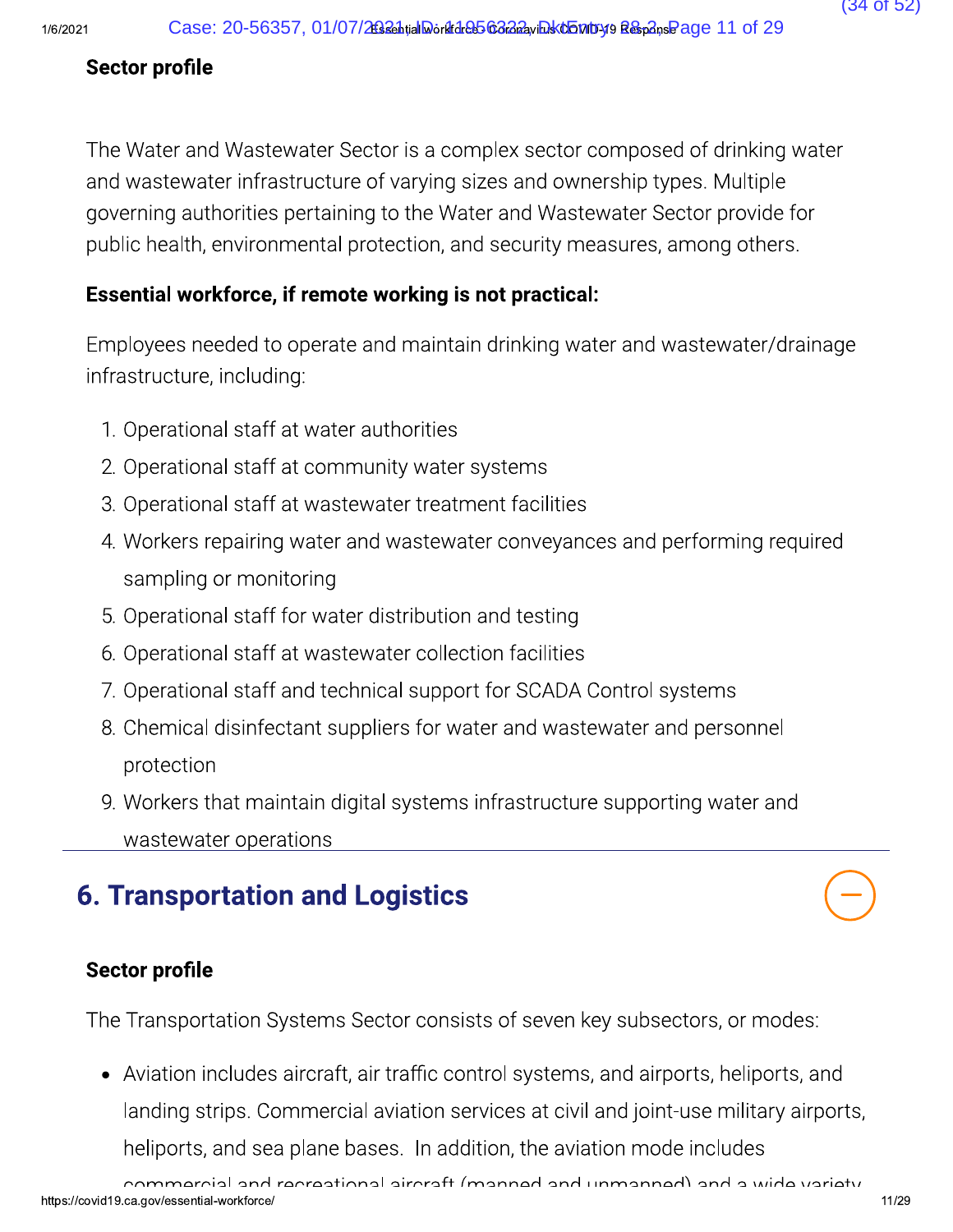of support services, such as aircraft repair stations, fueling facilities, navigation aids, and flight schools.

- Highway and Motor Carrier encompasses roadway, bridges, and tunnels. Vehicles include trucks, including those carrying hazardous materials; other commercial vehicles, including bicycles, commercial motor coaches and school buses; vehicle and driver licensing systems; taxis, transportation services including Transportation Network Companies, and delivery services including Delivery Network Companies; traffic management systems; AND cyber systems used for operational management.
- Maritime Transportation System consists of coastline, ports, waterways, and intermodal landside connections that allow the various modes of transportation to move people and goods to, from, and on the water.
- Mass Transit and Passenger Rail includes terminals, operational systems, and supporting infrastructure for passenger services by transit buses, trolleybuses, monorail, heavy rail—also known as subways or metros—light rail, passenger rail, and vanpool/rideshare.
- Pipeline Systems consist of pipelines carrying natural gas hazardous liquids, as well as various chemicals. Above-ground assets, such as compressor stations and pumping stations, are also included.
- Freight Rail consists of major carriers, smaller railroads, active railroad, freight cars, and locomotives.
- Postal and Shipping includes large integrated carriers, regional and local courier services, mail services, mail management firms, and chartered and delivery services.

### Essential workforce, if remote working is not practical:

1. Employees supporting or enabling transportation functions, including truck drivers, bus drivers, dispatchers, maintenance and repair technicians, warehouse

 $\mathbf{1}$  ,  $\mathbf{2}$  ,  $\mathbf{1}$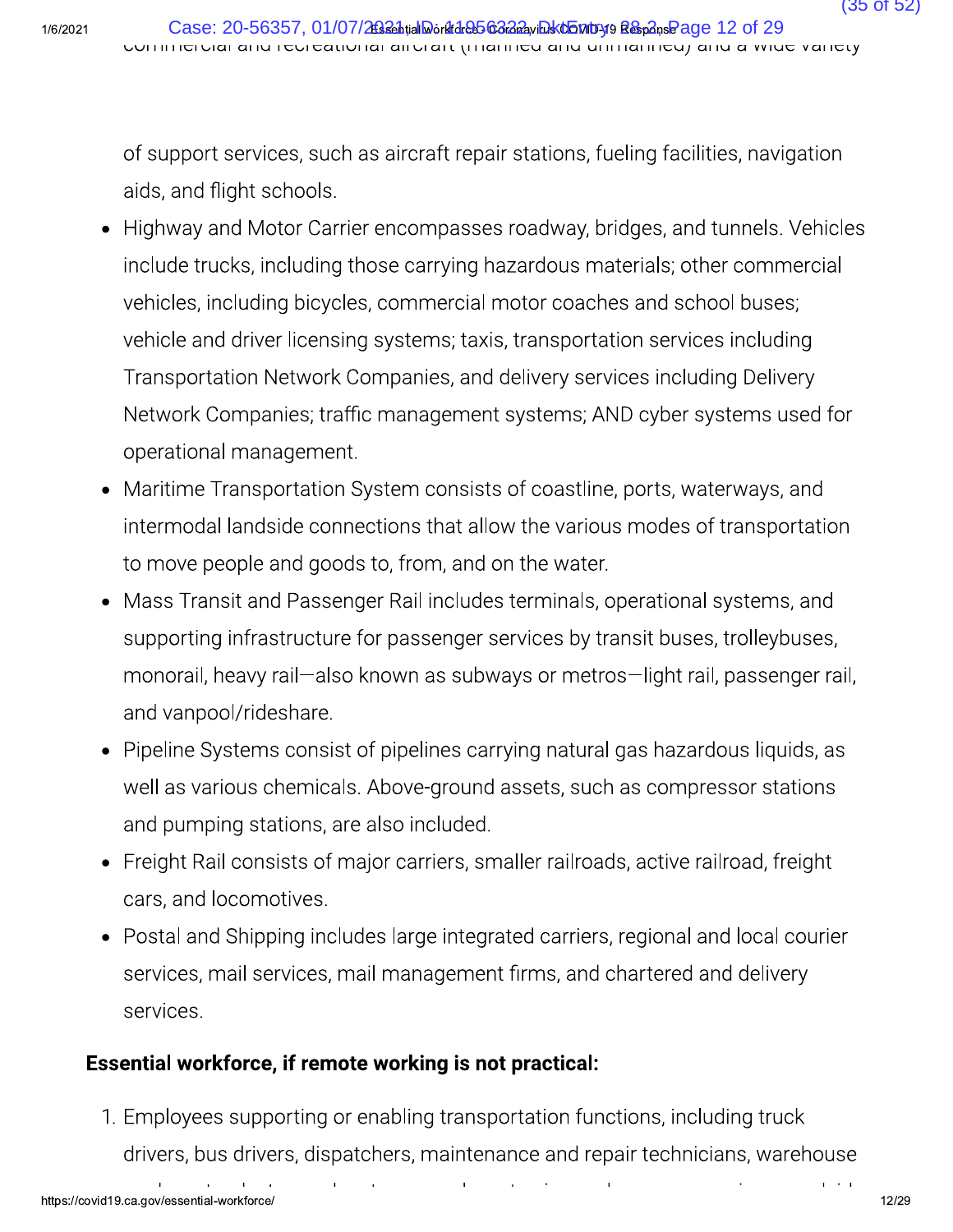assistance workers, intermodal transportation personnel, and workers that maintain and inspect infrastructure

- 2. Working supporting or providing services that enable logistics operations for essential sectors, wholesale and retail sale, including warehousing, cooling, storing, packaging, and distributing products for wholesale or retail sale or use.
- 3. Workers supporting maintenance and operation of essential highway infrastructure, including roads, bridges, and tunnels.
- 4. Workers of firms providing services, supplies, and equipment that enable warehouse and operations, including cooling, storing, packaging, and distributing products for wholesale or retail sale or use.
- 5. Mass transit workers providing critical transit services and/or performing critical or routine maintenance to mass transit infrastructure or equipment.
- 6. Employees supporting personal and commercial transportation services, including taxis, bicycle services, Transportation Network Companies, and delivery services including Delivery Network Companies
- 7. Workers responsible for operating dispatching passenger, commuter and freight trains and maintaining rail infrastructure and equipment
- 8. Maritime transportation and inland waterway workers  $-$  to include maintenance and repair - including port authority and commercial facility personnel, dredgers, port workers, mariners, ship crewmembers, ship pilots and tugboat operators, ship supply, chandler, and equipment operators.
- 9. Workers who support the operation, inspection, and maintenance of essential dams, locks, and levees.
- 10. Workers who support the inspection and maintenance of aids to navigation and other government-provided services that ensure continued maritime commerce.
- 11. Workers supporting transportation of chemicals, hazardous, medical, waste and recyclable materials to support critical sectors and infrastructure.
- 12. Automotive repair, maintenance, and transportation equipment manufacturing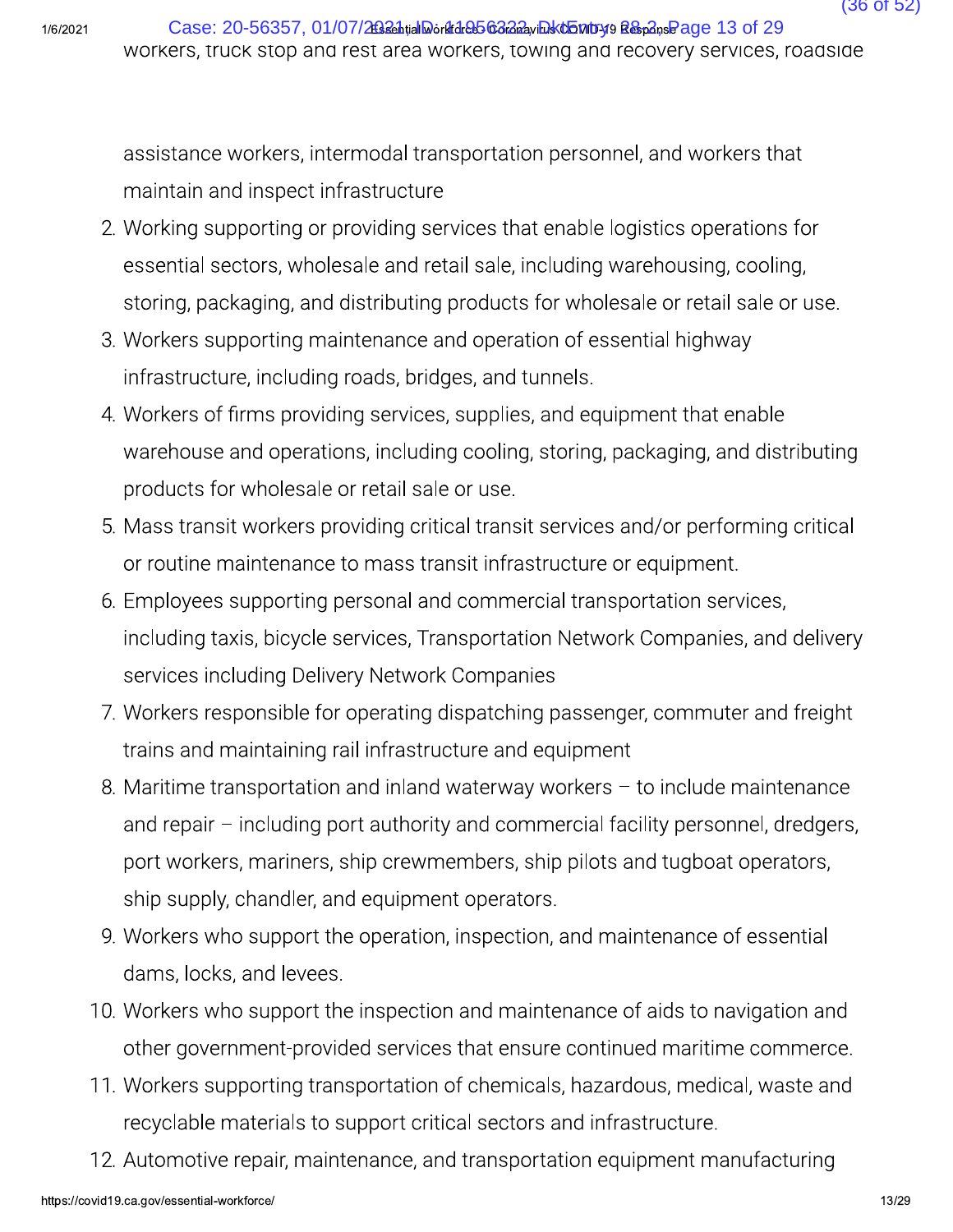- 13. Transportation safety inspectors, including hazardous material inspectors and accident investigator inspectors
- 14. Manufacturers and distributors (to include service centers and related operations) of lighting and communication systems, specialized signage and structural systems, emergency response equipment and support materials, printers, printed materials, packaging materials, pallets, crates, containers, and other supplies needed to support manufacturing, packaging staging and distribution operations
- 15. Postal, parcel, courier, last-mile delivery, and shipping workers, to include private companies who accept, process, transport, and deliver information and goods.
- 16. Workers who supply equipment and materials for maintenance of transportation equipment.
- 17. Employees who repair and maintain vehicles, aircraft, rail equipment, marine vessels, bicycles, and the equipment and infrastructure that enables operations that encompass movement of cargo and passengers
- 18. Workers who support air transportation for cargo and passengers, including operation distribution, maintenance, and sanitation. This includes air traffic controllers, flight dispatchers, maintenance personnel, ramp workers, fueling agents, flight crews, airport safety inspectors and engineers, airport operations personnel, aviation and aerospace safety workers, security, commercial space personnel, operations personnel, accident investigators, flight instructors, and other on- and off-airport facilities workers.
- 19. Workers critical to the manufacturing, distribution, sales, rental, leasing, repair, and maintenance of vehicles and other transportation equipment (including electric vehicle charging stations) and the supply chains that enable these operations, subject to adhering public health quidance issued by CDPH.
- 20. Workers who support the operation, inspection, and maintenance of essential public works facilities and operations, including bridges, water and sewer main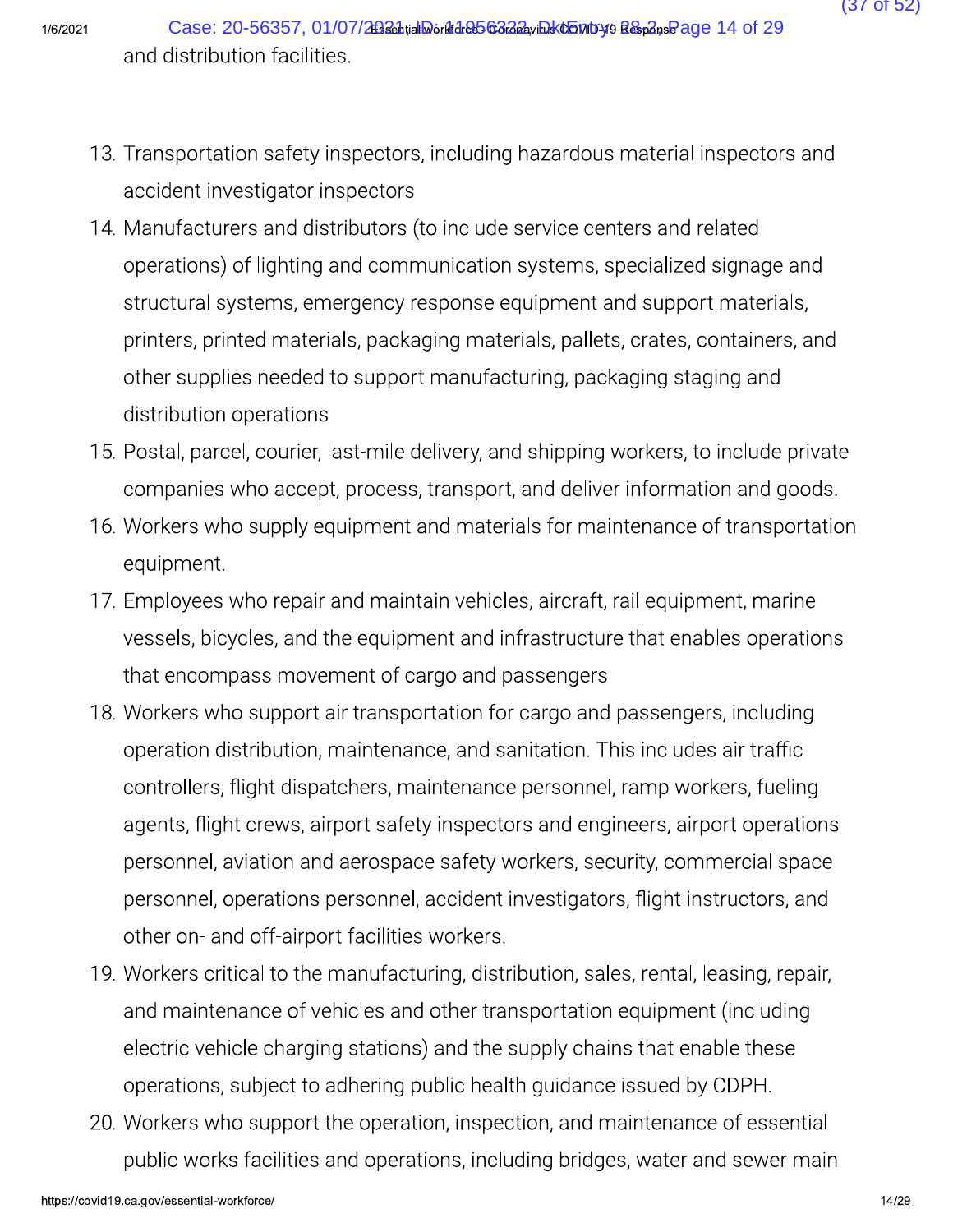2021 Case: 20-56357, 01/07/2022-իtialMorkfdrebCo222, hDktbonby99 2&ഹി , Page 15 of 29 Case: 20-56357, 01/07/2636thutalDorld de Bocalda will ktbotty is Response 15 of 29<br>
breaks, fleet maintenance personnel, construction of critical or strategic<br> **7. Communications and Information Technology**<br>
Sector profile

### 7. Communications and Information Technology

### Sector profile

The Communications and Information Technology<br>
Sector profile<br>
The Communications Sector provides products and services that support the<br>
efficient operation of today's global information-based society. Communication<br>
netw 7. **Communications and Information Technology**<br>
Sector profile<br>
The Communications Sector provides products and services that support the<br>
efficient operation of today's global information-based society. Communication<br>
net 7. **Communications and Information Technology**<br>
Sector profile<br>
The Communications Sector provides products and services that support the<br>
efficient operation of today's global information-based society. Communication<br>
ne Sector profile<br>The Communications Sector provides products and services that support the<br>efficient operation of today's global information-based society. Communication<br>networks enable people around the world to contact one Sector profile<br>
The Communications Sector provides products and services that support the<br>
efficient operation of today's global information-based society. Communication<br>
networks enable people around the world to contact The Communications Sector provides products and services that support the efficient operation of today's global information-based society. Communication networks enable people around the world to contact one another, acces The Communications Sector provides products and services that support the efficient operation of today's global information-based society. Communication networks enable people around the world to contact one another, acces efficient operation of today's global information-based society. Communication<br>networks enable people around the world to contact one another, access informa<br>instantly, and communicate from remote areas. This involves crea networks enable people around the world to contact one another, access information<br>instantly, and communicate from remote areas. This involves creating a link between<br>a sender (including voice signals) and one or more reci instantly, and communicate from remote areas. This involves creating a link between<br>a sender (including voice signals) and one or more recipients using technology (e.g., a<br>telephone system or the Internet) to transmit info a sender (including voice signals) and one or more recipients using technology (e.g., a<br>telephone system or the Internet) to transmit information from one location to<br>another. Technologies are changing at a rapid pace, inc telephone system or the Internet) to transmit information from one location to<br>another. Technologies are changing at a rapid pace, increasing the number of<br>products, services, service providers, and communication options. another. Technologies are changing at a rapid pace, increasing the number of<br>products, services, service providers, and communication options. The national<br>communications architecture is a complex collection of networks th products, services, service providers, and communication options. The national<br>communications architecture is a complex collection of networks that are owned and<br>operated by individual service providers. Many of this secto communications architecture is a complex collection of networks that are owned and<br>operated by individual service providers. Many of this sector's products and services<br>are foundational or necessary for the operations and operated by individual service providers.<br>
are foundational or necessary for the ope<br>
critical infrastructure sectors. The nature<br>
physical infrastructure (buildings, switch<br>
infrastructure (routing and switching soft<br>
app

eritical infrastructure sectors. The nature of communication networks involves both<br>physical infrastructure ectors. The nature of communication networks involves both<br>physical infrastructure (buildings, switches, towers, a by sical infrastructure (buildings, switches, towers, antennas, etc.) and cyber<br>infrastructure (fouting and switching software, operational support systems, user<br>applications, etc.), representing a holistic challenge to ad infrastructure (routing and switching software, operational support systems, user<br>infrastructure (routing and switching software, operational support systems, user<br>applications, etc.), representing a holistic challenge to applications, etc.), representing solitically solitically explore by sections, accipations, etc.), representing a holistic challenge to address the entire physical-<br>cyber infrastructure.<br>The IT Sector provides products and explose infrastructure.<br>
Cyber infrastructure.<br>
The IT Sector provides products and services that support the efficient operation of<br>
today's global information-based society and are integral to the operations and<br>
service The IT Sector provides products and services that support the efficient operation of<br>today's global information-based society and are integral to the operations and<br>services provided by other critical infrastructure Sector The IT Sector provides products and services that support the efficient operational today's global information-based society and are integral to the operations and services provided by other critical infrastructure Sectors today's global information-based society and are integral to the ope<br>services provided by other critical infrastructure Sectors. The IT Sec<br>of small and medium businesses, as well as large multinational cor<br>many critical i lany critical infrastructure Sectors composed of finite and easily identifiable physical<br>ssets, the IT Sector is a functions-based Sector that comprises not only physical<br>ssets but also virtual systems and networks that en First, the H Sector is a functions based sector that comprises not only priysical<br>that so virtual systems and networks that enable key capabilities and<br>ices in both the public and private sectors.<br>**ential workforce – Commu** 

### Essential workforce  $-$  Communications, if remote working is not practical:

https://covid19.ca.gov/essential-workforce/  $^{15/2}$ Services in both the public and private sectors.<br> **Essential workforce – Communications, if remote working is not practical:**<br>
1. Maintenance of communications infrastructure- including privately owned and<br>
maintained comm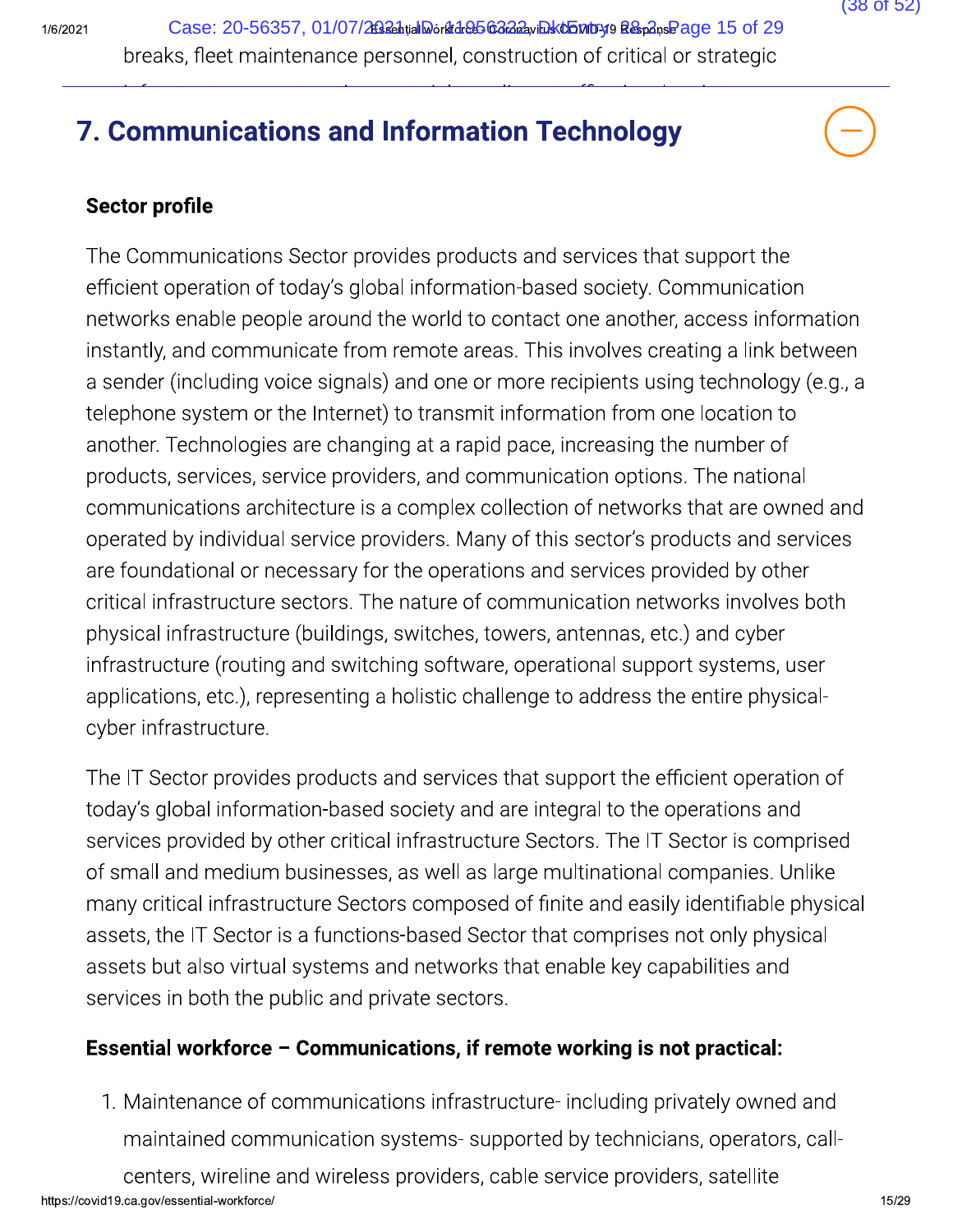operations, Internet Exchange Points, Network Access Points, back haul and front

haul facilities, and manufacturers and distributors of communications equipment.

- 2. Workers performing functions related to undersea cable infrastructure and support facilities, including cable landing sites, beach manhole vaults and covers, submarine cable depots, and submarine cable ship facilities
- 3. Government and private sector employees supporting Department of Defense internet and communications facilities.
- 4. Workers who support radio, television, and media service, including, but not limited to front line news reporters, studio, and technicians for newsgathering, reporting, and publishing news.
- 5. Network Operations staff, engineers and/or technicians to include IT managers and staff, HVAC & electrical engineers, security personnel, software and hardware engineers, and database administrators that manage the network or operate facilities
- 6. Workers responsible for infrastructure construction and restoration, including contractors for construction and engineering of fiber optic cables, buried conduit, small cells, other wireless facilities, and other communications sector-related infrastructure. This includes construction of new facilities and deployment of new technology required to address congestion or customer usage on remote services.
- 7. Installation, maintenance and repair technicians that establish, support or repair service as needed.
- 8. Central office personnel to maintain and operate central office, data centers, and other network office facilities, and critical support personnel assisting front line employees
- 9. Customer service and support staff, including managed and professional services as well as remote providers of support to transitioning employees to set up and maintain home offices, who interface with customers to manage or

 $(39 \text{ of } 52)$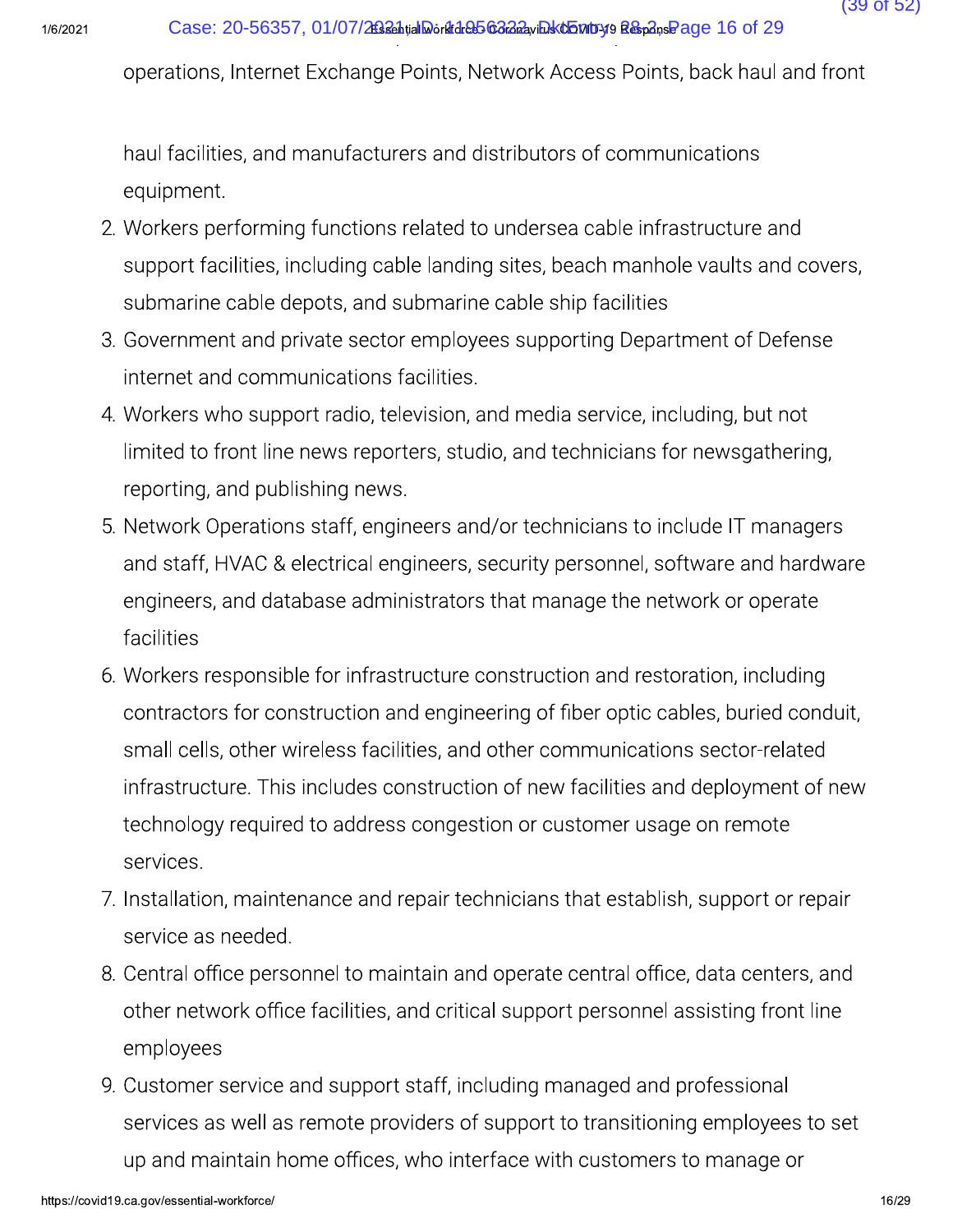Case: 20-56357, 01/07/26826htial Workfdred568282xiDsktbontbyt9 Respons Page 17 of 29 support service environments and security issues, including payroll, billing, fraud, logistics and troubleshooting

- 10. Workers providing electronic security, fire, monitoring, and life safety services, and who ensure physical security, cleanliness, and the safety of facilities and personnel, including those who provide temporary licensing waivers for security personnel to work in other States or Municipalities.
- 11. Dispatchers involved with service repair and restoration
- 12. Retail customer service personnel at critical service center locations for onboarding customers, distributing and repairing equipment and other supply chain personnel, to support individuals' remote emergency communications needs;
- 13. External Affairs personnel to assist in coordinating with local, state, and federal officials to address communications needs supporting COVID-19 response, public safety, and national security.
- 14. Workers responsible for ensuring that persons with disabilities have access to and the benefits of various communications platforms, including those involved in the provision of telecommunication relay services, closed captioning of broadcast television for the deaf, video relay services for deaf citizens who prefer communication via American Sign Language over text, and audio-description for television programming.

### Essential workforce - Information Technology, if remote working is not practical:

- 1. Workers who support command centers, including, but not limited to Network Operations Command Centers, Broadcast Operations Control Center and Security **Operations Command Centers**
- 2. Data center operators, including system administrators, HVAC & electrical engineers, security personnel, IT managers and purchasers, data transfer solutions engineers, software and hardware engineers, and database administrators
- 3. Workers who support client service centers, field engineers, and other workers

ū

 $(40$  of 52)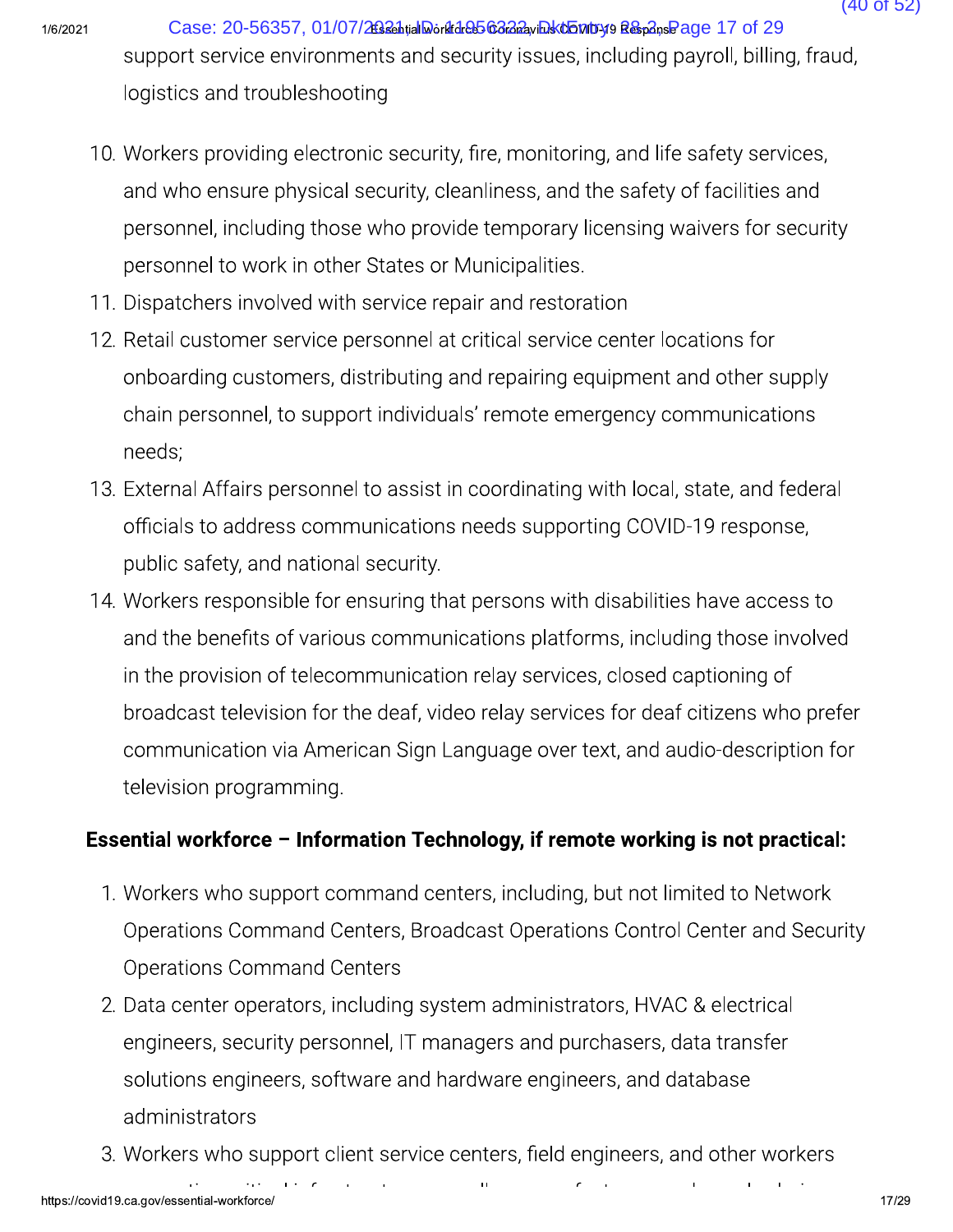Case: 20-56357, 01/07/26326htial Workfdreb 63222yiDsktb Mtryl9 Respons Page 18 of 29 supporting critical infrastructure, as well as manufacturers and supply chain vendors that provide hardware and software, support services, research and

development, information technology equipment (to include microelectronics and semiconductors), and HVAC and electrical equipment for critical infrastructure and test labs and certification agencies that qualify such equipment for critical infrastructure.

- 4. Workers needed to pre-empt and respond to cyber incidents involving critical infrastructure,, and entities supporting the functioning of critical infrastructure sectors
- 5. Suppliers, designers, transporters and other workers supporting the manufacture, distribution, and construction of essential global, national and local infrastructure for computing services (including cloud computing services and teleworking capabilities), business infrastructure, financial transactions, web-based services, and critical manufacturing
- 6. Workers supporting communications systems, information technology, and work from home solutions
- 7. Employees required to support Software as a Service businesses that enable remote working, performance of business operations, distance learning, media

## 8. Government Operations and other community**based essential functions**

### Essential workforce, if remote working is not practical:

- 1. Critical government workers, as defined by the employer and consistent with Continuity of Operations Plans and Continuity of Government plans.
- 2. County workers responsible for determining eligibility for safety net benefits
- 3. The Courts, consistent with guidance released by the California Chief Justice
- 4. Workers who support administration and delivery of unemployment insurance programs, income maintenance, employment service, disaster assistance, workers' compensation insurance and benefits programs, and pandemic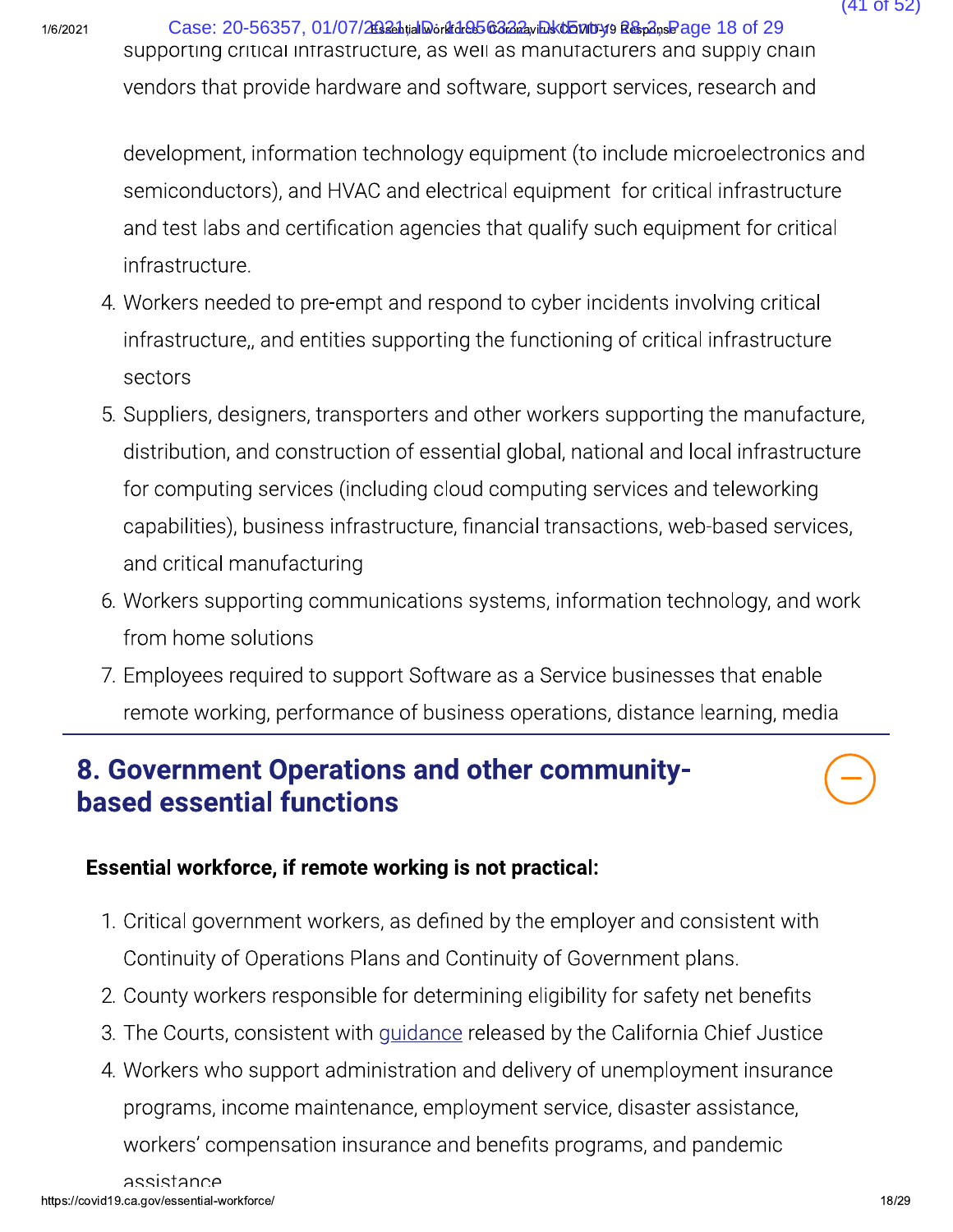Gase: 20-56357, 01/07/<br>
S. Workers to ensure continuing<br>
security and environmenta<br>
products required for these<br>
construction.<br>
6. Elections personnel Case: 20-56357, 01/07/2024-10 Doctor Case and North Cases: 20-56357, 01/07/2024-10 Doctor Case and Limited to<br>5. Workers to ensure continuity of building functions, including but not limited to<br>security and environmental c

- 
- Case: 20-56357, 01/07/2003 by the distribution of the security of building functions, including but not limited to<br>5. Workers to ensure continuity of building functions, including but not limited to<br>8 security and environm Case: 20-56357, 01/07/2034<sub>14</sub>10<sub>64</sub>448562224<sub>24</sub>0842485 19 of 29<br>
5. Workers to ensure continuity of building functions, including but not limited to<br>
security and environmental controls, the manufacturing and distributio Case: 20-56357, 01/07/26386hyal<br>
5. Workers to ensure continuity of b<br>
security and environmental control<br>
products required for these funct<br>
construction.<br>
6. Elections personnel<br>
7. Federal, State, and Local, Tribal, a<br> 3. Workers to ensure continuity<br>security and environmental<br>products required for these<br>construction.<br>6. Elections personnel<br>7. Federal, State, and Local, Tri<br>Essential Functions and cor<br>8. Trade Officials (FTA negotia<br>9. W S. Workers to ensure continuity or building functions, including but not immed to<br>security and environmental controls, the manufacturing and distribution of the<br>products required for these functions, and the permits and in
	-
	- 9. Weather forecasters
	- Security and environmental controls, the manufacturing and<br>products required for these functions, and the permits and ir<br>construction.<br>6. Elections personnel<br>7. Federal, State, and Local, Tribal, and Territorial employees
		- products required for these functions, and the permits and inspection for<br>
		construction.<br>
		6. Elections personnel<br>
		7. Federal, State, and Local, Tribal, and Territorial employees who support Mission<br>
		Essential Functions and 7. Federal, State, and Local, Tribal, and Territe<br>
		Essential Functions and communications<br>
		8. Trade Officials (FTA negotiators; internatio<br>
		9. Weather forecasters<br>
		10. Workers that maintain digital systems infra<br>
		governmen
			- 6. Elections personnel<br>
			7. Federal, State, and Local, Tribal, and Territorial employees who support Mission<br>
			Essential Functions and communications networks<br>
			8. Trade Officials (FTA negotiators; international data flow adm
- Essential Functions and communications networks<br>
8. Trade Officials (FTA negotiators; international data flow administrators)<br>
9. Weather forecasters<br>
10. Workers that maintain digital systems infrastructure supporting oth 8. Trade Officials (FTA negotiators; international data flow adm<br>
9. Weather forecasters<br>
10. Workers that maintain digital systems infrastructure suppor<br>
government operations<br>
11. Workers who support necessary credential 9. Weather forecasters<br>
10. Workers that maintain digital systems infrastructure supporting other critical<br>
government operations<br>
11. Workers who support necessary credentialing, vetting and licensing operations<br>
for crit Workers that maintain digital systems infrastructure support<br>government operations<br>Workers who support necessary credentialing, vetting and lic<br>for critical sector workers and operations.<br>Workers who are critical to facili Subsemierations<br>11. Workers who support necessary credentialing, vetting and licensing operation<br>12. Workers who are critical to facilitating trade in support of the national, state, a<br>12. Workers who are critical to facil 11. Workers who support necessary credentialing, vetting and licensing operations<br>for critical sector workers and operations.<br>12. Workers who are critical to facilitating trade in support of the national, state, and<br>local
	-
- for critical sector workers and operations.<br>
12. Workers who are critical to facilitating trade in support of the national, state, and<br>
13. Workers supporting public and private childcare establishments, pre-K<br>
establishme 12. Workers who are critical to facilitating trade in support of the national, state, and<br>
local emergency response supply chain<br>
13. Workers supporting public and private childcare establishments, pre-K<br>
establishments, K local emergency response supply chain<br>
13. Workers supporting public and private childcare establishments, pre-K<br>
establishments, K-12 schools, colleges, and universities for purposes of distance<br>
learning, provision of sc 13. Workers supporting public and private childcare establishments, pre-K<br>establishments, K-12 schools, colleges, and universities for purposes of distance<br>learning, provision of school meals, or care, supervision, and ins establishments, K-12 schools, colleges, and universities for purposes of distance<br>learning, provision of school meals, or care, supervision, and instruction of minors<br>Staff at government offices who perform title search, n Framing, provision of school meals, or care, supervisiand and the Staff at government offices who perform title search, services in support of mortgage and real estate servies and instructors supporting academies and the f
	-
- 14. Staff at government offices who perform title search, notary, and recoding<br>services in support of mortgage and real estate services and transactions;<br>15. Workers and instructors supporting academies and training facili Services in support of mortgage and real estate services and transactions;<br>
15. Workers and instructors supporting academies and training facilities and courses<br>
for the purpose of graduating students and cadets that compr 15. Workers and instructors supporting academies is<br>for the purpose of graduating students and cade<br>workforce for all identified critical sectors<br>16. Clergy for essential support and faith-based serv<br>or through streaming o for the purpose of graduating students and cadets that comprise the essential<br>workforce for all identified critical sectors<br>16. Clergy for essential support and faith-based services that are provided outdoors,<br>or through s To Clergy for essential support and faith-based services that are provided outdoor or through streaming or other technologies that support physical distancing a state public health guidelines.<br>17. Human services providers, % or through streaming or other technologies that support physical distancing and<br>state public health guidelines.<br>T. Human services providers, especially for at risk populations, including home<br>delivered meal providers for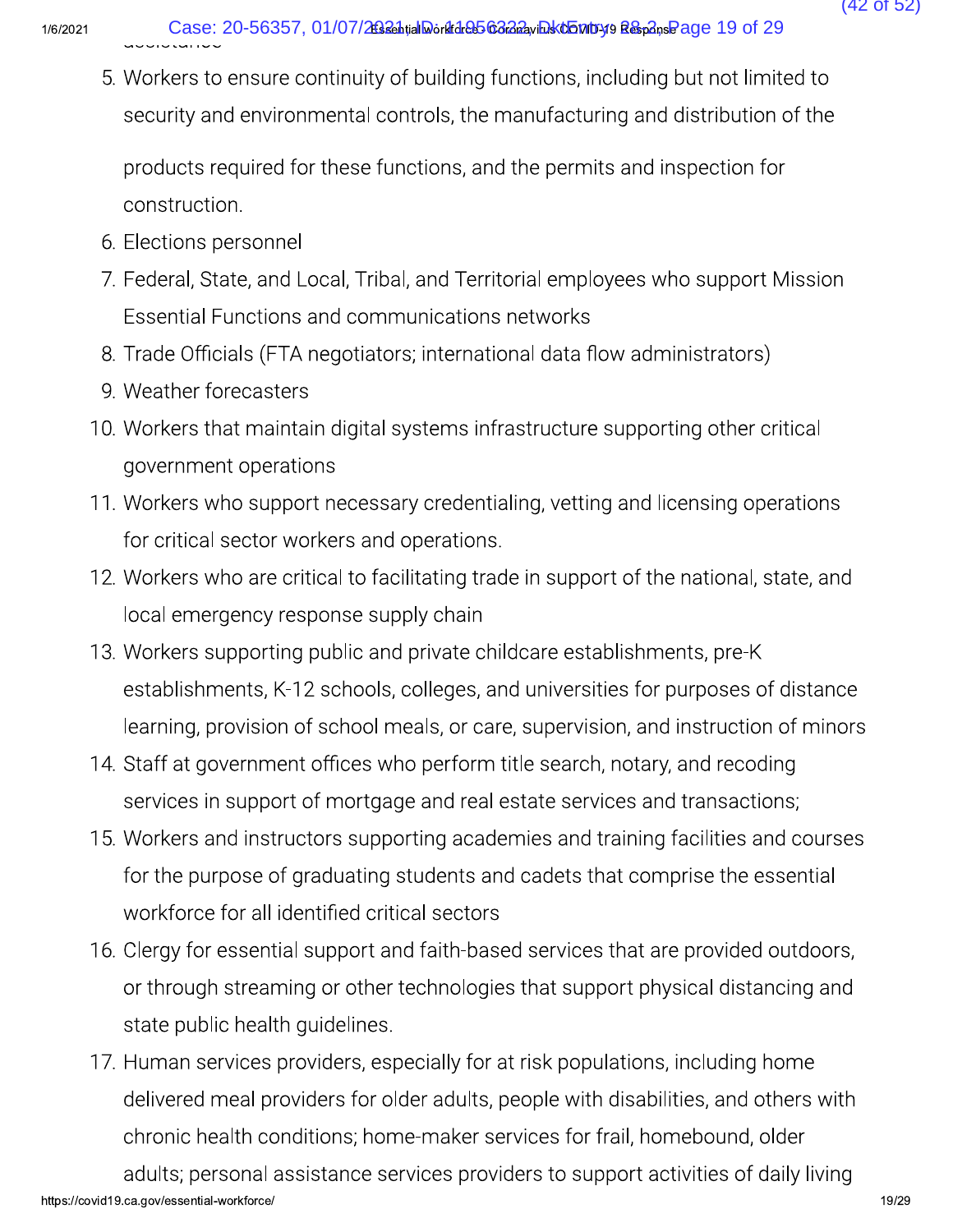for older adults, people with disabilities, and others with chronic health conditions who live independently in the community with supports and services; home

health providers who deliver health care services for older adults, people with disabilities, and others with chronic health conditions who live independently in the community with supports and services.

18. Government entities, and contractors that work in support of local, state, and federal public health and medical mission sets, including but not limited to supporting access to healthcare and associated payment functions, conducting public health functions, providing medical care, supporting emergency management, or other services necessary for supporting the COVID-19 response.

### **Relevant sector guidance:**

- Schools and institutions of higher education
	- o Guidance for schools (PDF)
	- o Directrices para las escuelas sobre el nuevo coronavirus o COVID-19 (PDF)
	- o Guidance for colleges and universities
	- o Directrices para las instituciones de educación superior sobre el nuevo coronavirus o COVID-19
- Guidance for Using Disinfectants at Schools and Child Cares
	- o Recordatorios para el uso de desinfectantes en las escuelas y quarderías
- . Community care facilities including assisted living facilities and child care

# **9. Critical Manufacturing**

## **Sector profile**

The Critical Manufacturing Sector identifies several industries to serve as the core of the sector: Primary Metals Manufacturing, Machinery Manufacturing, Electrical Equipment, Appliance, and Component Manufacturing, Transportation Equipment Manufacturing Products made by these manufacturing industries are essential to https://covid19.ca.gov/essential-workforce/

 $(43$  of 52)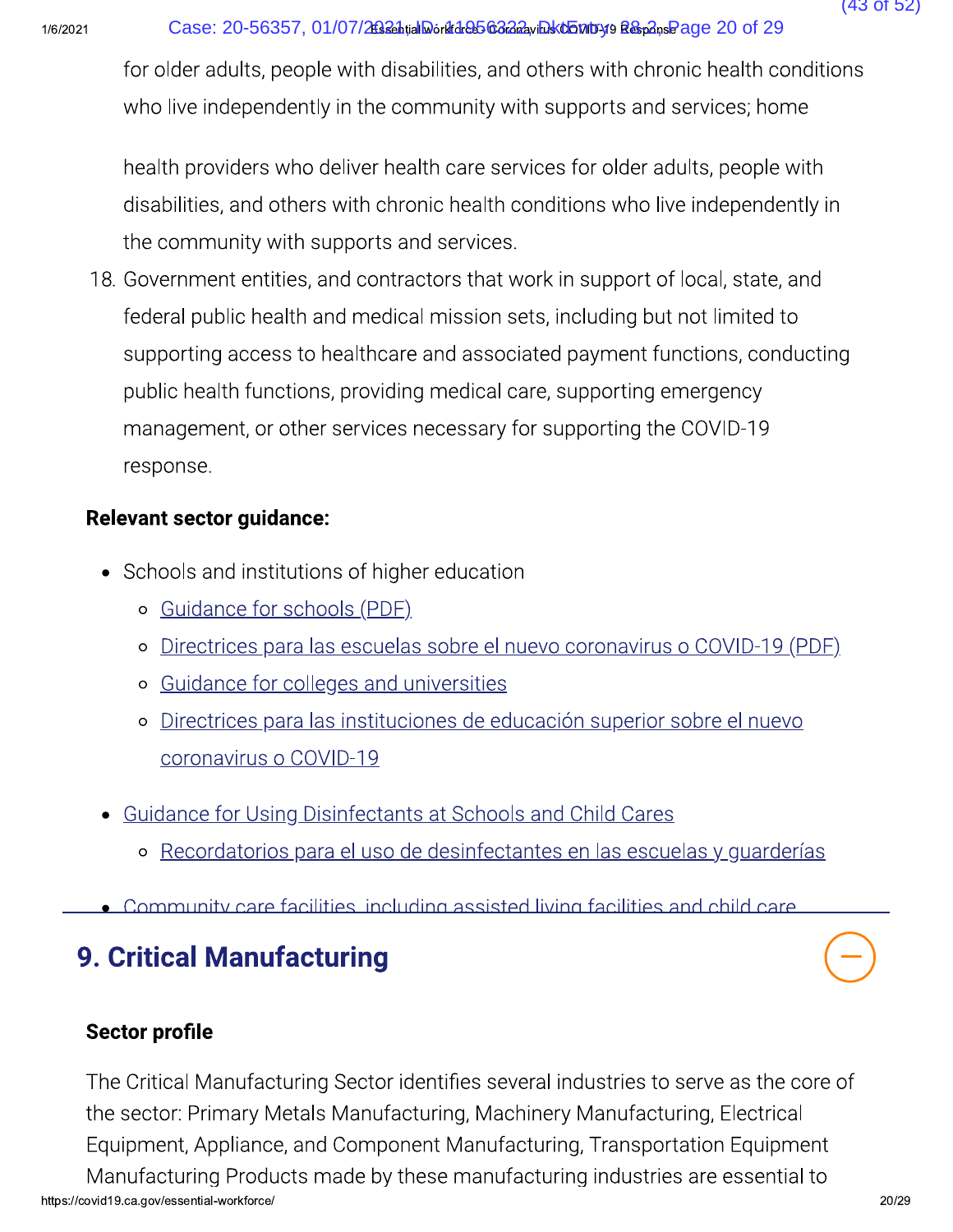$1/6/2$ 

### Essential workforce, if remote working is not practical:

- Case: 20-56357, 01/07/26336httal Workfd-8563232, will keep many other critical infrastructure sectors.<br> **Essential workforce, if remote working is not practical:**<br>
1. Workers necessary for the manufacturing of metals,<br>
sem Case: 20-56357, 01/07/2024.<br>
I any other critical infrastructure sectors.<br> **Ssential workforce, if remote working is not practical:**<br>
1. Workers necessary for the manufacturing of metals, industrial minerals,<br>
semiconducto Case: 20-56357, 01/07/2024<br>
3-Many other critical infrastructure sectors.<br> **Essential workforce, if remote working is not practical:**<br>
1. Workers necessary for the manufacturing of metals, industrial minerals,<br>
semiconduct infrastructure sectors.
	-
	- Many other critical intrastructure sectors.<br> **Ssential workforce, if remote working is not practical:**<br>
	1. Workers necessary for the manufacturing of metals, industrial minerals,<br>
	semiconductors, materials and products nee **Essential workforce, if remote working is not practical:**<br>
	1. Workers necessary for the manufacturing of metals, industrial minerals,<br>
	semiconductors, materials and products needed for supply chains of the critical<br>
	infra 1. Workers necessary for the manufacturing of metals, industrial minerals,<br>semiconductors, materials and products needed for supply chains of the critical<br>infrastructure sectors.<br>2. Workers necessary for the manufacturing semiconductors, materials and products needed for supply chains of the critical<br>infrastructure sectors.<br>Workers necessary for the manufacturing of materials and products needed to<br>manufacture medical equipment and personal production and distribution.
	- infrastructure sectors.<br>
	2. Workers necessary for the manufacturing of materials and products needed to<br>
	manufacture medical equipment and personal protective equipment<br>
	3. Workers necessary for mining and production of cr manufacture medical equipment and personal protective equipment<br>3. Workers necessary for mining and production of critical minerals, materials<br>associated essential supply chains, and workers engaged in the manufacture<br>main Workers necessary for mining and production of critical minerals, materials and<br>associated essential supply chains, and workers engaged in the manufacture and<br>maintenance of equipment and other infrastructure necessary for associated essential supply chains, and workers engaged in the manufacture and<br>maintenance of equipment and other infrastructure necessary for mining<br>production and distribution.<br>Workers who produce or manufacture parts or maintenance of equipment and other infrastructure necessary for mining<br>production and distribution.<br>4. Workers who produce or manufacture parts or equipment that supports<br>continued operations for any essential services and data centers. 4. Workers who produce or manufacture parts or equipment that supports<br>
	continued operations for any essential services and increase in remote<br>
	workforce, including computing and communication devices, semiconduct<br>
	and equ Continued operations for any essential services and increase in remote<br>
	workforce, including computing and communication devices, semiconductors<br>
	and equipment such as security tools for Security Operations Centers (SOCs)<br>
		-

# 10. Financial Services

### Sector profile

The Financial Services Sector includes thousands of depository institutions, providers **10. Financial Services**<br> **Sector profile**<br>
The Financial Services Sector includes thousands of depository institutior<br>
of investment products, insurance companies, other credit and financing<br>
organizations, and the provid organizations, and the providers of the critical financial utilities and services that support these functions. Financial institutions vary widely in size and presence, Sector profile<br>
The Financial Services Sector includes thousands of depository institutions, prof investment products, insurance companies, other credit and financing<br>
organizations, and the providers of the critical finan The Financial Services Sector includes thousands of depository institutions, provid<br>of investment products, insurance companies, other credit and financing<br>organizations, and the providers of the critical financial utiliti The Financial Services Sector includes thousands of depository institutions, providers<br>of investment products, insurance companies, other credit and financing<br>organizations, and the providers of the critical financial util an individual savings account, financial derivatives, credit extended to a large

(44 of 52)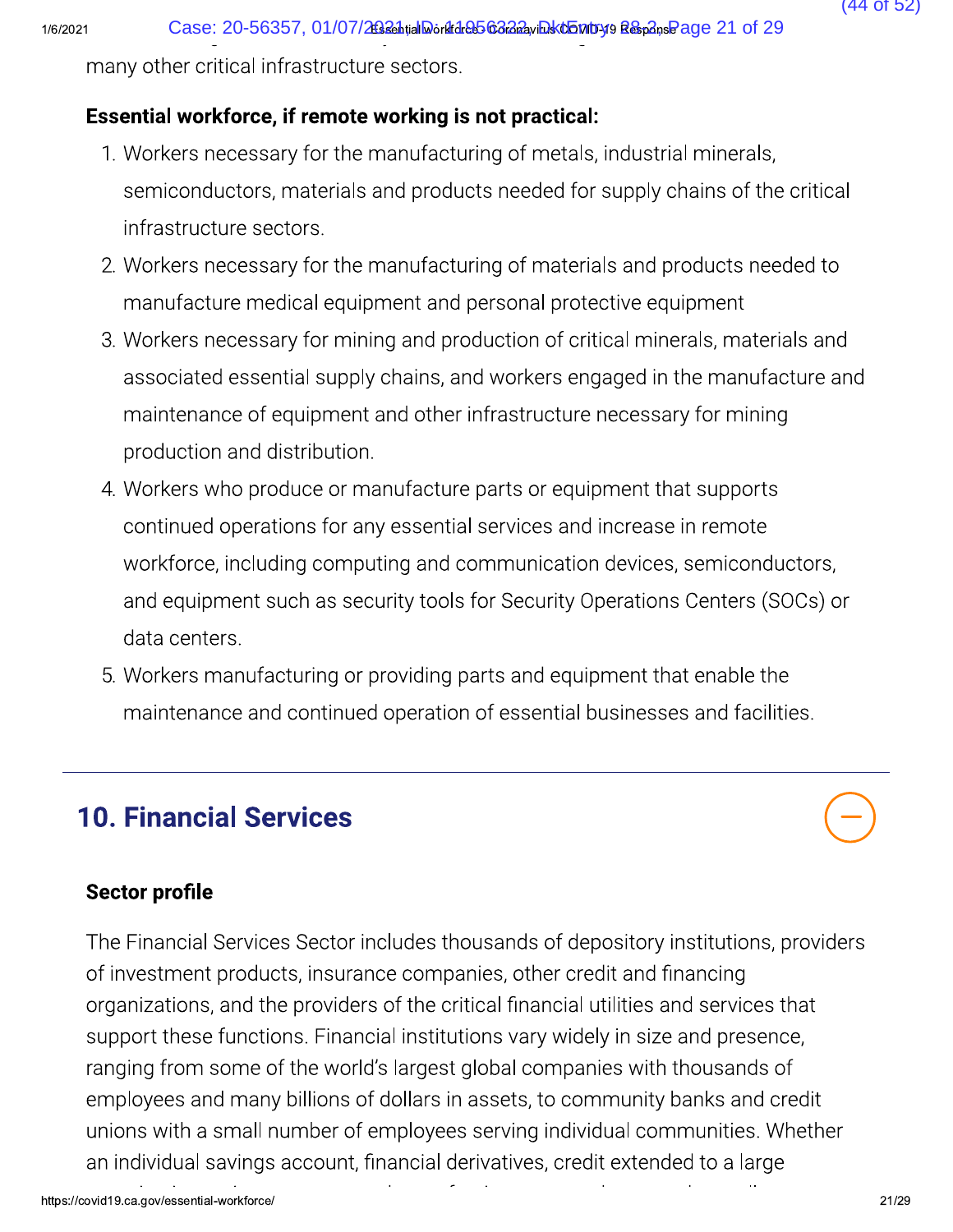2021 Case: 20-56357, 01/07/20226.htialMorAfdreb6c222, phktbnby.org Resp2nsePage 22 of 29

Case: 20-56357, 01/07/2023 Case: 20-56357, 01/07/2023 Compared ALGES COM Consequently as a comparation, or investments made to a foreign country, these products allow customers to: Deposit funds and make payments to other customers to: Deposit funds and make payments to other parties; Provide credit and

risks between customers.

### Essential workforce, if remote working is not practical:

- Case: 20-56357, 01/07/2834<sub>0</sub>, allow and also a witch to the particle products allow<br>organization, or investments made to a toreign country, these products allow<br>customers to: Deposit funds and make payments to other parti Subriets to: Deposit funds and make payments to other parties, Provide credit and<br>quidity to customers; Invest funds for both long and short periods; Transfer financial<br>sks between customers.<br>**ssential workforce, if remote** dity to customers; Invest funds for both long and short periods; Transfer financial<br>between customers.<br>**antial workforce, if remote working is not practical:**<br>Workers who are needed to process and maintain systems for proc
	- 2. Workers who are needed to maintain orderly market operations to ensure the continuity of financial transactions and services.
- Example 1 at also working is not practical:<br>1. Workers who are needed to process and maintain systems for proces<br>financial transactions and services, including payment, clearing, and s<br>wholesale funding; insurance services 3. Workers who are needed to provide business, commercial, and consumer access financial transactions and services, including payment, clearing, and settlement;<br>wholesale funding; insurance services; and capital markets activities<br>2. Workers who are needed to maintain orderly market operations to ens money transmission, and to move currency, checks, securities, and payments 2. Workers who are needed to maintain orderly market operations to ensure the<br>continuity of financial transactions and services.<br>3. Workers who are needed to provide business, commercial, and consumer access<br>to banking and continuity of financial transactions and services.<br>
Workers who are needed to provide business, commercial, and consumer access<br>
to banking and non-bank financial and lending services, including ATMs, lending<br>
money transm
	- services. to banking and non-bank financial and lending services, including ATMs, lemoney transmission, and to move currency, checks, securities, and paymer<br>4. Workers who support financial operations, such as those staffing call, d money transmission, and to move currency, checks, securities, and paymer<br>
	4. Workers who support financial operations, such as those staffing call, data<br>
	security operations centers, managing physical security, or providin
		-
		- businesses and workers.

# 11. Chemical and Hazardous Materials

### Sector profile

**11. Chemical and Hazardous Materials**<br> **C7/**<br> **Sector profile**<br>
The Chemical Sector-composed of a complex, global supply chain-converts various<br>
raw materials into diverse products that are essential to modern life. Based raw materials into diverse products that are essential to modern life. Based on the **11. Chemical and Hazardous Materials**<br> **Sector profile**<br>
The Chemical Sector—composed of a complex, global supply chain—converts variou<br>
raw materials into diverse products that are essential to modern life. Based on the Sector profile<br>The Chemical Sector—composed of a complex, global supply chain—converts va<br>raw materials into diverse products that are essential to modern life. Based on th<br>product produced, the sector can be divided into Sector profile<br>The Chemical Sector—composed of a complex, global supply chain—cr<br>aw materials into diverse products that are essential to modern life. Ba<br>product produced, the sector can be divided into five main segments, Pharmaceuticals; Consumer products.

### Essential workforce, if remote working is not practical: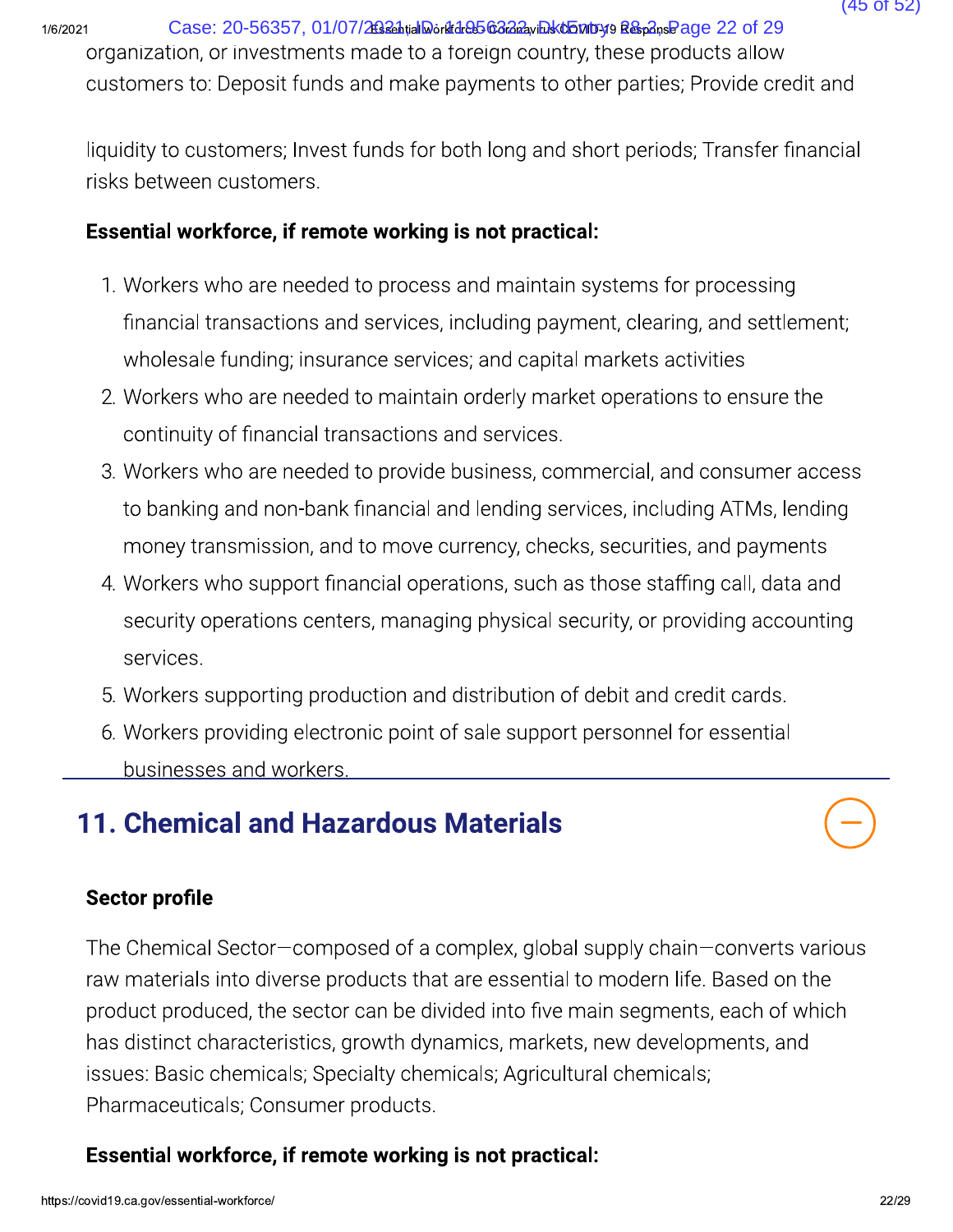1. Workers supporting the chemical and industrial gas supply chains, including workers at chemical manufacturing plants, workers in laboratories, workers at

distribution facilities, workers who transport basic raw chemical materials to the producers of industrial and consumer goods, including hand sanitizers, food and food additives, pharmaceuticals, textiles, building materials, plumbing, electrical and paper products.

- 2. Workers supporting the safe transportation of chemicals, including those supporting tank truck cleaning facilities and workers who manufacture packaging items
- 3. Workers supporting the production of protective cleaning and medical solutions, personal protective equipment, disinfectants, and packaging that prevents the contamination of food, water, medicine, among others essential products
- 4. Workers supporting the operation and maintenance of facilities (particularly those with high risk chemicals and/ or sites that cannot be shut down) whose work cannot be done remotely and requires the presence of highly trained personnel to ensure safe operations, including plant contract workers who provide inspections
- 5. Workers who support the production and transportation of chlorine and alkali manufacturing, single-use plastics, and packaging that prevents the contamination or supports the continued manufacture of food, water, medicine, and other essential products, including glass container manufacturing
- 6. Workers at nuclear facilities, workers managing medical waste, workers managing waste from pharmaceuticals and medical material production, and workers at laboratories processing test kits
- 7. Workers who support hazardous materials response and cleanup
- 8. Workers who maintain digital systems infrastructure supporting hazardous materials management operations
- 9. Workers who support the removal, storage, and disposal of residential and commercial solid waste and hazardous waste, including landfill and recycling operations.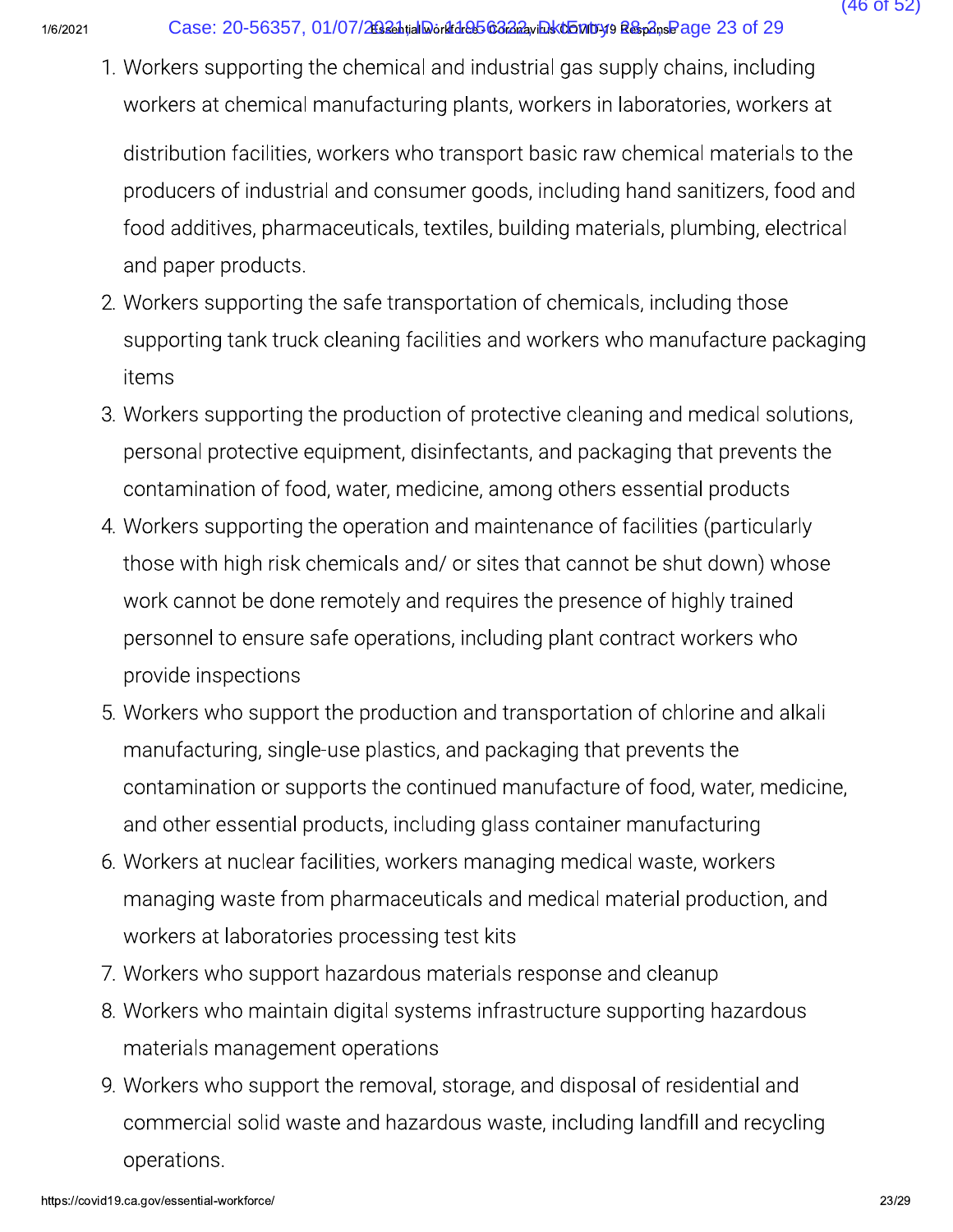# 12. Defense Industrial Base

### **Sector profile**

The Defense Industrial Base Sector is the worldwide industrial complex that enables research and development, as well as design, production, delivery, and maintenance of military weapons systems, subsystems, and components or parts, to meet U.S. military requirements. The Defense Industrial Base partnership consists of Department of Defense components, Defense Industrial Base companies and their subcontractors who perform under contract to the Department of Defense, companies providing incidental materials and services to the Department of Defense, and government-owned/contractor-operated and government-owned/governmentoperated facilities. Defense Industrial Base companies include domestic and foreign entities, with production assets located in many countries. The sector provides products and services that are essential to mobilize, deploy, and sustain military operations.

### Essential workforce, if remote working is not practical:

 $\sim 1$ 

- 1. Workers who support the essential services required to meet national security commitments to the federal government and U.S. Military, including, but are not limited to, space and aerospace workers, nuclear matters workers, mechanical and software engineers (various disciplines), manufacturing and production workers, IT support, security staff, security personnel, intelligence support, aircraft and weapon system mechanics and maintainers, and sanitary workers who maintain the hygienic viability of necessary facilities.
- 2. Personnel working for companies, and their subcontractors, who perform under contract or sub-contract to the Department of Defense (DoD) and the Department of Energy (DoE) (on nuclear matters), as well as personnel at governmentowned/contractor operated facilities, and who provide materials and services to the DoD and DoE (on nuclear matters), including support for weapon systems, software systems and cybersecurity, defense and intelligence communications, surveillance, sale of U.S. defense articles and services for export to foreign allies

 $\Delta$ 

 $\blacksquare$ 

 $\blacksquare$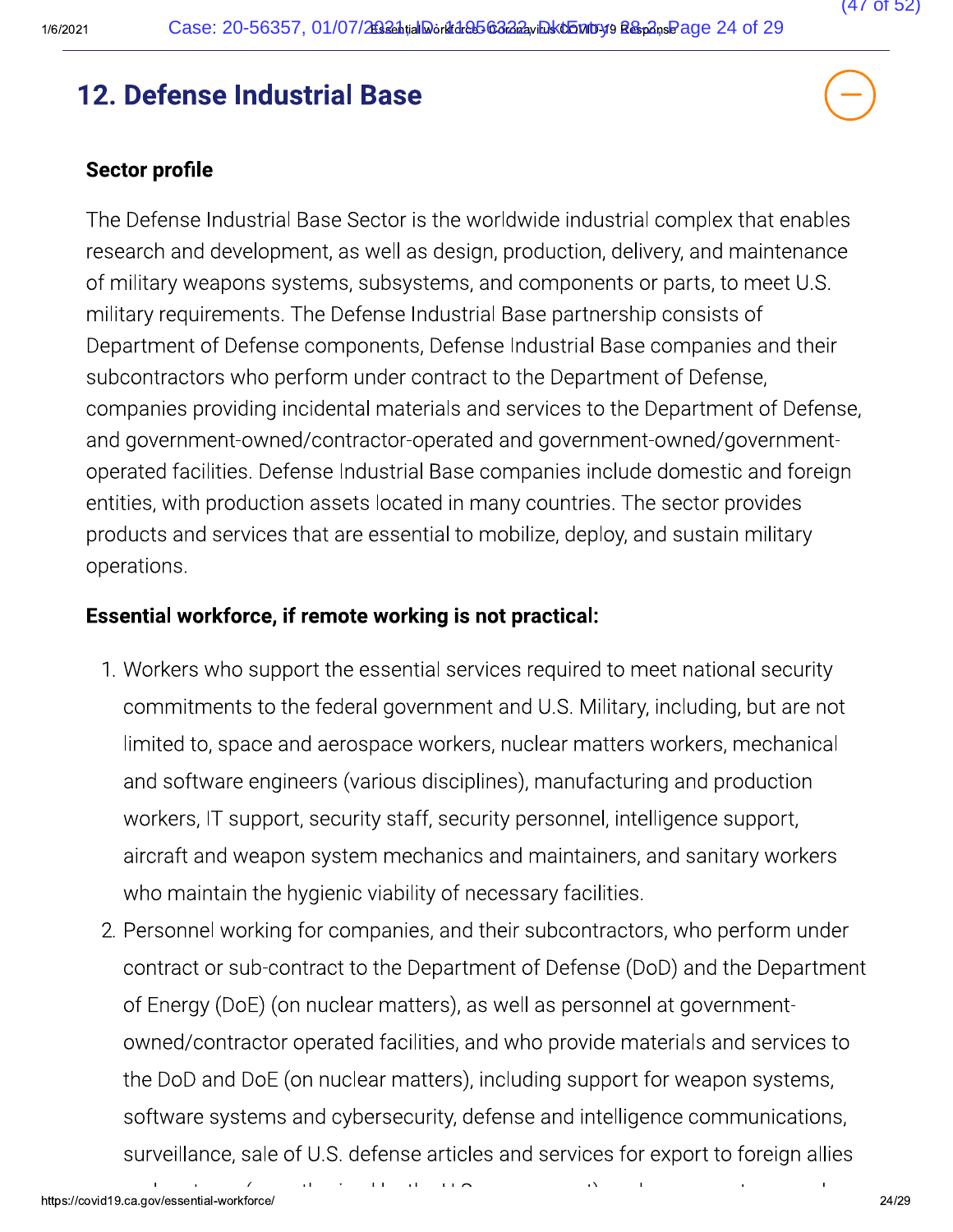Case: 20-56357, 01/07/26326htial Workfdreb 63222yiDsktb Mtryl9 Respons Page 25 of 29 and partners (as authorized by the U.S. government), and space systems and other activities in support of our military, intelligence, and space forces.

### 13. Industrial, Commercial, Residential, and **Sheltering Facilities and Services**



 $(48$  of 52)

### Essential workforce, if remote working is not practical:

- 1. Construction workers who support the construction, operation, inspection, and maintenance of construction sites and construction projects (including housing, commercial, and mixed-use construction); and workers who support the supply chain of building materials from production through application/installation, including cabinetry, fixtures, doors, cement, hardware, plumbing, electrical, heating/cooling, refrigeration, appliances, paint/coatings, and employees who provide services that enable repair materials and equipment for essential functions.
- 2. Workers such as plumbers, electricians, exterminators, and other service providers who provide services that are necessary to maintaining the safety, sanitation, construction material sources, and essential operation of construction sites and construction projects (including those that support such projects to ensure the availability of needed facilities, transportation, energy and communications; and support to ensure the effective removal, storage, recycling and disposal of solid waste and hazardous waste)
- 3. Workers such as plumbers, electricians, exterminators, and other service providers who provide services that are necessary to maintaining the safety, sanitation, and essential operation of residences, businesses, and buildings such as hospitals and senior living facilities, including any facility supporting COVID-19 response.
- 4. Workers who support the supply chain of building materials from production through application and installation, including cabinetry, fixtures, doors, cement, hardware, plumbing (including parts and services), electrical, heating and cooling, refrigeration, appliances, paint and coatings, and workers who provide services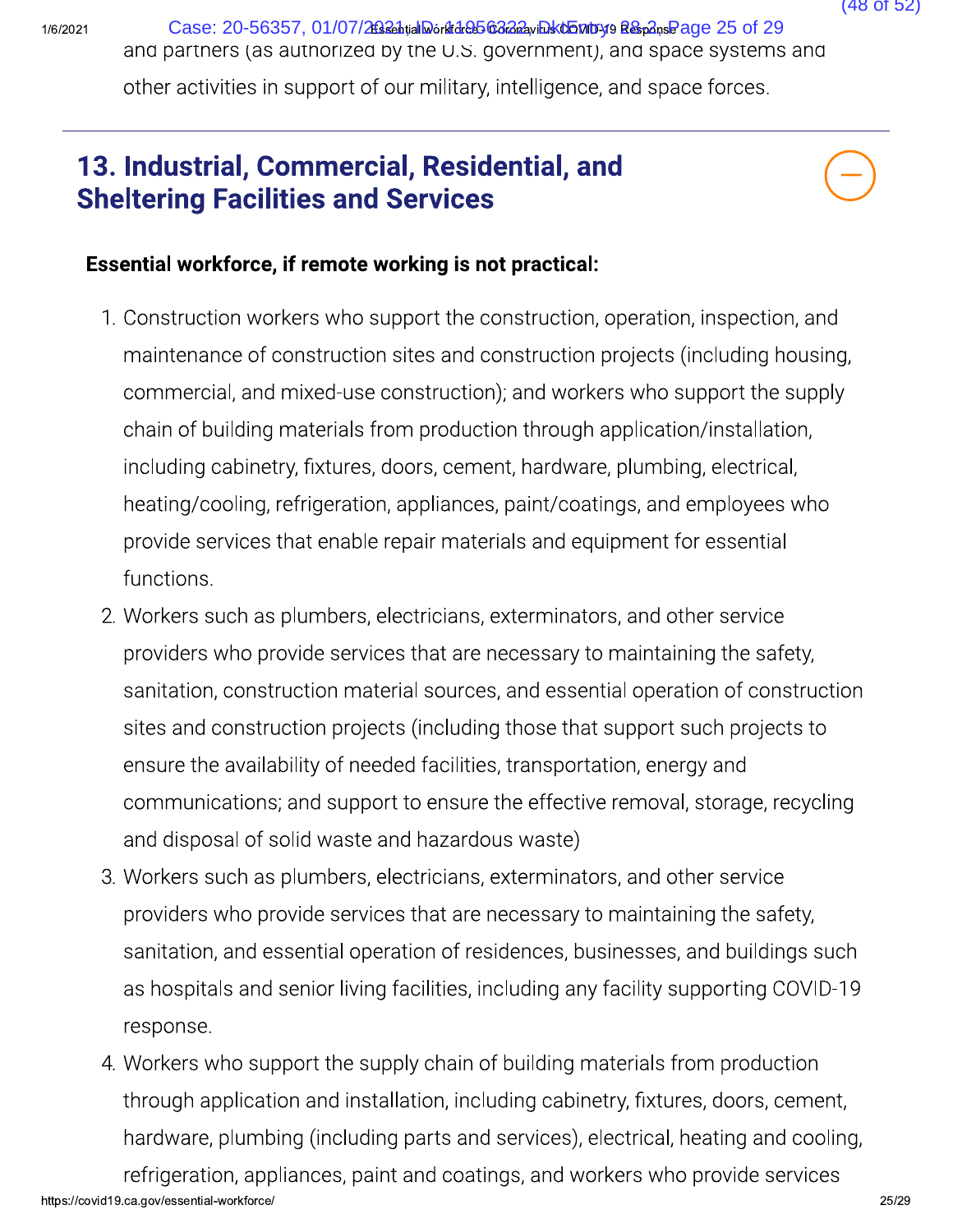- Case: 20-56357, 01/07/26886htallaonflace 5688884whold both physicial functions.<br>
that enable repair materials and equipment for essential functions.<br>
5. Workers in hardware and building materials stores, consumer electroni Case: 20-56357, 01/07/2024 bond de De De De Alexandro Bandary of Materials and equipment for essential functions.<br>
5. Workers in hardware and building materials stores, consumer electronics,<br>
technology and appliances reta Case: 20-56357, 01/07/2003 Case 26 of 29<br>
that enable repair materials and equipment for essential functions.<br>
5. Workers in hardware and building materials stores, consumer electronics,<br>
technology and appliances retail, that enable repair materials and equipment for essential functions.<br>
5. Workers in hardware and building materials stores, consumer electronics,<br>
technology and appliances retail, and related merchant retailers, wholesaler 5. Workers in hardware and building materials stores, consumer electronics,<br>technology and appliances retail, and related merchant retailers, wholesalers and<br>distributors that support essential workforce functions where sa
	- 5. Workers in hardware and building mater<br>technology and appliances retail, and rel<br>distributors that support essential workf<br>operations cannot be conducted online<br>6. Warehouse operators, including vendors<br>business continu Workers in hardware and building materials stores, consumer electronics,<br>technology and appliances retail, and related merchant retailers, wholesalers an<br>distributors that support essential workforce functions where sales
- technology and appliances retail, and related merchant retailers, wholesalers and<br>distributors that support essential workforce functions where sales and<br>operations cannot be conducted online<br>6. Warehouse operators, includ distributors that support essential workforce functions where sales and<br>operations cannot be conducted online<br>6. Warehouse operators, including vendors and support personnel critical for<br>business continuity (including heat operations cannot be conducted online<br>6. Warehouse operators, including vendors and support personnel critical for<br>business continuity (including heating, ventilation, and air conditioning (HVAC)<br>and electrical engineers, 6. Warehouse operators, including vendors and support personnel critical for<br>business continuity (including heating, ventilation, and air conditioning (HVAC)<br>and electrical engineers, security personnel, and janitorial sta business continuity (including heating, ventilation, and air conditioning (HVAC)<br>and electrical engineers, security personnel, and janitorial staff), e-commerce or<br>online commerce, and customer service for essential functi and electrical engineers, security personnel, and janitorial staff), e-commerce or<br>online commerce, and customer service for essential functions.<br>7. Workers supporting the operations of commercial buildings that are critic online commerce, and customer service for<br>7. Workers supporting the operations of comm<br>safety, security, and the continuance of esse<br>property managers, building engineers, secu<br>janitorial personnel, and service technicians 7. Workers supporting the operations of commercial buildings that are critical to safety, security, and the continuance of essential activities, such as on-site property managers, building engineers, security staff, fire s safety, security, and the continuance of essential activities, such as on-site<br>property managers, building engineers, security staff, fire safety directors,<br>janitorial personnel, and service technicians (e.g., mechanical, property managers, building engineers, security staff, fire safety directors,<br>
janitorial personnel, and service technicians (e.g., mechanical, HVAC, plumbers,<br>
electricians, and elevator).<br>
8. Workers supporting ecommerce
	-
	-
	- ianitorial personnel, and service technicians (e.g., mechanical, HVAC, plumbers,<br>electricians, and elevator).<br>8. Workers supporting ecommerce through distribution, warehouse, call center<br>facilities, and other essential ope electricians, and elevator).<br>Workers supporting ecommerce through distribution, warehouse, call center<br>facilities, and other essential operational support functions, that accept, store,<br>and process goods, and that facilita 8. Workers supporting ecommerfacilities, and other essential<br>and process goods, and that<br>9. Workers distributing, servicir<br>HVAC systems, boilers, furna<br>ventilation equipment.<br>10. Workers managing or servic<br>buildings that a facilities, and other essential operational support functions, that accept, store,<br>and process goods, and that facilitate their transportation and delivery<br>9. Workers distributing, servicing, repairing, installing resident and process goods, and that facilitate their transportation and delivery<br>
	9. Workers distributing, servicing, repairing, installing residential and commercial<br>
	HVAC systems, boilers, furnaces and other heating, cooling, re 9. Workers distributing, servicing, repairing, installing residential and commercial<br>HVAC systems, boilers, furnaces and other heating, cooling, refrigeration, and<br>ventilation equipment.<br>10. Workers managing or servicing h HVAC systems, boilers, furnaces and other heating, cooling, refrigeration, and<br>ventilation equipment.<br>Workers managing or servicing hotels or other commercial and residential<br>buildings that are used for COVID-19 mitigation ventilation equipment.<br>
	10. Workers managing or servicing hotels or other commercial and residential<br>
	buildings that are used for COVID-19 mitigation and containment measures,<br>
	treatment measures, provide accommodation for 10. Workers managing or servicing hotels or other commercial and residential<br>buildings that are used for COVID-19 mitigation and containment measures,<br>treatment measures, provide accommodation for essential workers, or pro buildings that are used for COVID-19 mitigation and containment measures,<br>treatment measures, provide accommodation for essential workers, or providin<br>housing solutions, including measures to protect homeless populations.<br>
		-
		- treatment measures, provide accommodation for essential workers, or probusing solutions, including measures to protect homeless populations.<br>11. Workers responsible for the leasing of residential and commercial proper<br>prov housing solutions, including measures to protect homeless populations.<br>Workers responsible for the leasing of residential and commercial properties to<br>provide individuals and families with ready access to available housing

https://covid19.ca.gov/essential-workforce/

(49 of 52)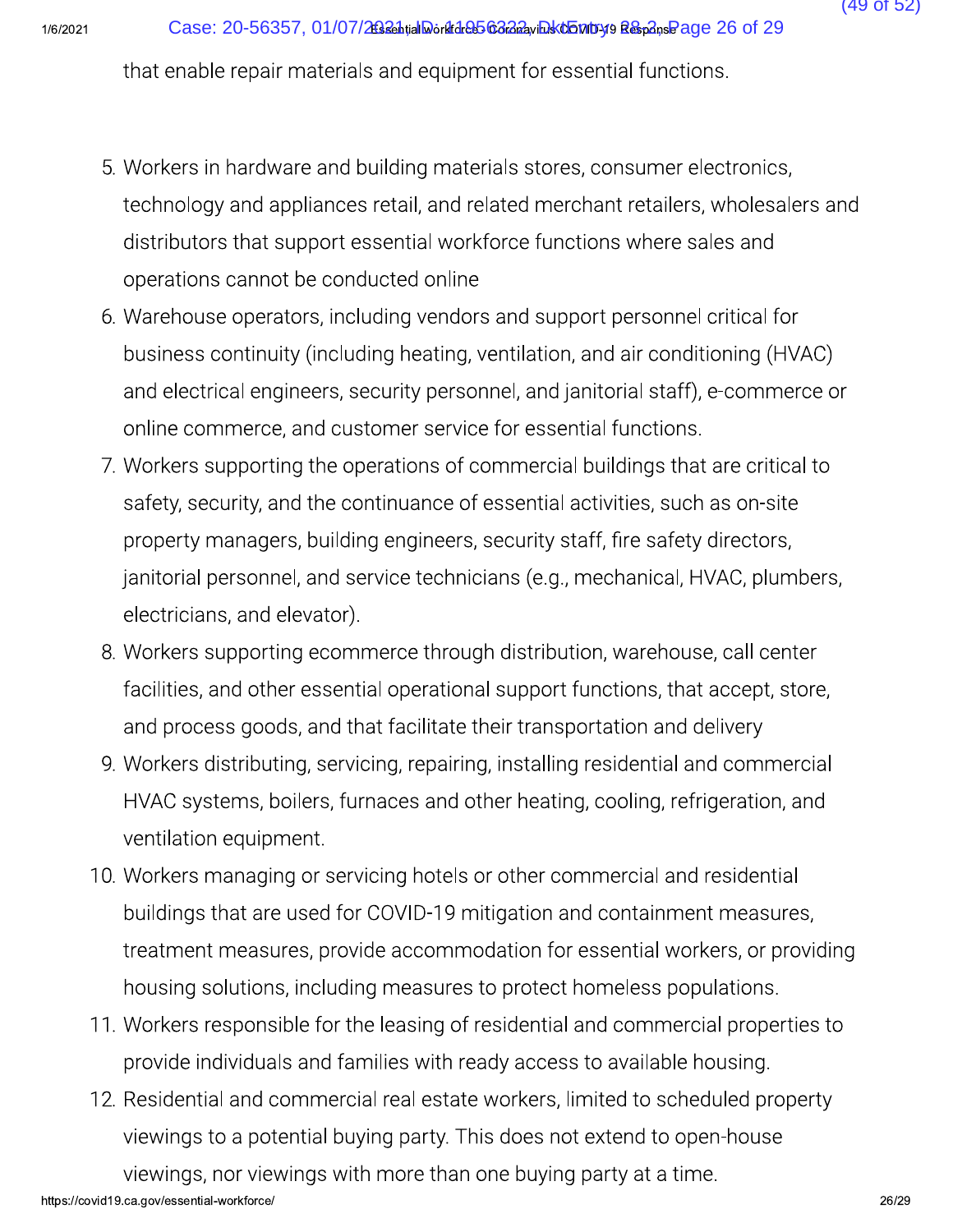- 13. Professional services, such as legal or accounting services, when necessary to assist in compliance with legally mandated activities and critical sector services
- 14. Workers responsible for handling property management, maintenance, and related service calls who can coordinate the response to emergency "at-home" situations requiring immediate attention, as well as facilitate the reception of deliveries, mail, and other necessary services.
- 15. Workers supporting the entertainment industries, studios, and other related establishments such as establishments that provide content for professional broadcast, provided they follow COVID-19 public health quidance around physical distancing.
- 16. Workers that provide or determine eligibility for food, shelter, in-home supportive services, child welfare, adult protective services and social services, and other necessities of life for economically disadvantaged or otherwise needy individuals (including family members)
- 17. Workers performing services in support of the elderly and disabled populations who coordinate a variety of services, including health care appointments and activities of daily living.
- 18. Workers who provide support to vulnerable populations to ensure their health and well-being including family care providers.
- 19. Workers providing dependent care services, particularly those whose services ensure essential workers can continue to work.
- 20. Workers who support food, shelter, and social services, and other necessities of life for economically disadvantaged or otherwise needy individuals, such as those residing in shelters.
- 21. Workers in laundromats, laundry services, and dry cleaners.
- 22. Workers providing disinfection services, for all essential facilities in essential sectors
- 23. Workers necessary for the installation, maintenance, distribution, and manufacturing of water and space heating equipment and its components.

24. Support required for continuity of services, including commercial disinfectant https://covid19.ca.gov/essential-workforce/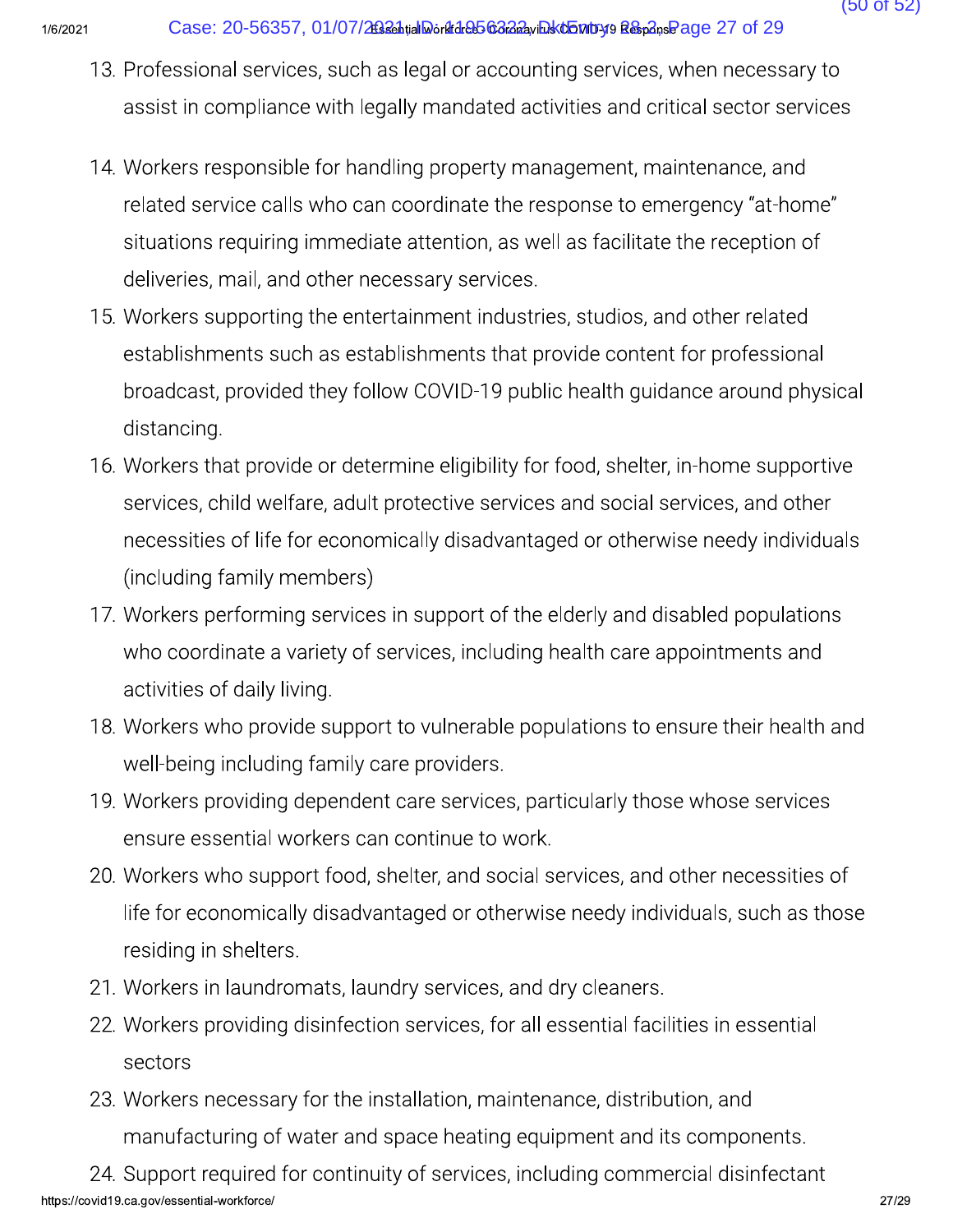services, janitorial/cleaning personnel, and support personnel functions that need freedom of movement to access facilities in support of front-line employees.

### **Relevant sector guidance:**

- Cleaning & Waste Management for Residences 2/2020
- Essential/Emergency Personnel Providing Critical In-Home Services
- Home cleaning with COVID-19 positive individuals
- Recommended Strategic Approaches for COVID-19 Response for Individuals **Experiencing Homelessness**
- Flow Chart: COVID-19 Recommended Protocol for People Experiencing Homelessness
- Homeless Assistance Providers
- Immigrant Communities
	- o Las Comunidades de Inmigrantes

# **Relevant guidance for all sectors**

- Face Coverings Guidance
	- o Orientación Sobre el Uso de Mascarillas de Tela
- Self-Isolation for Older Adults and Those Who Have Elevated Risk
	- · Aislamiento para Adultos Mayores y Personas que Tienen un Riesgo Elevado
- Employers, health care workers and workers in general industry  $\bullet$

# Did you find what you were looking for?

**Yes No**   $(51$  of  $52)$